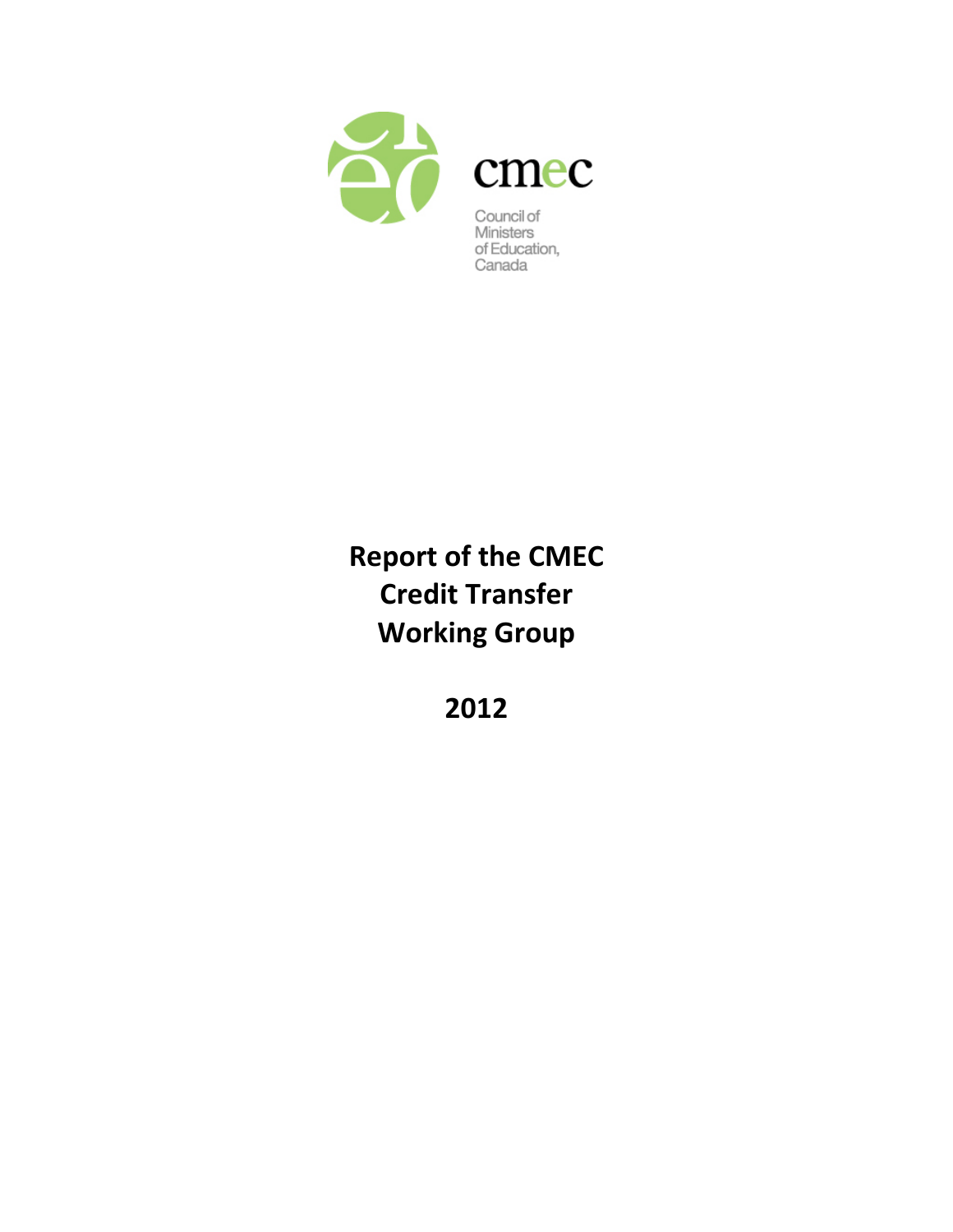#### **Table of Contents**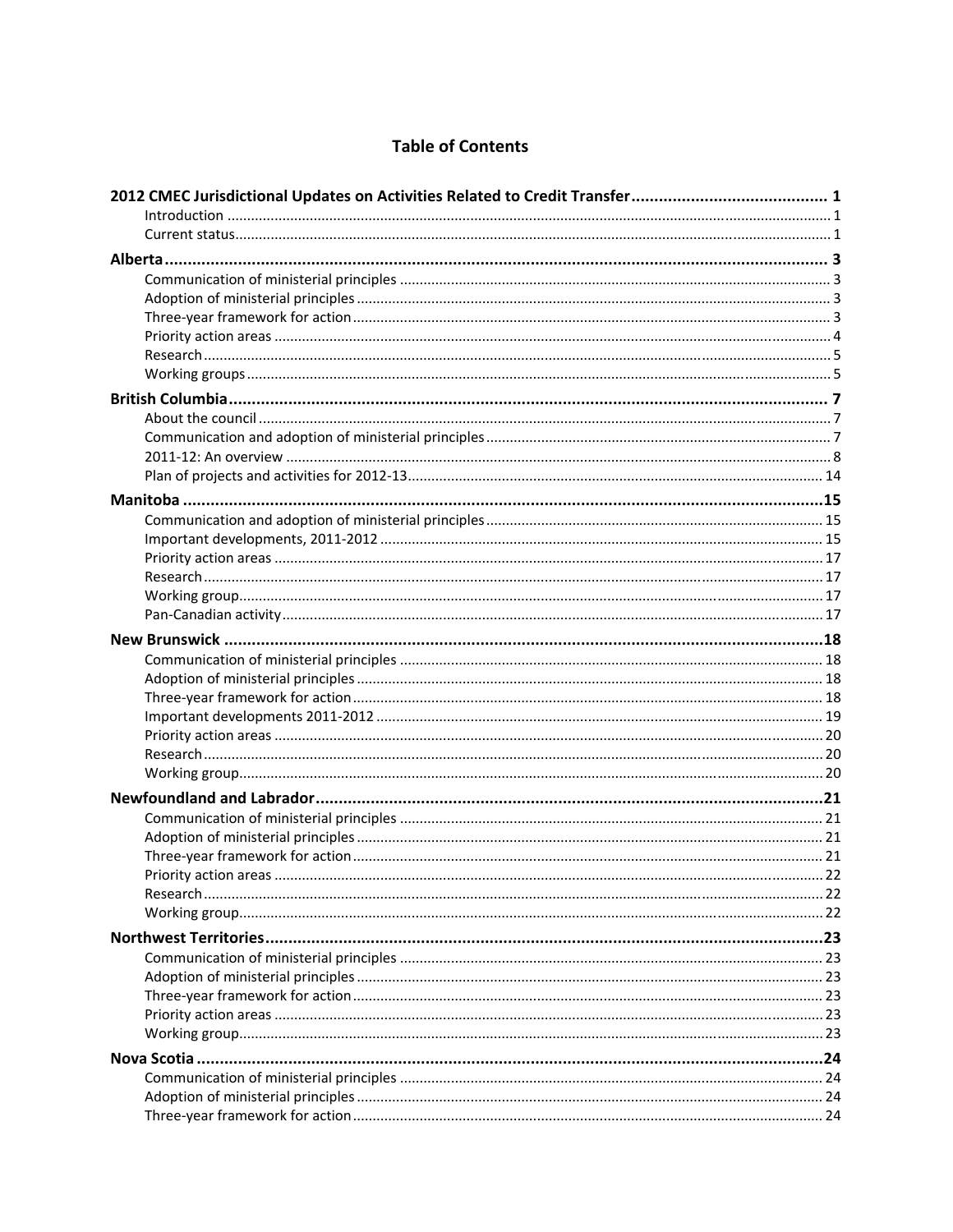Appendix: CMEC Ministerial Statement on Credit Transfer in Canada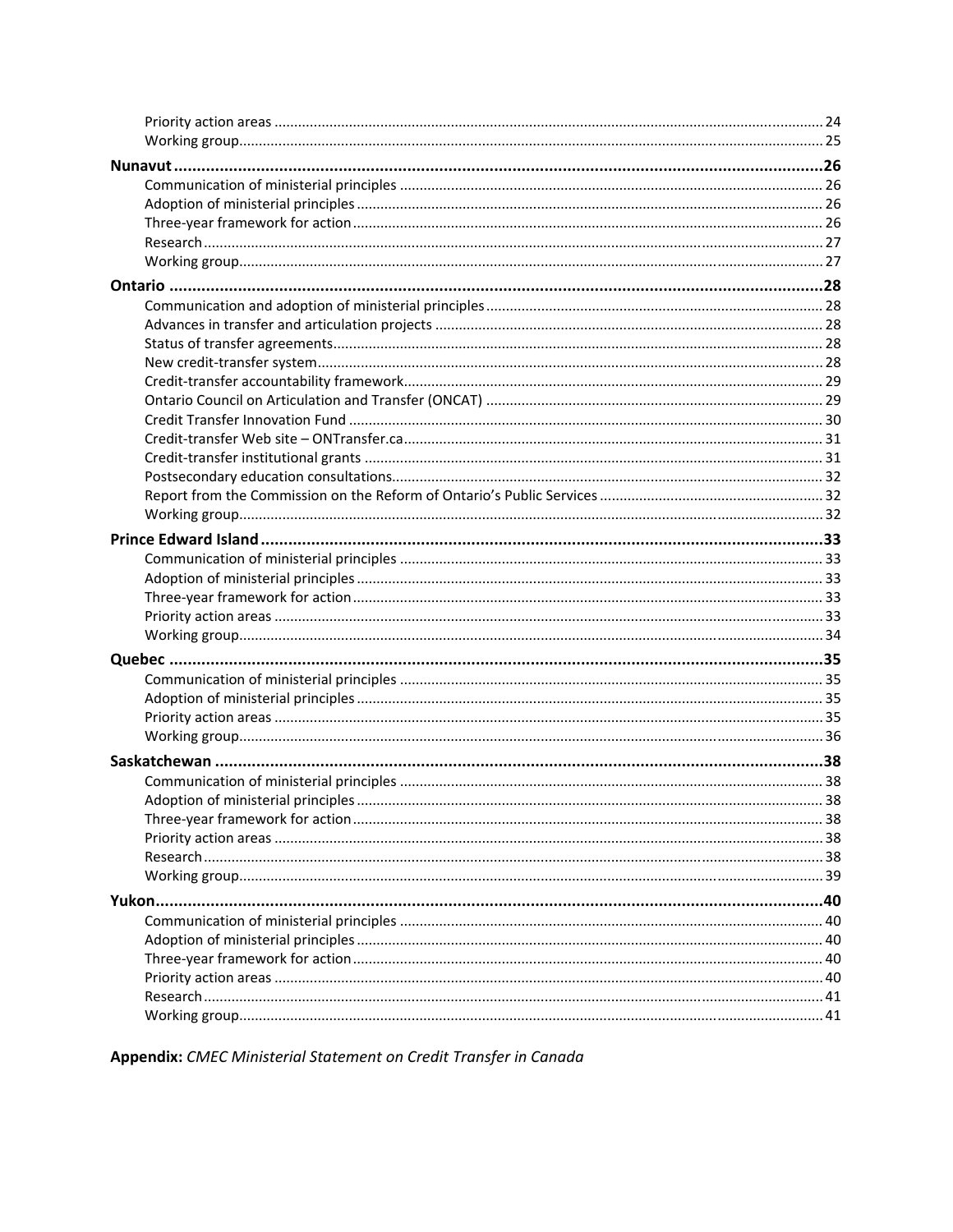# **2012 CMEC Jurisdictional Updates on Activities Related to Credit Transfer**

#### **Introduction**

In October 2001, the Council of Ministers of Education, Canada (CMEC), revisited the issue of credit transfer between colleges and universities and among provinces and territories. In April 2002, ministers established the CMEC Credit Transfer Working Group to develop pan‐ Canadian strategies.

In October 2002, CMEC approved a strategy to improve credit transfer across Canada. Given the substantial differences in credit‐transfer systems and postsecondary structures among provinces and territories, it was agreed that a pan‐Canadian system of credit transfer should be built up over time, through an initial focus on developing and enhancing strong provincial/territorial transfer systems. Each province/territory committed to reviewing its current transfer arrangements and to developing a framework for action to enhance its credit‐transfer system according to its own priorities over the period from 2002 to 2005.

As part of the strategy, CMEC endorsed and released a *Ministerial Statement on Credit Transfer in Canada* that sets out expectations for credit transfers to guide institutions, students, and governments (APPENDIX). This statement was reviewed and revised, and received ministerial approval in July 2009.

This is the latest update on jurisdictional activities related to credit transfer since the working group was established. This report provides a summary of the actions undertaken by member jurisdictions of the working group.

# **Current status**

Each jurisdiction has reported making progress in its credit‐transfer system and in mechanisms within its postsecondary sectors. Jurisdictions that had well‐developed transfer systems when this initiative began have continued to expand and enhance those systems, including such initiatives as investment in student pathways and increased access to articulation and transfer resources through on‐line interactive components. Others, with less‐developed credit‐transfer strategies, have made progress, including such achievements as the implementation or expansion of on‐line transfer guides, the establishment of provincial working groups and/or articulation committees, the development of memoranda of understanding (MOUs) outlining bilateral and multilateral agreements between provinces and educational institutions to improve opportunities for student mobility, and broader acceptance of credit‐transfer opportunities as a component of an accessible postsecondary education system.

All jurisdictions have indicated that their work will continue on the issue of credit transfer within the framework of their own priorities, resources, and structures over the next several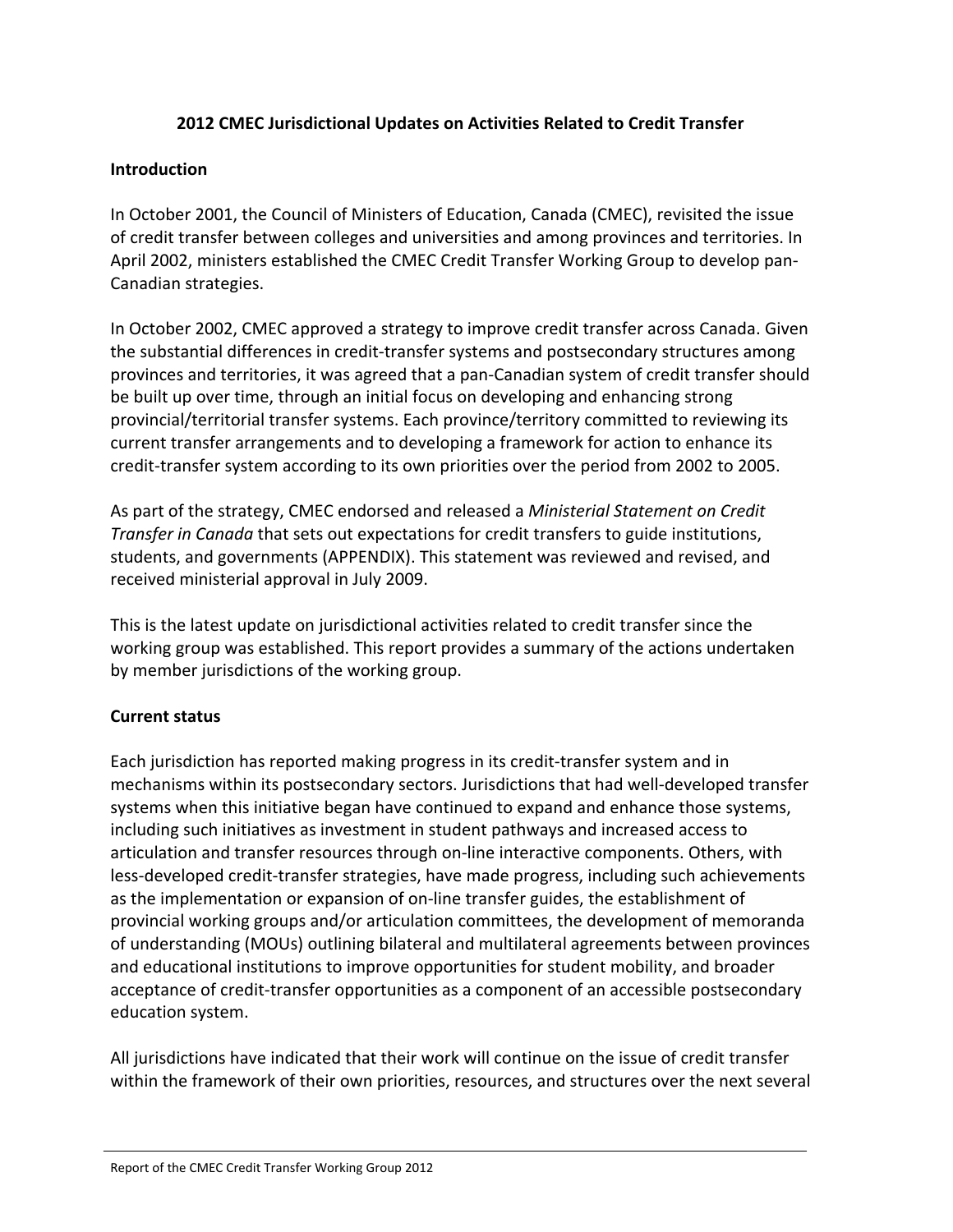years. This report is intended to guide changes and new initiatives in credit‐transfer systems in the provinces and territories.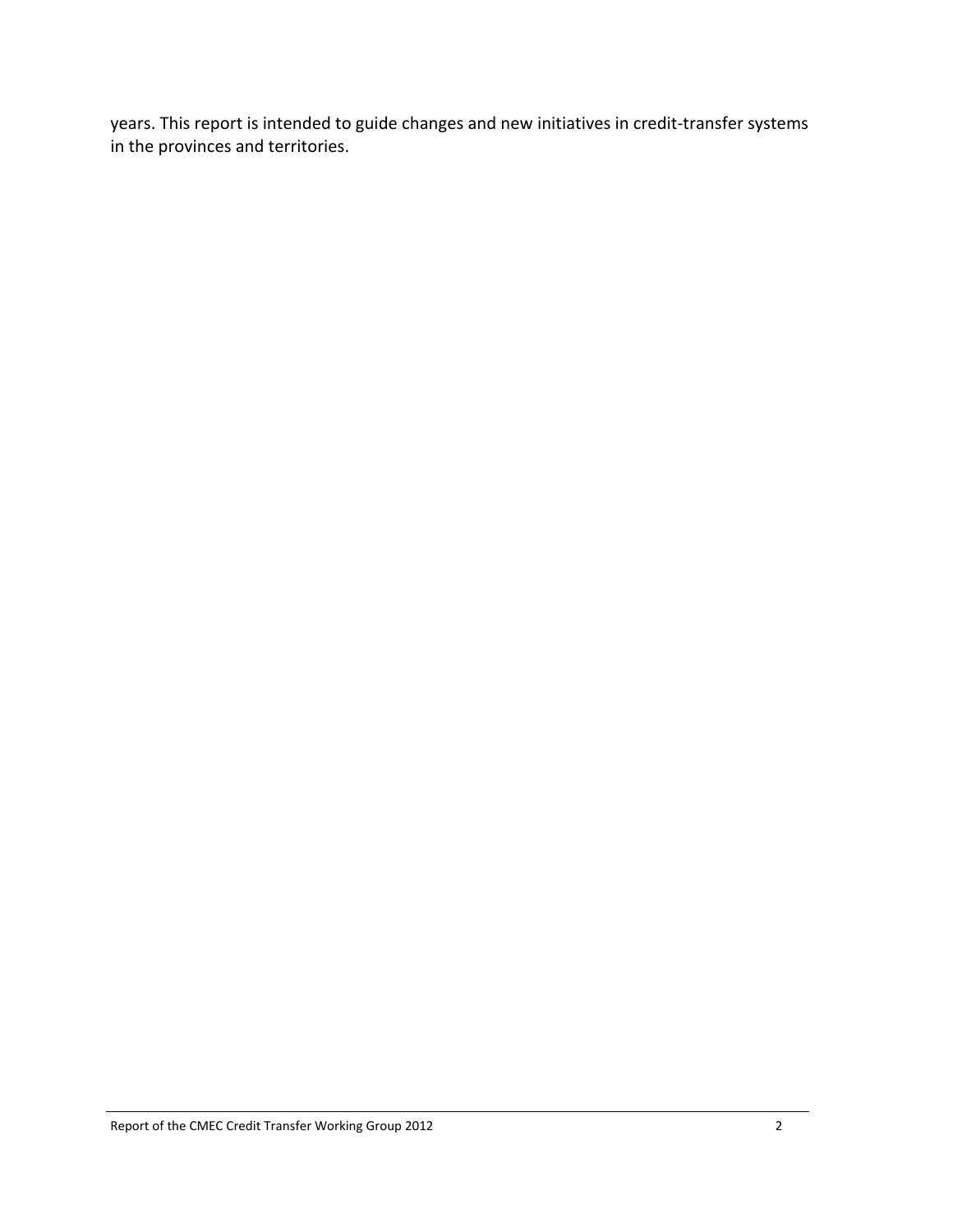#### **Alberta**

#### **Communication of ministerial principles**

Established in 1974, the Alberta Council on Admissions and Transfer (ACAT) is an advisory agency accountable to the Minister of Enterprise and Advanced Education, who is responsible for providing advice and guidance regarding postsecondary admissions and transfer policy. ACAT works with its stakeholders for the benefit of learners to ensure smooth transitions from secondary to postsecondary and from postsecondary to postsecondary programs.

ACAT's mission is to be a catalyst for positive change and an advocate for learners in the areas of postsecondary admissions and transfer throughout Campus Alberta.

ACAT periodically reviews its principles to ensure that they are appropriate and adhere to pan‐Canadian principles. ACAT's principles were most recently updated in 2011. The revised principles are published in *Council Policies, Principles and Procedures*, available at http://www.acat.gov.ab.ca/pdfs/PPP.pdf.

# **Adoption of ministerial principles**

Postsecondary institutions that are members of the Alberta Transfer System commit to abiding by ACAT's principles, policies, and procedures. In addition, member institutions must demonstrate that they are in good standing by continually working to establish transfer agreements with other members of the transfer system to the benefit of Alberta's learners, continually maintaining or developing quality credit‐transfer agreements, and actively participating in the stewardship of the Alberta Transfer System.

# **Three‐year framework for action**

ACAT annually publishes a three‐year action plan that is used to guide council activities. The 2012–2015 Action Plan was developed around the following three overarching goals:

- 1. Access and mobility
	- Enhancing student access and mobility through admissions and transfer practices;
- 2. Collaboration
	- Fostering and strengthening collaboration with and between Alberta Transfer System members;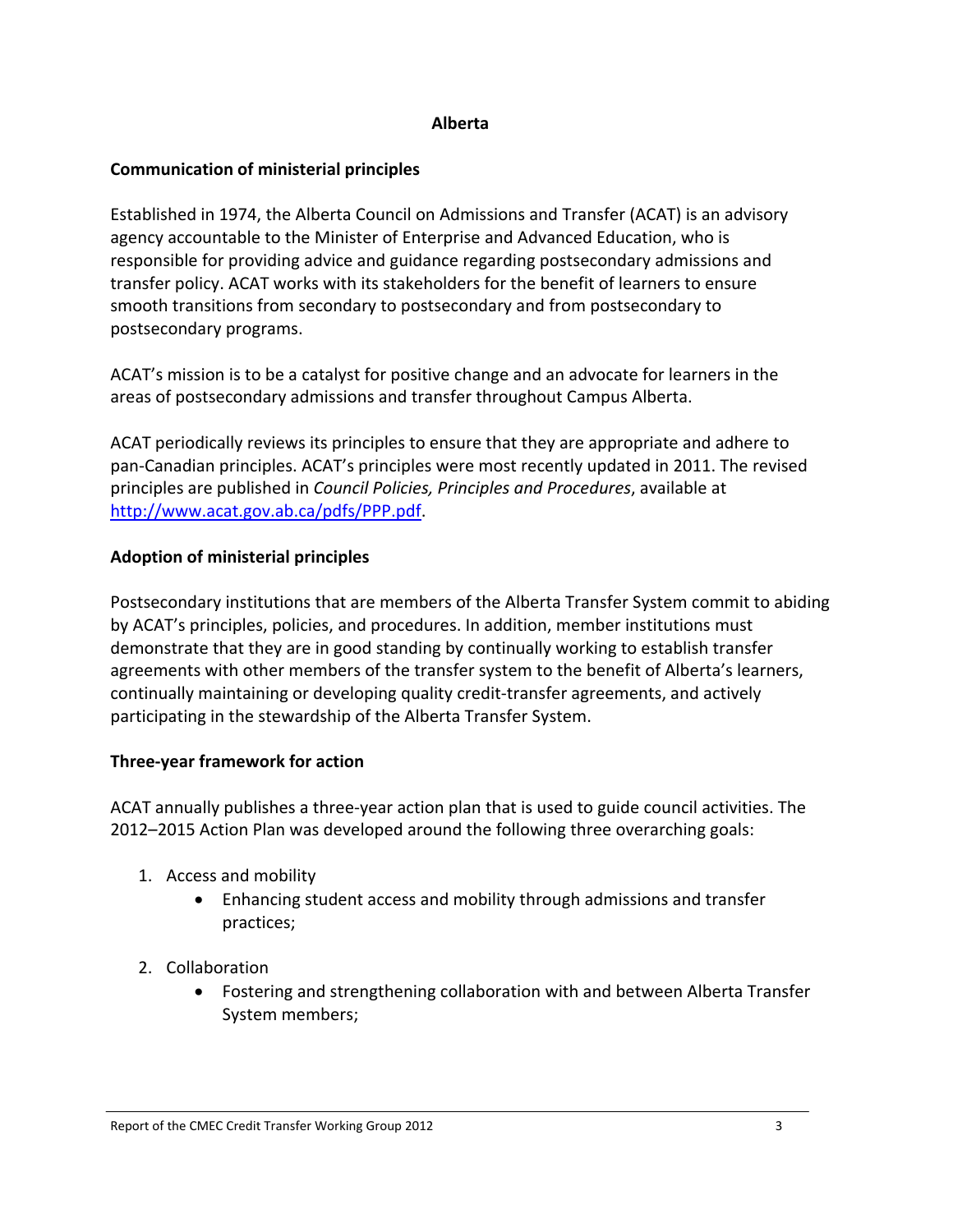- 3. Influence
	- Having Alberta's advanced learning system recognized as a leader on learner pathways.

The approved *2012–2015 Action Plan* can be found at http://www.acat.gov.ab.ca/ pdfs/ACAT‐Council‐Business‐Plan‐2012‐15.pdf.

In addition, ACAT publishes an annual report highlighting the results achieved from the previous year. Some of the key highlights of the *2011–2012 Annual Report* included:

- Initiated a review of terminology to ensure common language and definitions within Alberta Transfer System documents.
- Developed the *Instructor Qualifications Best Practices* document to assist those involved in the Alberta Transfer System in overcoming challenges related to instructor qualifications and the establishment of transfer agreements.
- Participated in the Campus Alberta Minister's Summit on Learner Pathways. The summit brought together stakeholders from across Campus Alberta to share perspectives on admission and transfer.
- Approved Alberta Transfer System membership applications submitted by the Nechi Training, Research and Health Promotions Institute, and Yukon College. The Alberta Transfer System now consists of 39 members, and Yukon College is the fourth out‐of‐ province member.
- Initiated a review of the Alberta Transfer System membership and admission policy.
- Formed a Learner Pathways subcommittee to continue work on block transfer and learning outcomes.
- Initiated articulation committees in the areas of business administration and child-andyouth care.
- Advocated for the enhancement of student access and mobility on the national level through participation in the Western Canadian Consortium on Admissions and Transfer and the Pan‐Canadian Consortium on Admissions & Transfer.

The approved 2011–2012 Annual Report can be found at http://www.acat.gov.ab.ca/ pdfs/Annual‐Report‐2011‐2012.pdf.

# **Priority action areas**

In addition to the ongoing business of ACAT, the council identified the following priority areas in its *2012–2015 Action Plan*:

- 1. Learner pathways
	- Reflecting its commitment to develop and broaden learner pathways, ACAT will continue to explore the expansion of block‐transfer opportunities in Alberta.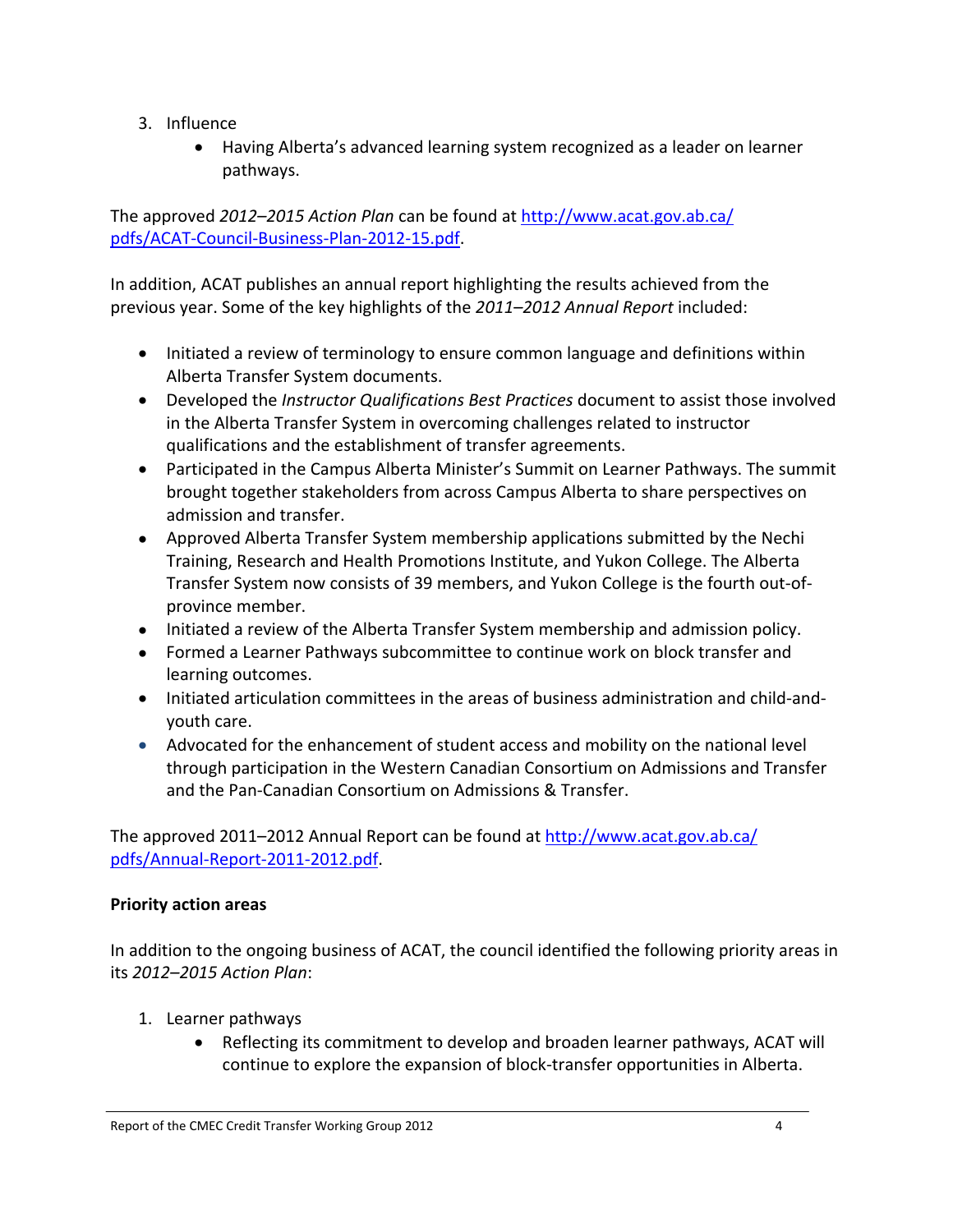- In addition, ACAT will continue its work around learning outcomes through the development of best practices and models for an outcome‐based transfer system.
- 2. Articulation committees
	- Articulation committees bring together program heads, faculty, and Alberta Education, in a given area of study, to exchange information and discuss issues related to admissions and transfer.
	- ACAT will continue to expand the number of articulation committees in the Alberta Transfer System and leverage these committees to assist in advancing initiatives.
- 3. Communication
	- Effective communication with and between Alberta's advanced learning system stakeholders is critical to the enhancement of learner pathways and student success.
	- ACAT will seek out opportunities to enhance communication with and between stakeholders.

# **Research**

ACAT publishes the *Transfer Patterns Report* on an annual basis. The report provides information on the volume and scope of student mobility in Alberta, including data for students transferring to an Alberta Transfer System member institution from out‐of‐ province and out‐of‐country. This report can be found at http://www.acat.gov.ab.ca/ new format include/new publications.asp.

In addition, data collected by Alberta Enterprise and Advanced Education provides broad and deep scope for research and analysis related to student mobility. The department will continue to work closely with ACAT on this research.

# **Working groups**

The ACAT Secretariat will continue to participate in the CMEC Credit Transfer Working Group, as it provides a valuable forum through which jurisdictions can work together toward enhancing transfer opportunities across Canada. ACAT is also a participating member of the Western Canadian Consortium on Admissions and Transfer (WestCAT) and the Pan‐Canadian Consortium on Admissions and Transfer (PCCAT).

A close working relationship is maintained between ACAT and the British Columbia Council on Admissions and Transfer (BCCAT). Following the establishment of an interprovincial agreement between the governments of Alberta and British Columbia, a memorandum of understanding was developed and signed by both councils. In May 2009, ACAT approved a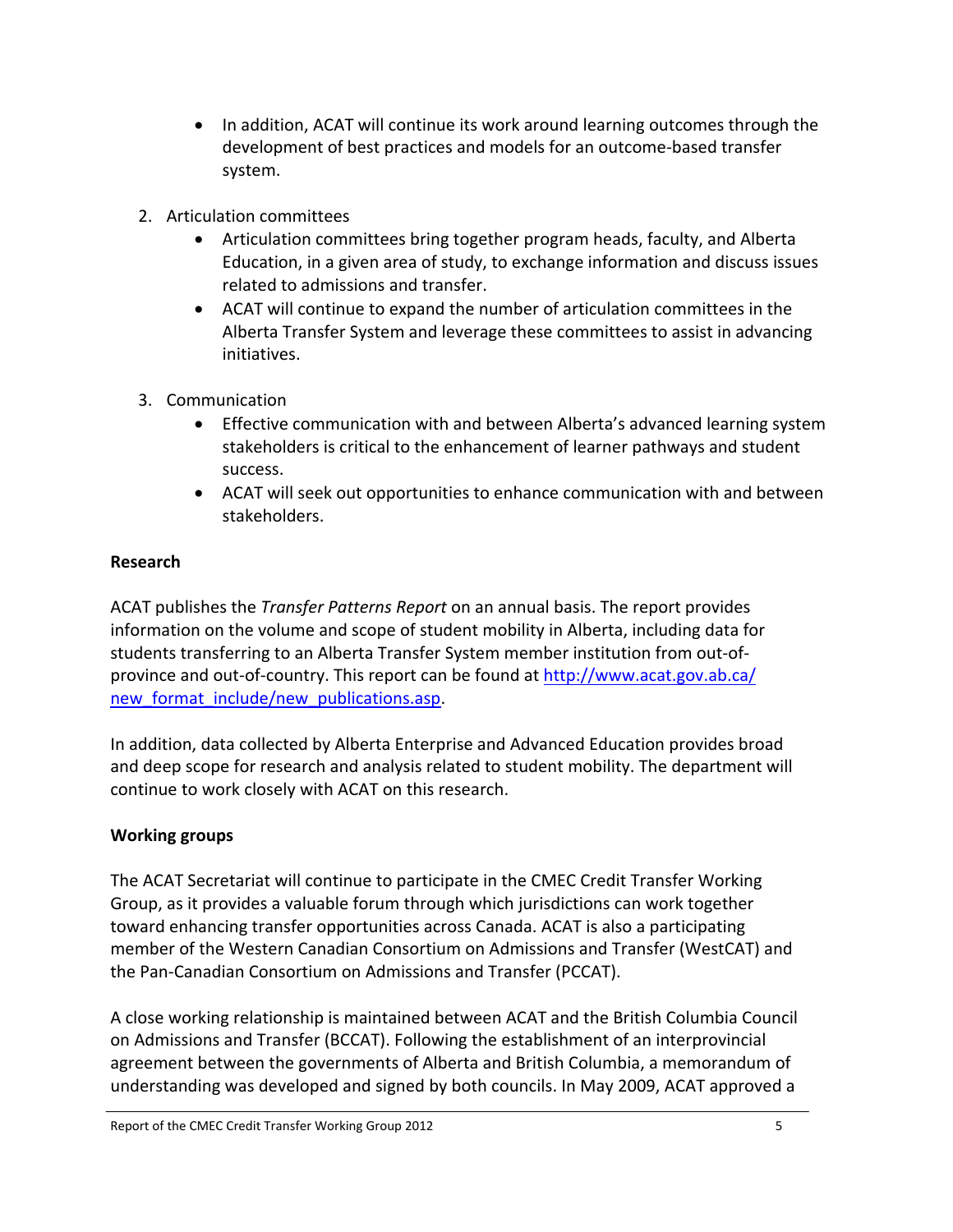policy allowing degree‐granting institutions in British Columbia to apply for ACAT membership. In 2010, Athabasca University was accepted into the British Columbia Transfer System, becoming the first institution with membership in both transfer systems.

ACAT continues to work with other jurisdictions to consider mechanisms to help improve student transferability and mobility between provinces.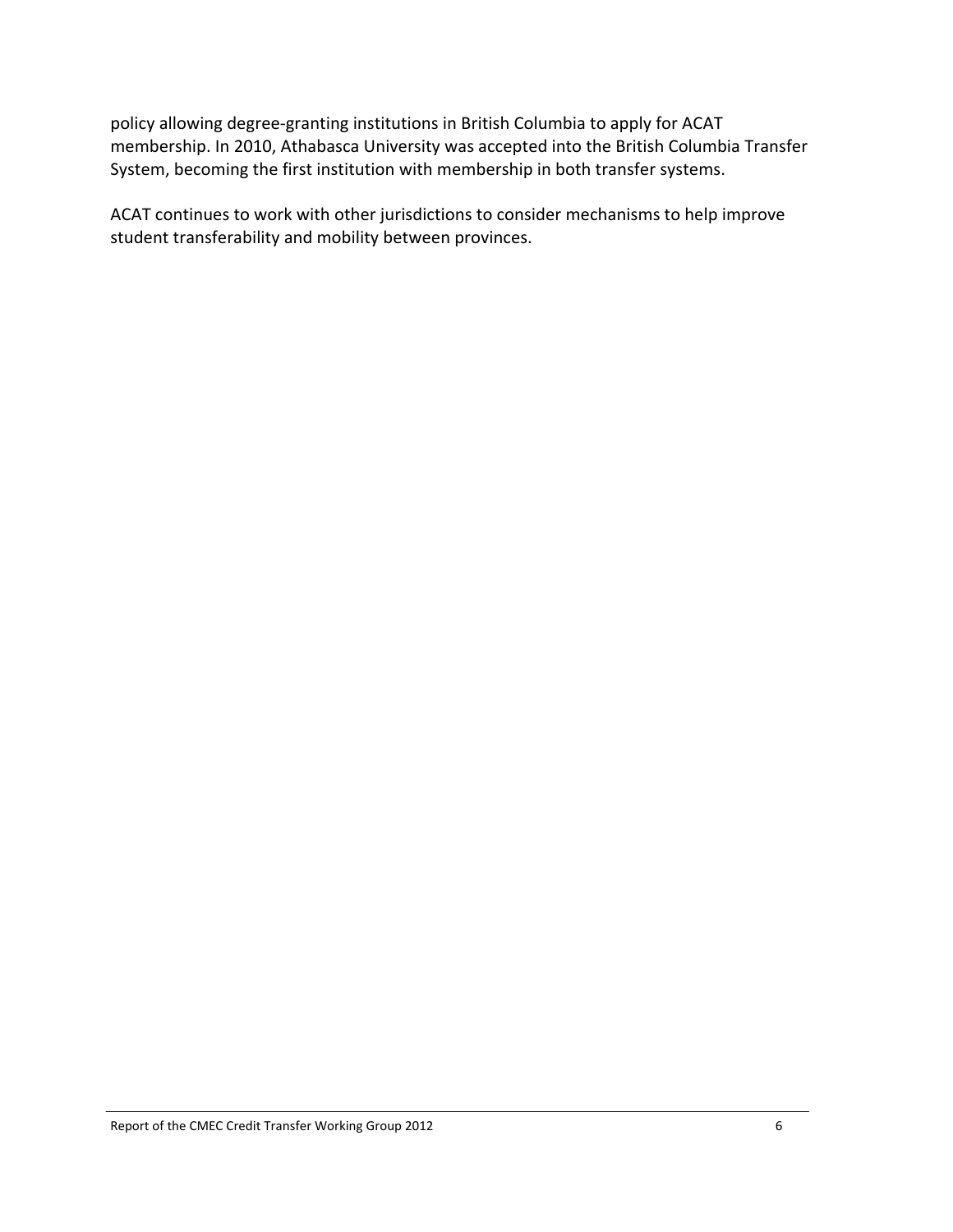#### **British Columbia**

This report is a summary of projects and activities completed by the British Columbia Council on Admissions and Transfer (BCCAT) during the period from April 1, 2011, to March 31, 2012. The purpose of this report is to inform the Council of Ministers of Education, Canada (CMEC) of the steps taken in British Columbia to improve student mobility and credit transfer in accordance with the principles stipulated in CMEC's *Ministerial Statement on Credit Transfer in Canada* (2009).

#### **About the council**

BCCAT was established in 1989, charged with the mandate to provide system leadership and direction through facilitating transfer, articulation, and admission arrangements among autonomous postsecondary institutions.

Achieving this mandate involves a variety of responsibilities, including support for BC institutions, developing policies, coordinating research, and providing Web-based resources to support BC students in their education planning.<sup>1</sup>

Members of the council are appointed by the minister, having been selected from across the BC postsecondary system to serve the overall best interests of the system.<sup>2</sup> The council guides the work of four standing committees, $3$  each devoted to different aspects of the council's mandate. The work of the council and committees is coordinated by a small team of staff members.4

The council is an arm's‐length body that operates under the Ministry of Advanced Education. Its consultative approach to developing policy, conducting research, and managing projects encourages inter‐institutional collaboration and contributes to an accessible and responsive BC Transfer System.

#### **Communication and adoption of ministerial principles**

The *Principles & Guidelines for Transfer*<sup>5</sup> affirm the CMEC principles on credit transfer and form the basis of all credit-transfer arrangements in the BC Transfer System.

 $\overline{a}$  $^1$  A chart outlining major ongoing projects and activities is available at  $\frac{bccat.ca/pubs/activities.pdf}{bccat.}$ 

<sup>&</sup>lt;sup>2</sup> See bccat.ca/about/council for further information regarding the council.

<sup>&</sup>lt;sup>3</sup> See **bccat.ca/about/committees**.

<sup>&</sup>lt;sup>4</sup> See **bccat.ca/about/staff.**<br><sup>5</sup> See bccat.ca/system/principles.

Report of the CMEC Credit Transfer Working Group 2012  **1998** 7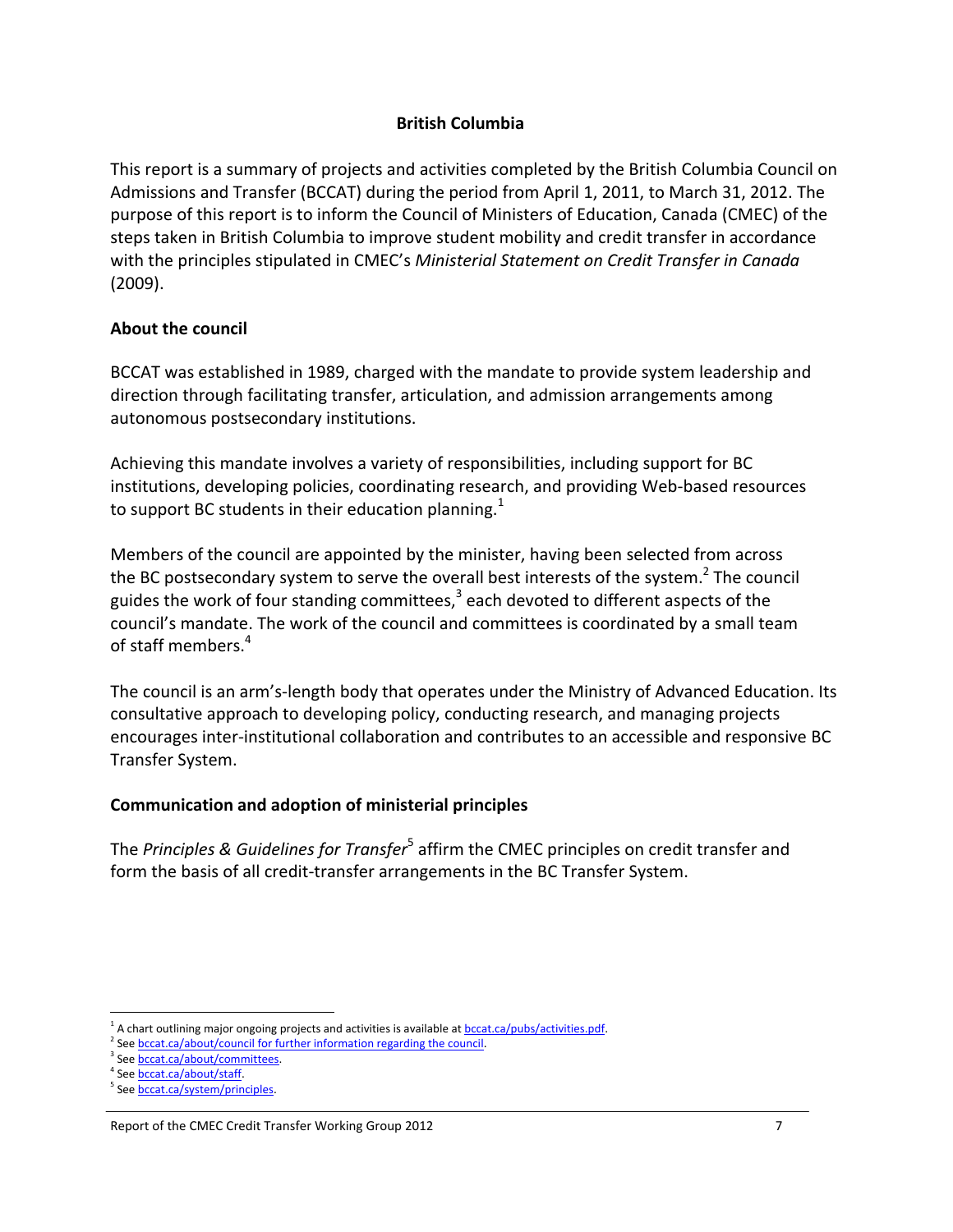#### **2011‐12: An overview6**

#### 1. Enabling transfer

The overarching responsibility of enabling transfer in BC drives a large proportion of the council's projects and activities. This year, BCCAT led a provincial system‐wide consultation on "Enabling the BC Transfer System." Respondents provided feedback on a proposal forwarded in a discussion paper. The proposal focused on how BCCAT might enable institutions to perform both the sending and receiving functions within the transfer system, given the widespread changes in student mobility patterns in recent years.

Strong support was expressed for the proposal, and there was considerable feedback on how to implement the recommendations. The final report outlines a phased approach to implementation, permitting institutions to proceed at their own pace, in keeping with their priorities and capacity. The full report, with recommendations, discussion paper, and supporting documents, is available at http://www.bccat.ca/enabling/. .

The implementation phase will form a significant focus for BCCAT over the next two years as the council works with institutions to facilitate the orderly development of a more fully enabled credit‐transfer environment. This will involve significant expansion of the *BC Transfer Guide*, which functions as a central resource for the system, to provide more comprehensive, integrated information on multi-directional transfer pathways. Ultimately, this initiative will result in a more robust and flexible transfer system for BC postsecondary students.

2. BC Transfer System: collaboration and facilitation

Collaboration and facilitation are key components of the council's role within the BC Transfer System. BCCAT collaborates with individuals, organizations, and committees across the BC postsecondary system, consulting and advising on issues and projects, as appropriate. BCCAT also liaises with ministry contacts to provide updates on council activities and projects and keep up with developments within government that intersect and impact on the work of the council.

In its role as a facilitating body, the council undertakes a wide range of projects and activities that serve to facilitate admissions, transfer, and articulation at institutions throughout the BC Transfer System. This includes providing support, resources, services, and a coordinating function, as appropriate. Some examples of such activities are provided below:

a) Articulation committee coordination

 $\overline{a}$ 

 $6$  The projects and activities referenced in this report will be presented more fully in the 2011-12 Annual Review, which is due for publication in May 2012 and will be posted on the BCCAT Web site at that time. BCCAT publications are available at http://www.bccat.ca/publications/.

Report of the CMEC Credit Transfer Working Group 2012  **1998** 8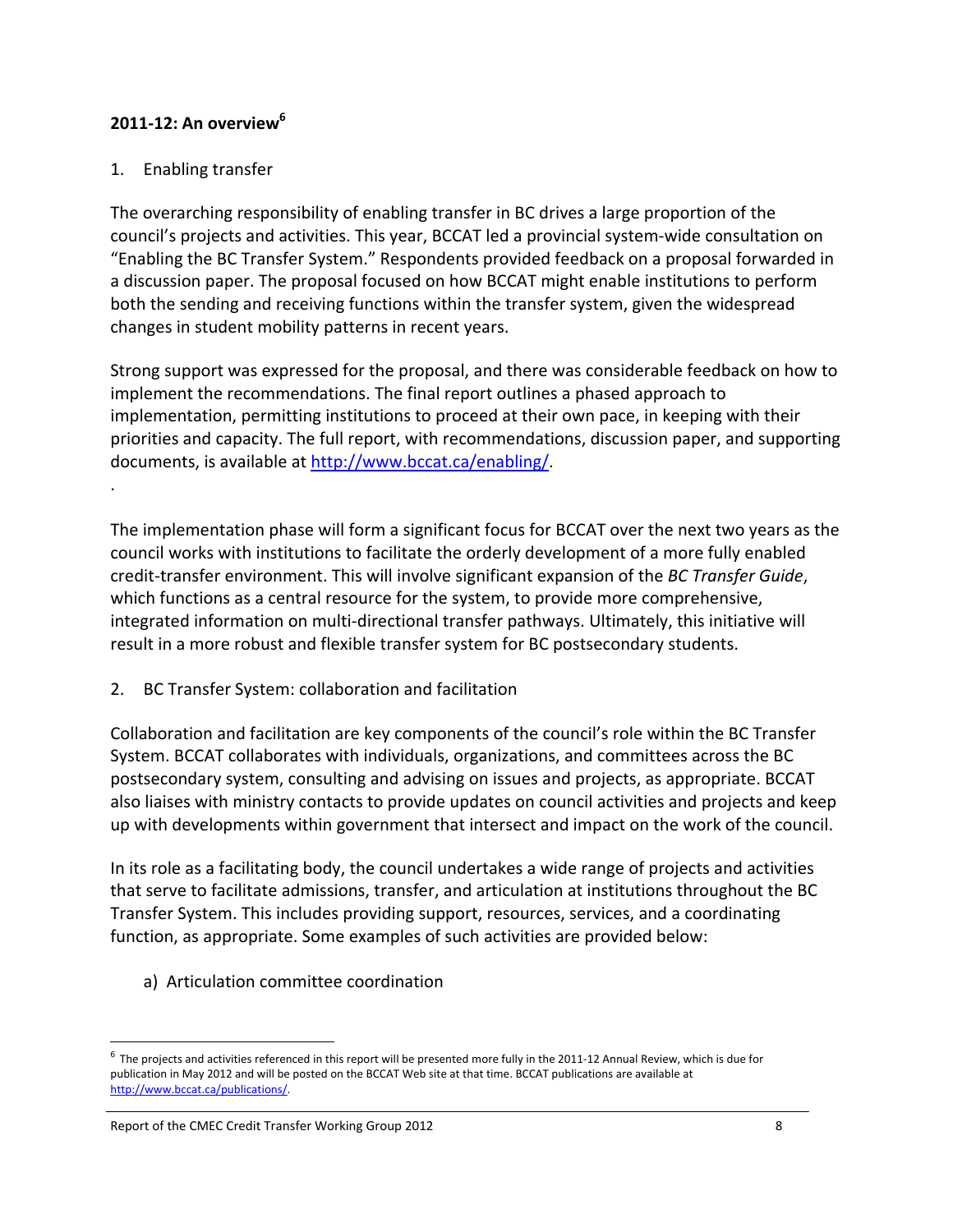This ongoing responsibility involves coordination of 68 discipline‐specific articulation committees, including overseeing articulation projects, developing resources such as the *Articulation Committee Companion*, and hosting the Joint Annual Meeting (JAM) of articulation chairs, system liaison persons, and institutional contact persons  $(ICPs).<sup>7</sup>$ 

- b) Key resources for system support
	- i. Flexible Pre‐Majors Final Report of the Flexible Pre‐Majors Working Group: available at http://www.bccat.ca/pubs/FPMFinalReport.pdf.

This final report is intended as a reference and guide for articulation committees and institutions interested in examining the use of a Flexible Pre‐Major as a means of enhancing student transfer.

ii. *Special Report* newsletter:

Transfer Credit Appeals in BC Post‐Secondary Institutions: available at http://www.bccat.ca/pubs/sr\_dec11.pdf.

This newsletter describes policy and processes related to the ability of students to appeal credit‐transfer decisions in BC Transfer System institutions and offers recommendations on how to improve accessibility for students to appeals processes for students.

iii. Student services for transfer students

This year, BCCAT staff examined services designed to support transfer students, including transfer days, student‐service units, and counselling services. This project included a review of a variety of current US and Canadian practices. The findings were presented to BC Transfer System partners at the Joint Annual Meeting<sup>8</sup> in November 2011. A paper outlining these findings is due for publication by late spring/early summer 2012.

3. Advances in BCCAT research

BCCAT coordinates a wide variety of research projects to help inform institutional planning, procedures, and policies. In recent years, our research agenda has been broadened to focus on student mobility, in light of the multidirectional movement of students among BC postsecondary institutions. Research also focuses on transfer‐student success and the overall effectiveness of the transfer system. The following projects are highlights from 2011‐12:

#### Report of the CMEC Credit Transfer Working Group 2012  **1998** 9

 $\overline{a}$  $^7$  The Joint Annual Meeting (JAM) brings articulation committee chairs and system liaison persons together with Institutional contact persons (usually admissions personnel) to share information and increase understanding across the BC Transfer System.<br><sup>8</sup> See Section 5 a) below for more information regarding this event.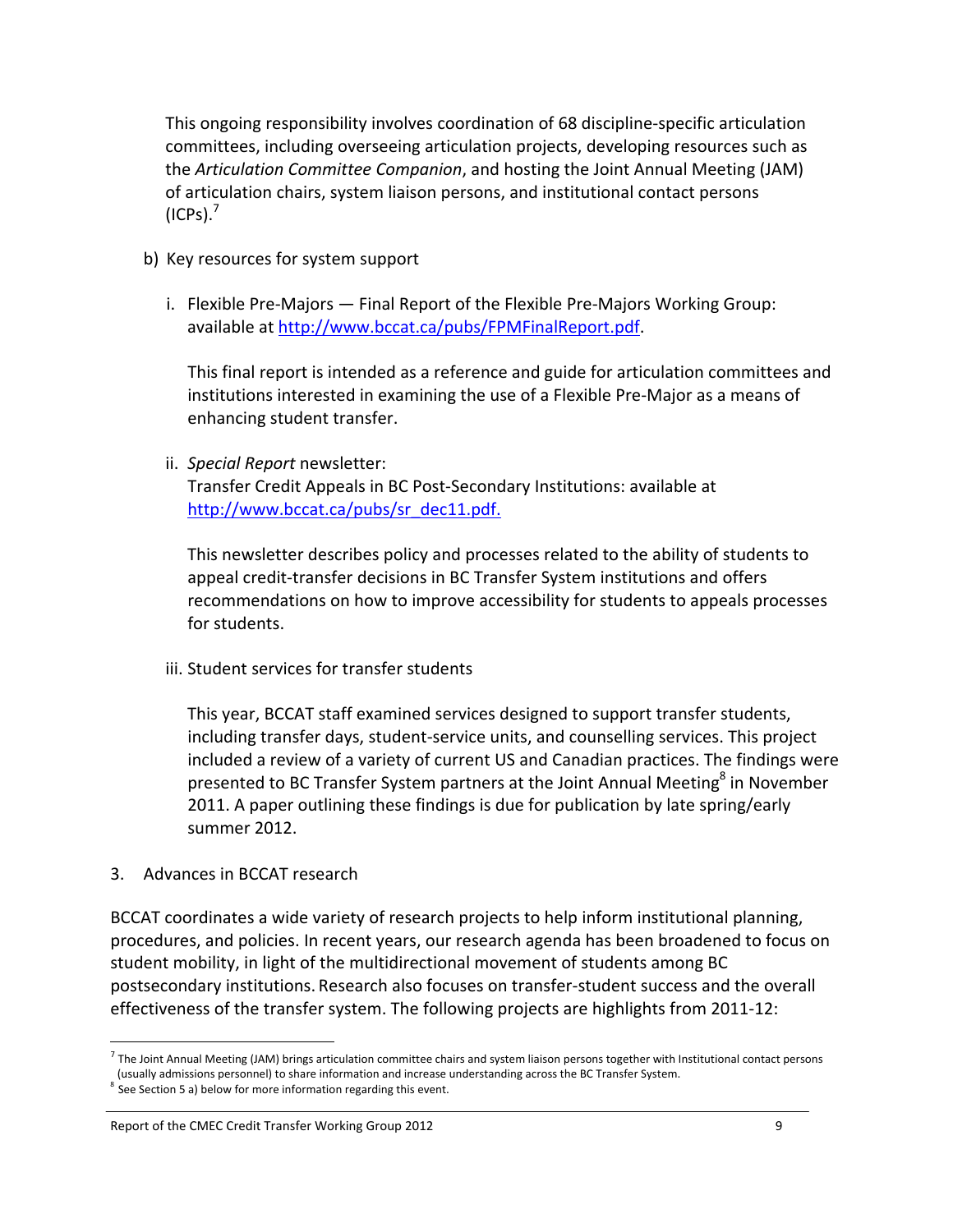# a) *2011 Admissions and Transfer Experiences of Students Continuing their Studies in BC* (See http://www.bccat.ca/pubs/bcstats11.pdf.)

Every three years, the Diploma, Associate Degree, and Certificate Student Outcomes (DACSO) Survey has included an extensive set of questions pertaining to students' admissions and transfer experiences. The analysis of findings has focused on those students who continued their studies in another program at the same institution or at a different BC public postsecondary institution (about 5,500 in 2011). Of special interest are the almost 2,400 students from the 2011 survey who changed institutions and who expected to transfer credit. Of those continuing their education at a different institution, the study found that:

- Eighty per cent were satisfied with admissions services.
- Eighty‐six per cent entered their preferred institution.
- Ninety-four per cent entered their preferred program.
- Eighty-five per cent registered in all the courses they wanted.
- Eighty-six per cent received all the transfer credits they expected.
- Seventy-nine per cent were satisfied with their overall transfer experience.

Drawing on the survey results in general and on feedback provided by dissatisfied students, the report makes a number of recommendations directed at both institutions and BCCAT. A newsletter‐style report that focuses specifically on the small number of students (n=193) who were dissatisfied with their transfer experience is in process and is expected to be published in April 2012.

b) Exploring the addition of transfer data to the Post‐Secondary Central Data Warehouse

Over the last few years, BCCAT has been discussing with institutional and ministry representatives the possibility of including some level of transfer data in the Post‐ Secondary Central Data Warehouse (CDW) for CDW‐reporting institutions in order to build a better understanding of the transfer behaviour of students who move to and among these institutions, which include colleges, teaching-intensive universities, and institutes. Until now, BCCAT has analyzed data on transfer students to BC research universities only.

In 2011‐12, BCCAT conducted a pilot study in eight public postsecondary institutions with varying administrative systems to compare their records systems and institutional practices to a simplified table of transfer elements so as to determine if the essential information is identifiable and reportable. The resulting report showed that most of the desired data elements were available in the institutions' systems, and the institutions in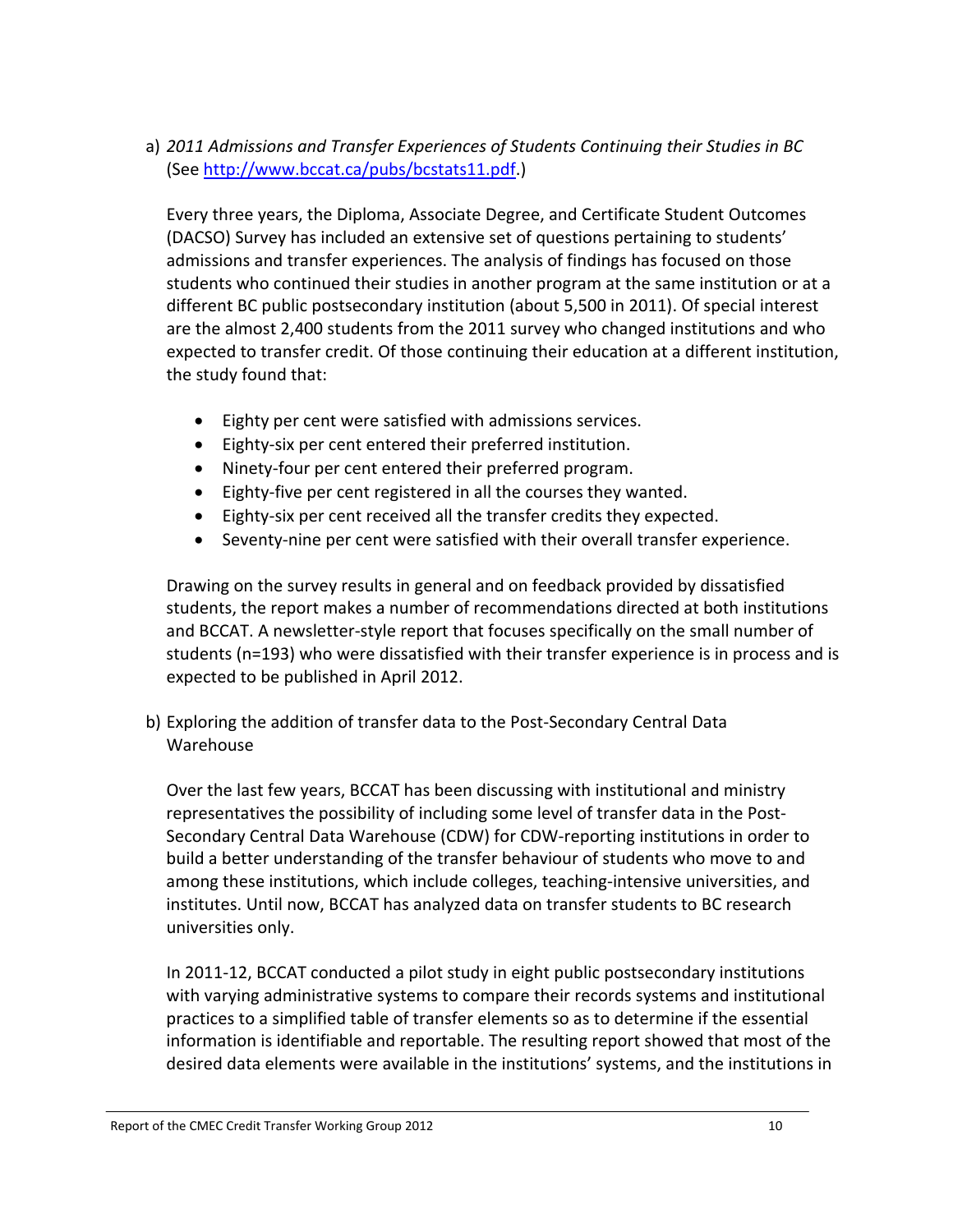the study expressed their willingness to report the required data in the future. A task force was established made up of registrars who agreed upon a list of elements they considered important to know about transfer and were readily available in different institutions' administrative systems. The goal is to have the new elements incorporated into the CDW submission specifications for 2012, with the first submission of data being done on a voluntary basis.

c) Student Transitions Project (STP)

The council's work on student mobility research is conducted in close partnership with the Student Transitions Project (STP). The STP is a collaborative effort between BC's education ministries and public postsecondary institutions to link data about students in the K–12 and postsecondary systems in order to answer questions on student transitions. Devron Gaber (Associate Director, BCCAT) chairs the STP Steering Committee, and the STP Manager, Joanne Heslop, is seconded by BCCAT from Simon Fraser University (SFU).

Many of the BCCAT projects on student mobility under the auspices of its admissions committee are conducted through the STP using STP data and getting direction from STP subcommittees. In 2011‐12, BCCAT funded the analysis and reporting for an STP study on nursing applicants to and registrants at all public postsecondary sectors in BC. The study resulted in recommendations on the need for institutions to review business and reporting practices so that future applicant data is more comparable across institutions.<sup>9</sup>

4. Web resources and communications

Supporting BC students in their postsecondary planning is an important part of the council's mandate. BCCAT's two student‐oriented Web sites, BCTransferGuide.ca and EducationPlanner.ca, are designed to offer a variety of tools and resources to assist students with their explorations. Much of our marketing and communications activities focus on increasing awareness and encouraging the use of these Web sites.

There was a dramatic increase in Web traffic for both of these Web sites in 2011. BCtransferGuide.ca saw a 53 per cent increase in Web traffic over the previous year, while EducationPlanner.ca enjoyed a 47 per cent increase in Web traffic. Combined, these two sites saw over 1.6 million individual visitors in 2011, the highest total in their history.

This year, EducationPlanner.ca has been revitalized to better engage students as collaborators in the planning process. New features include a mobile application and intuitive tools, providing a virtual "canvas" to help students think imaginatively and creatively about their educational

j

<sup>&</sup>lt;sup>9</sup> See www.aved.gov.bc.ca/student\_transitions for links to recent STP publications.

Report of the CMEC Credit Transfer Working Group 2012 **11** and the control of the CMEC Credit Transfer Working Group 2012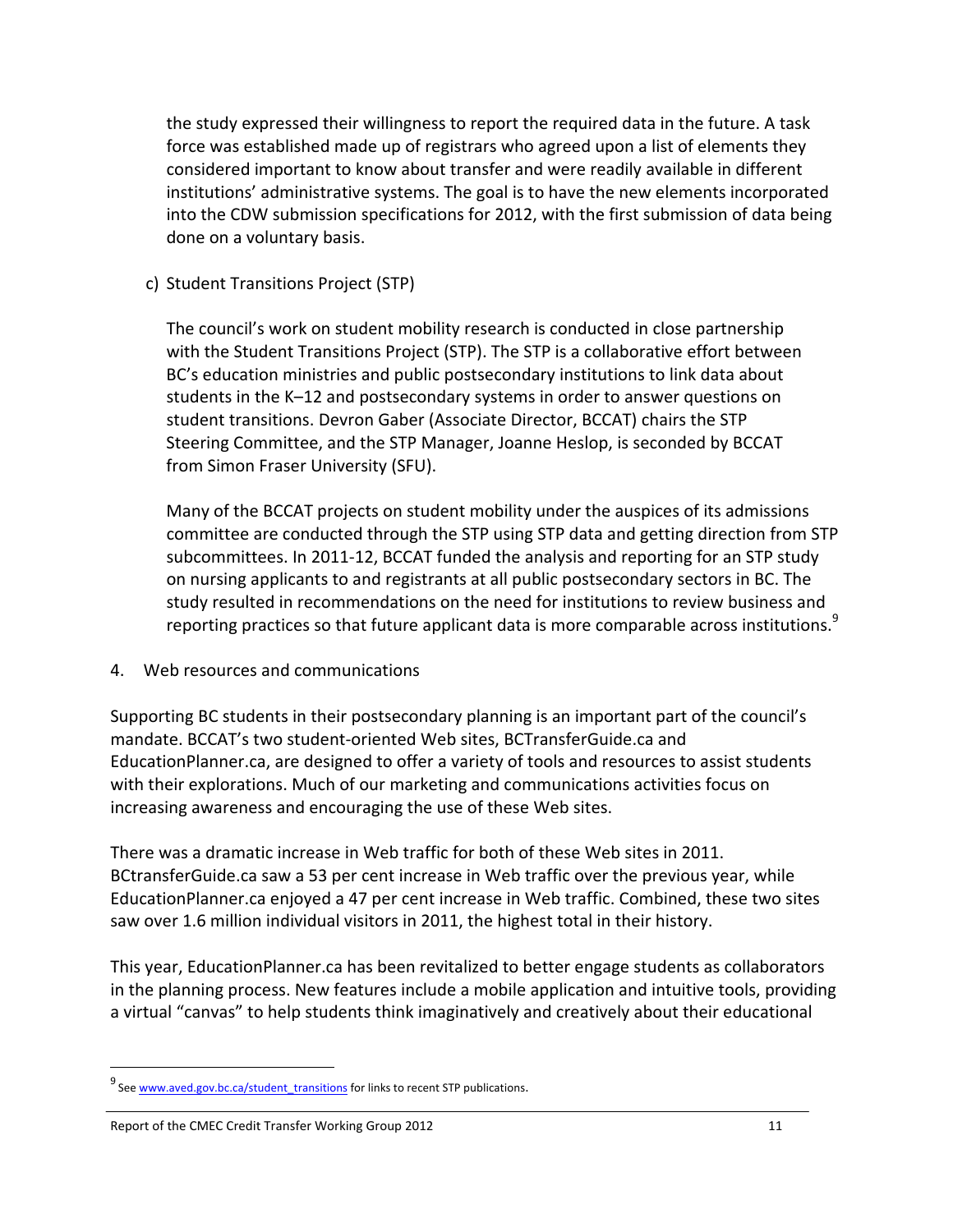possibilities. The refreshed site will be launched in April 2012. A new province‐wide transit advertising campaign will be launched simultaneously.

5. Interprovincial transfer and mobility

BCCAT works in collaboration with provincial/territorial and national postsecondary partners to improve transfer and student mobility within and across provincial borders. Key examples of these activities are outlined below:

# a) Pan‐Canadian Consortium on Admissions and Transfer (PCCAT)

PCCAT seeks to facilitate the implementation of policies and practices that support student mobility both within and among provinces and territories to improve access to postsecondary education in Canada. BCCAT staff members participated in the PCCAT 2011 Annual Meeting held in Montreal at McGill University (June 20-22).<sup>10</sup> As a member of the founding council, Rob Fleming (BCCAT Executive Director and Co‐ Chair) is involved in drafting bylaws and developing a business plan, which will be presented for ratification at the 2012 Annual General Meeting.

BCCAT also continues its involvement with the PCCAT Research Subcommittee. Since the subcommittee's inception in 2008, Devron Gaber, Associate Director, Admissions and Research at BCCAT, has served as the subcommittee Chair, and BCCAT has provided secretariat support. The subcommittee conducted a survey<sup>11</sup> of all English and French universities in Canada to determine the extent of interprovincial mobility and transfer at the postsecondary level and the extent of intraprovincial mobility and transfer for Ontario institutions only. The final report will be published in spring 2012 and will be presented at the PCCAT annual meeting in Ottawa in June 2012.

b) The Western Canadian Consortium on Admissions and Transfer (WestCAT)

WestCAT is a voluntary consortium that seeks to encourage and facilitate interprovincial access, mobility, and credit transfer among the four western provinces (BC, Alberta, Saskatchewan, and Manitoba). Its work is guided by the *CMEC Ministerial Statement on Credit Transfer in Canada* (2009) and functions as a complement to PCCAT. This year, the annual meeting was held in Winnipeg on September 22. BCCAT staff participated in the event, which focused on sharing information and resources supporting student mobility. BCCAT will host the next meeting in fall 2012.

 $\overline{a}$ 

<sup>&</sup>lt;sup>10</sup> See http://www.pccat.ca</u> for details.<br><sup>11</sup> This project is being sponsored by several organizations, with CMEC being the principal funder.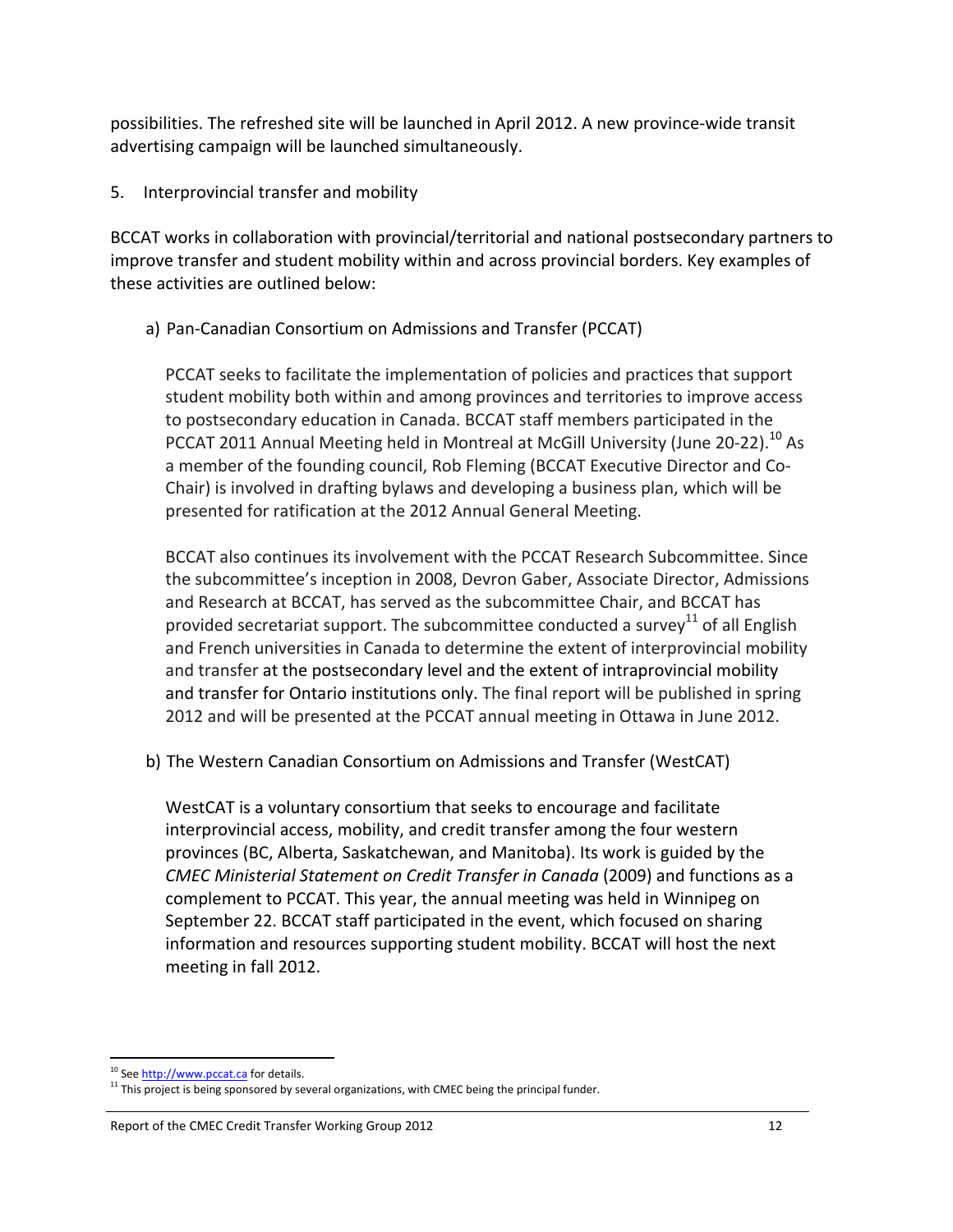c) Transfer, Articulation and Pathways (TAP) Committee

The TAP Committee was established under the Association of Canadian Community Colleges (ACCC) to study the merits of developing a pan‐Canadian framework that embraces transferability, articulation, and credential recognition within and between postsecondary education systems. For this purpose, the committee is seeking the development of a coalition of stakeholders to recommend policies and practices. Rob Fleming (BCCAT Executive Director & Co‐Chair) represents BCCAT on this committee.

d) Council of Ministers of Education, Canada (CMEC)

The participation of BCCAT's Executive Director and Co‐Chair on CMEC's Credit Transfer Working Group is an important component of BCCAT's interprovincial activity. Rob valued the opportunity to meet with Dr. Andrew Parkin (CMEC's Director General) to discuss issues surrounding interprovincial mobility.

BCCAT will continue to play a key role on the national scene by promoting the importance of achieving a pan‐Canadian system of student mobility and transfer. Our work will focus on providing advice and support to Canadian provinces seeking to develop and implement their own transfer systems and on encouraging support for such activities at the ministerial level.

#### 6. BCCAT: then and now

The BC postsecondary landscape has evolved considerably since BCCAT was first established in 1989, and the work of BCCAT has expanded accordingly as the council has responded to changes along the way. This past year brought with it a significant milestone for the council. On September 30, 2011, BCCAT convened its  $100<sup>th</sup>$  meeting. To commemorate the occasion, we invited four guests to share their reflections on the history of BCCAT, as drawn from their own experiences:

- Dr. Dan Birch [former council Co‐Chair and Vice‐President Emeritus, Academic and Provost, University of British Columbia (UBC)]
- Dr. John Dennison (former council Co‐Chair and Professor Emeritus, Administrative, Adult and Higher Education, UBC)
- Ms. Finola Finlay (former Associate Director, Transfer and Articulation, BCCAT)
- Dr. Frank Gelin (Executive Director Emeritus, BCCAT)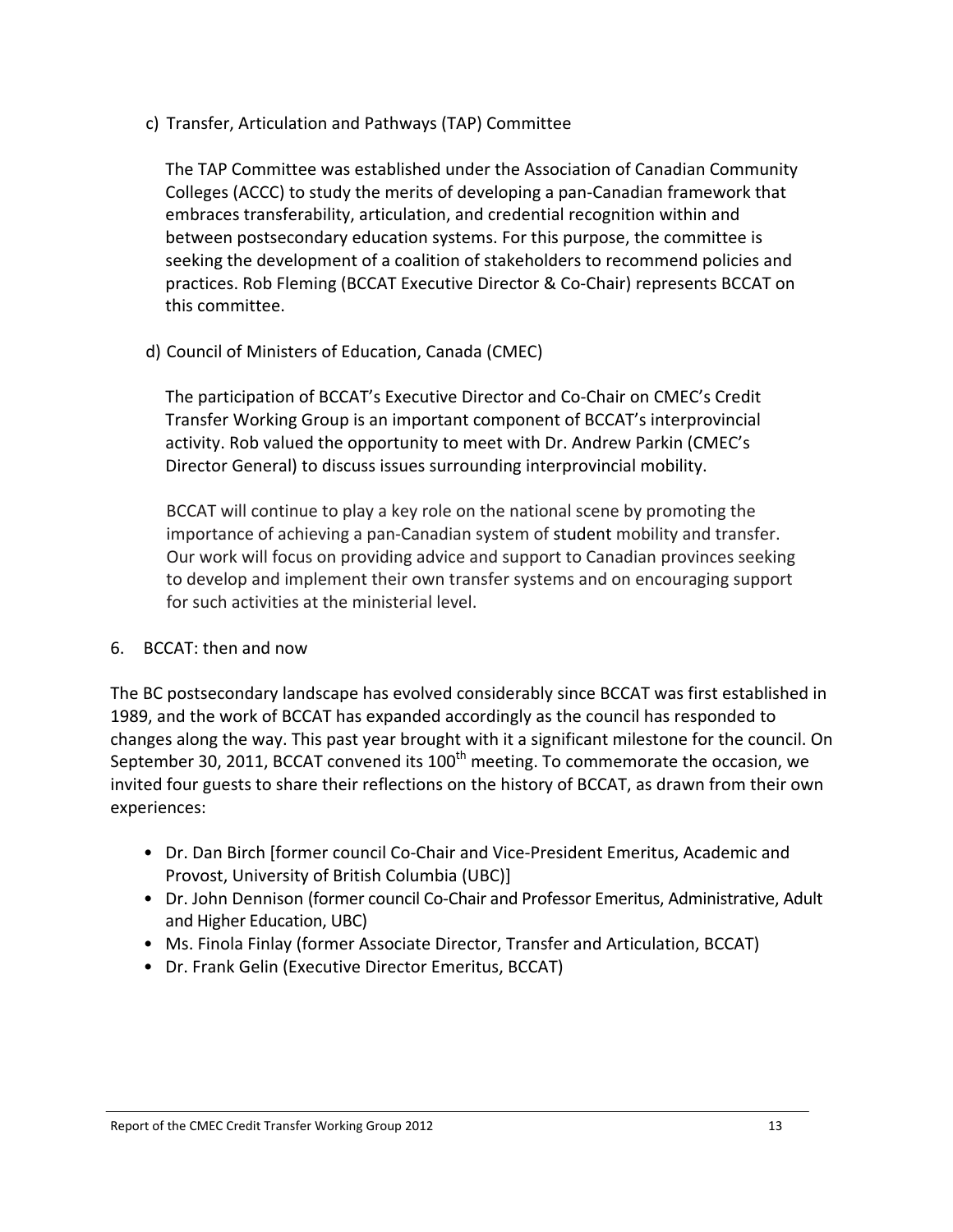Together, these four guests presented an overview of the history of BCCAT and the key developments that have shaped its role within the BC Transfer System.<sup>12</sup>

As fresh issues and challenges emerge, BCCAT continues to respond in innovative and efficient ways to enable transfer in BC. The projects and activities outlined in this report are current examples of the council's ongoing imperative to sustain and support transfer in the context of an ever-changing postsecondary system.

#### **Plan of projects and activities for 2012‐13**

Every year, BCCAT completes a comprehensive work plan comprising projects and activities arising from the prior year and reflecting revised priorities to address emerging issues. The work plan for 2012‐13 is under development and will be presented to council for consideration at the June 2012 meeting.

j  $^{12}$  A paper summarizing these reflections is available at  $\underline{http://www.bccat.ca/pubs/thenandnow.pdf}$ . For further details on the history of the BC Transfer System, see www.bccat.ca/system/history.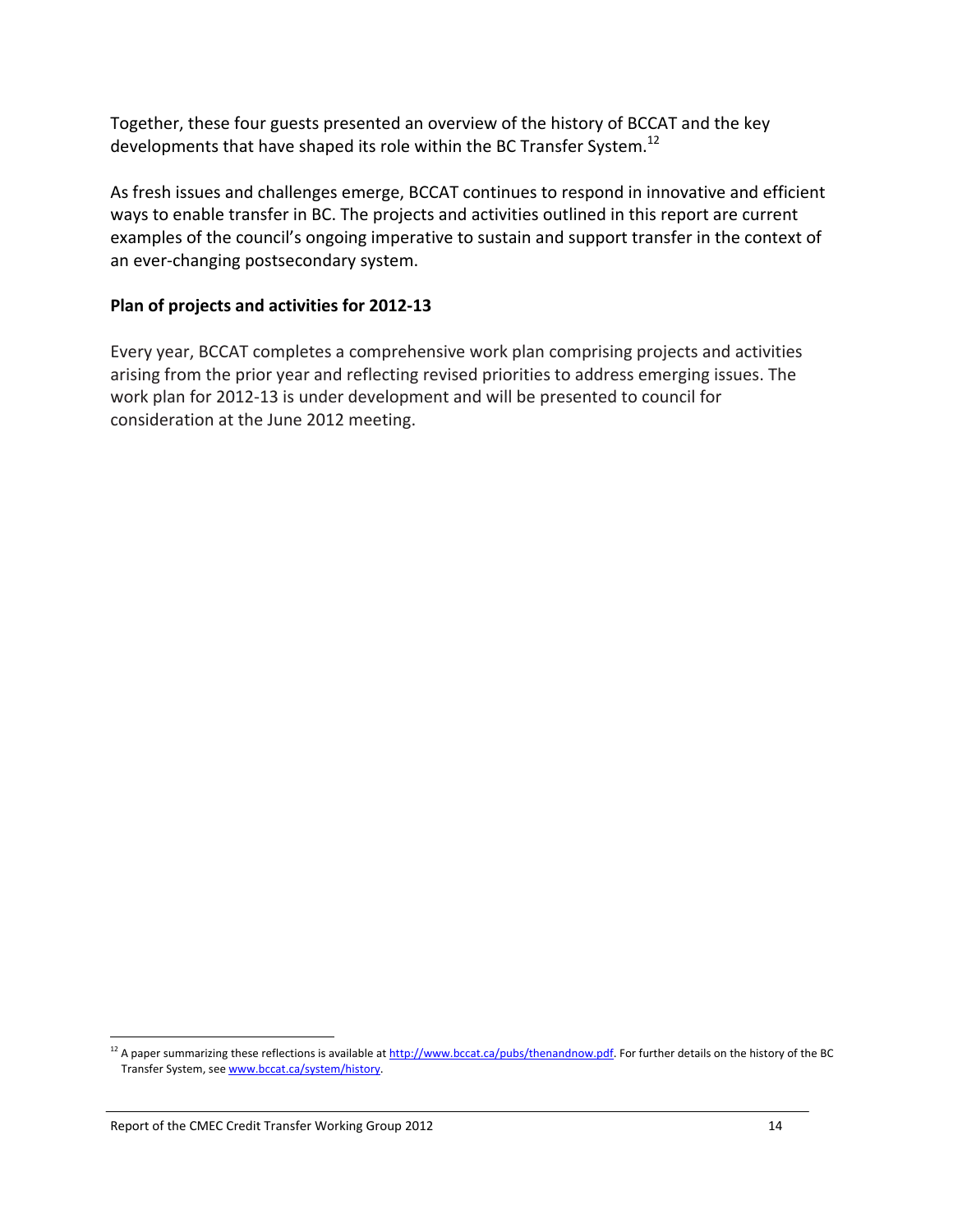#### **Manitoba**

The government agency with primary responsibility for coordinating the credit‐transfer system is the Council on Post‐Secondary Education (COPSE). The council acts as an intermediary between postsecondary institutions and the government, and is composed of 11 members, including a chair. Reporting to the council is a staff secretariat of 13 civil servants; the secretariat undertakes activities and projects designed to fulfill the mandate of the council and to meet the goals established by the council and by Manitoba Advanced Education and Literacy. The secretariat also works in consultation with universities and colleges to support council members in the development of policy and financial accountability.

The province's public postsecondary system includes the University of Manitoba, the University of Winnipeg, Brandon University, Red River College, Assiniboine Community College, University College of the North, and *Collège universitaire de Saint‐Boniface*, which includes the *École technique et professionnelle*.

In accordance with *The Council on Post‐Secondary Education Act,* the council's mandate is to plan and coordinate the development of a postsecondary system that promises excellence in and accessibility to education, supports coordination and integration of services and facilities, and promotes fiscal responsibility. Among its duties and powers, and in carrying out its mandate, the council serves to facilitate the implementation of appropriate credit‐ transfer arrangements between universities and colleges.

#### **Communication and adoption of ministerial principles**

The ministerial principles have been endorsed by COPSE and informally adopted by the public postsecondary institutions.

#### **Important developments, 2011‐2012**

- In June 2011, the Memorandum of Understanding (MOU) Between Manitoba's Public Universities and Colleges for Improving Student Mobility was signed by the presidents of Manitoba's seven publicly funded institutions. A task group was formed to work on improvements in intra-institution mobility and furthering opportunities for student mobility between Manitoba's colleges and universities.
- The MOU task group focused on developing credit-transfer arrangements between secondary schools, colleges, and universities and block transfer arrangements from college diploma programs in business, graphic design, interactive media arts, communications, environmental science/technology, and engineering technology to appropriate university degree programs.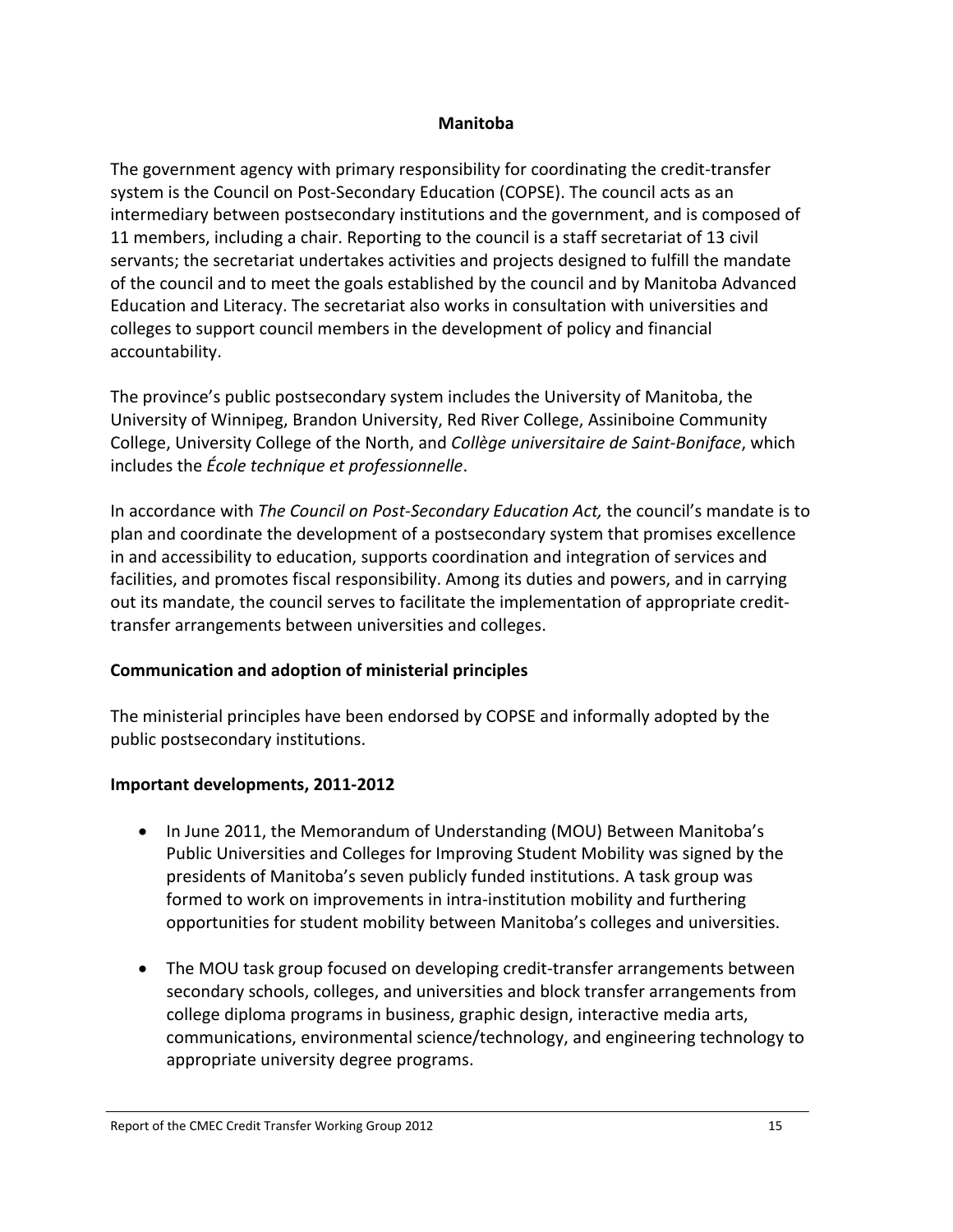- In accordance with the terms of the MOU, the task group prepared a final report for the Minister of Advanced Education and Literacy in February 2012, including 11 recommendations for further work in credit transfer and related activities. Additionally, the task group prepared a list of existing articulation agreements between the colleges and universities. Colleges and universities have continued working on developing these agreements both intra‐ and inter‐provincially, and internationally.
- In early 2013, COPSE will be formally reconvening the task group to continue its earlier work on articulation agreements, and to follow up on the report recommendations. As well, COPSE will be working with the group to develop a policy discussion paper exploring credit‐transfer options for Manitoba, expected to be completed in spring 2013.
- The task group developed a template for documenting formal articulation agreements between colleges and universities. One agreement that has recently been reached through use of the template is a block transfer agreement between Assiniboine Community College's Practical Nursing Diploma program and Brandon University's Bachelor of Nursing and Bachelor of Science in Psychiatric Nursing programs. Another is the Natural Resource Management Technology Diploma from University College of the North that ladders into the Bachelor of Environmental Studies degree at the University of Manitoba.
- Established in the late 1970s to provide articulated university credit courses to learners residing above the 53<sup>rd</sup> parallel (which courses then qualify for mutual recognition at all Manitoba universities), Inter‐Universities Services (IUS) continues to provide such opportunities pending finalization of the IUS mandate by 2013. The University of Manitoba, University of Winnipeg, Brandon University, University College of the North, and IUS continue to collaborate on a credit‐transfer project to find a model that will protect existing credit‐transfer agreements within IUS and also be amenable to the partner institutions.
- Manitoba continues to focus on facilitating recognition of professional education and credentials obtained in other countries. Examples of initiatives that provide credit‐transfer and recognition opportunities to foreign‐trained and internationally educated professionals include the Internationally Educated Engineers Qualification Program introduced at the University of Manitoba in 2003, the Internationally Educated Agrologists Post‐Baccalaureate Diploma Program introduced at the University of Manitoba in 2005, and the Bridging Program for Internationally Educated Nurses introduced at Red River College in 2007. To further the goal of foreign‐credential recognition, Manitoba is participating in the federally funded Qualifications Recognition Supports and Post‐Secondary Bridge Programming for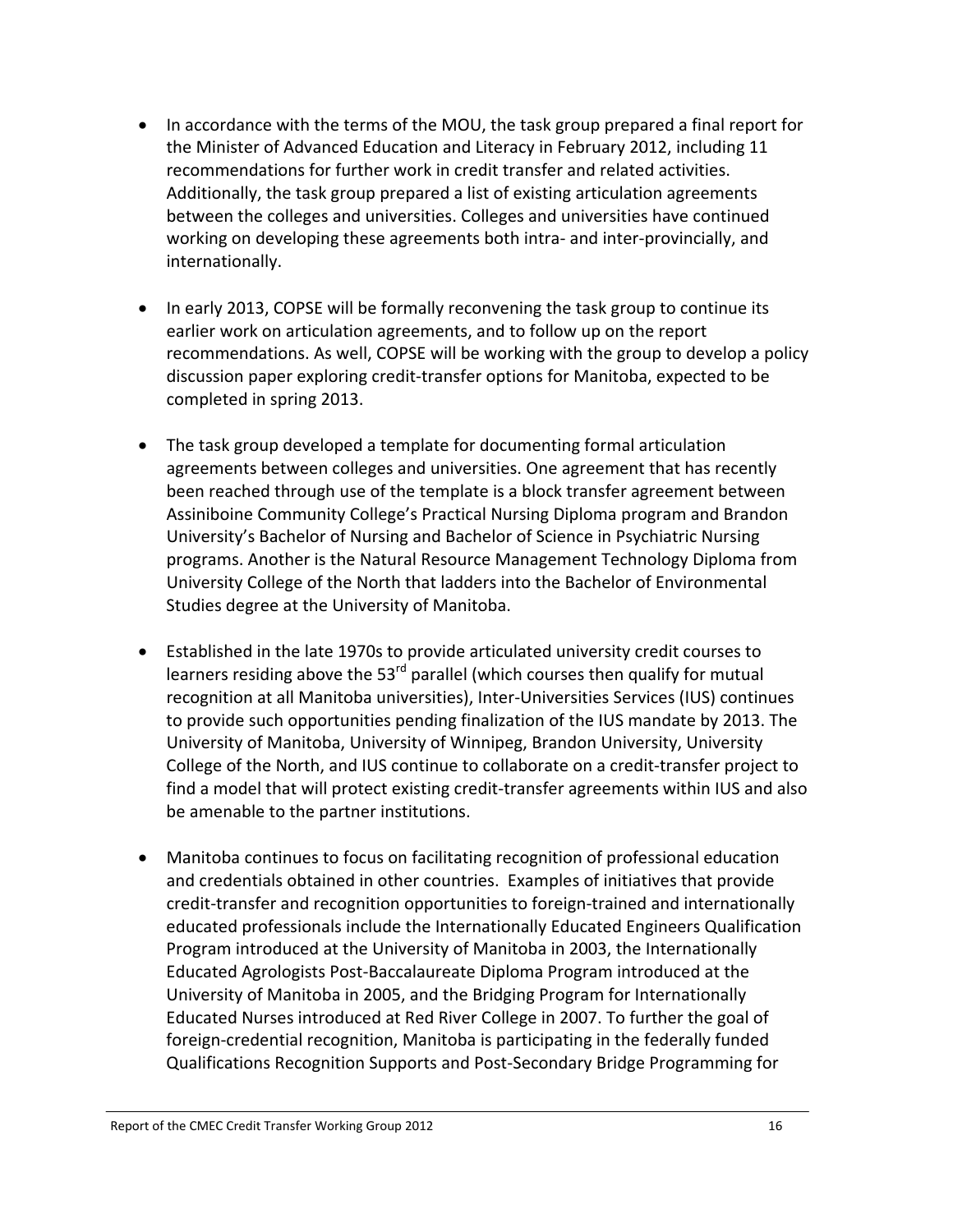Internationally Educated Professionals/Tradespeople project, and the pan‐Canadian Foreign Qualifications Recognition Working Group.

● Course-credit transfers continue to expand among the postsecondary institutions participating in Campus Manitoba — a collaborative mechanism through which the province's colleges and universities provide courses to students residing in rural and northern Manitoba through the use of a broad selection of learning technologies.

#### **Priority action areas**

While college–university transfer and articulation, foreign-credential recognition, and general efforts to create a more seamless postsecondary continuum will remain priorities, Manitoba has established an institutional stakeholder working group to explore more formalized transfer and credit arrangements.

#### **Research**

Research on credit transfer and articulation, including best practices in other jurisdictions and the relationship between transfer and articulation and quality assurance, is ongoing, and Manitoba remains interested in partnering with other provinces in these areas.

#### **Working group**

Manitoba supports the continuation of CMEC's Credit Transfer Working Group and endorses the support and attention accorded by CMEC to credit transfer in postsecondary education.

#### **Pan‐Canadian activity**

In June 2012, COPSE presented on credit‐transfer activity in Manitoba at the annual PCCAT meeting in Ottawa, as part of a three‐person panel that also included representatives from Ontario and New Brunswick. In September 2012, Manitoba attended the annual WestCAT meeting in Vancouver. Manitoba remains interested in pan‐Canadian credit‐transfer activity, and continues to benefit from learning about well‐developed systems in other provinces.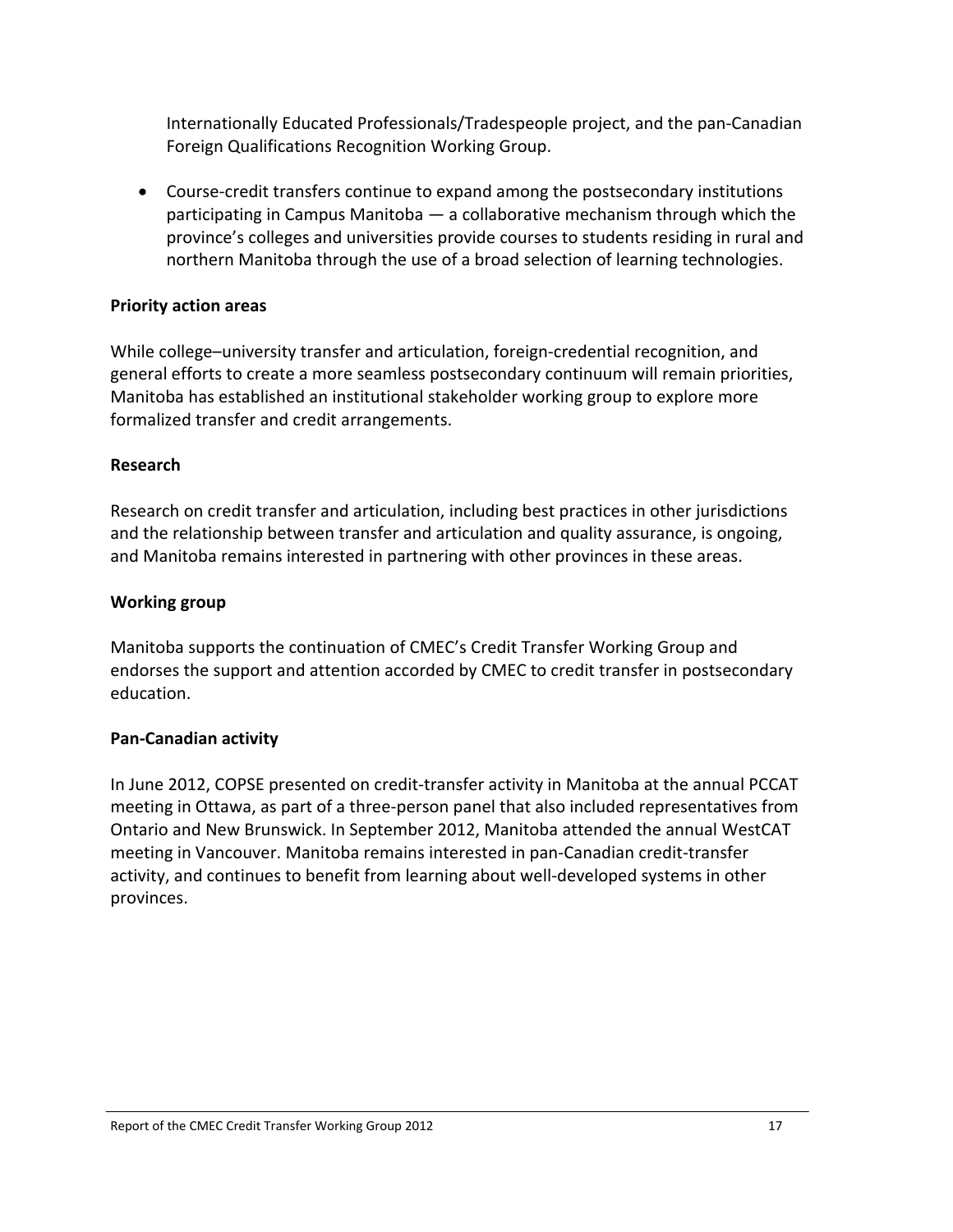#### **New Brunswick**

#### **Communication of ministerial principles**

The implementation of various initiatives from the *Action Plan to Transform Post‐Secondary Education in New Brunswick* has been under way, including credit transfer and prior learning assessment and recognition (PLAR).

The New Brunswick Post‐Secondary Education Advisory Forum, comprising university and community‐college presidents, as well as the deputy minister responsible for postsecondary education, was established to oversee progress on selected action‐plan initiatives and to foster collaboration.

# **Adoption of ministerial principles**

As part of the plan to transform postsecondary education, New Brunswick's Post‐Secondary Education, Training and Labour (PETL) department has established structural support to foster a greater capacity for credit transfer between and among postsecondary education institutions and develop an awareness strategy for improving PLAR.

#### **Three‐year framework for action**

To ensure ongoing improvement and expansion of opportunities for learner mobility, it was deemed important that an infrastructure be established to continuously support stakeholders working cooperatively for the benefit of learners. Therefore, based on research of existing models in other jurisdictions and stakeholder consultations within the province, the New Brunswick Council on Articulations and Transfer (NBCAT) was officially established in November 2010. (http://nbcat.ca)

NBCAT is a participatory council of PETL composed of academic vice‐presidents from publicly funded New Brunswick postsecondary institutions. It serves as a body through which stakeholders work cooperatively for the benefit of learners to ensure smooth inter‐institutional transitions and effective transferability of courses and/or programs. In addition, NBCAT promotes the appropriate and effective use of PLAR with a link to international credential and competency assessment to support learners in their postsecondary experiences and labour‐ market integration.

The work of the council is carried out by staff provided by PETL, with a standing Contact Persons Committee composed of representatives from participating institutions at the registrar level. A New Brunswick PLAR Action Group (NBPLAR) was also established as an affiliate of NBCAT for the development and implementation of an awareness strategy for improving PLAR. (http://nbplar.ca)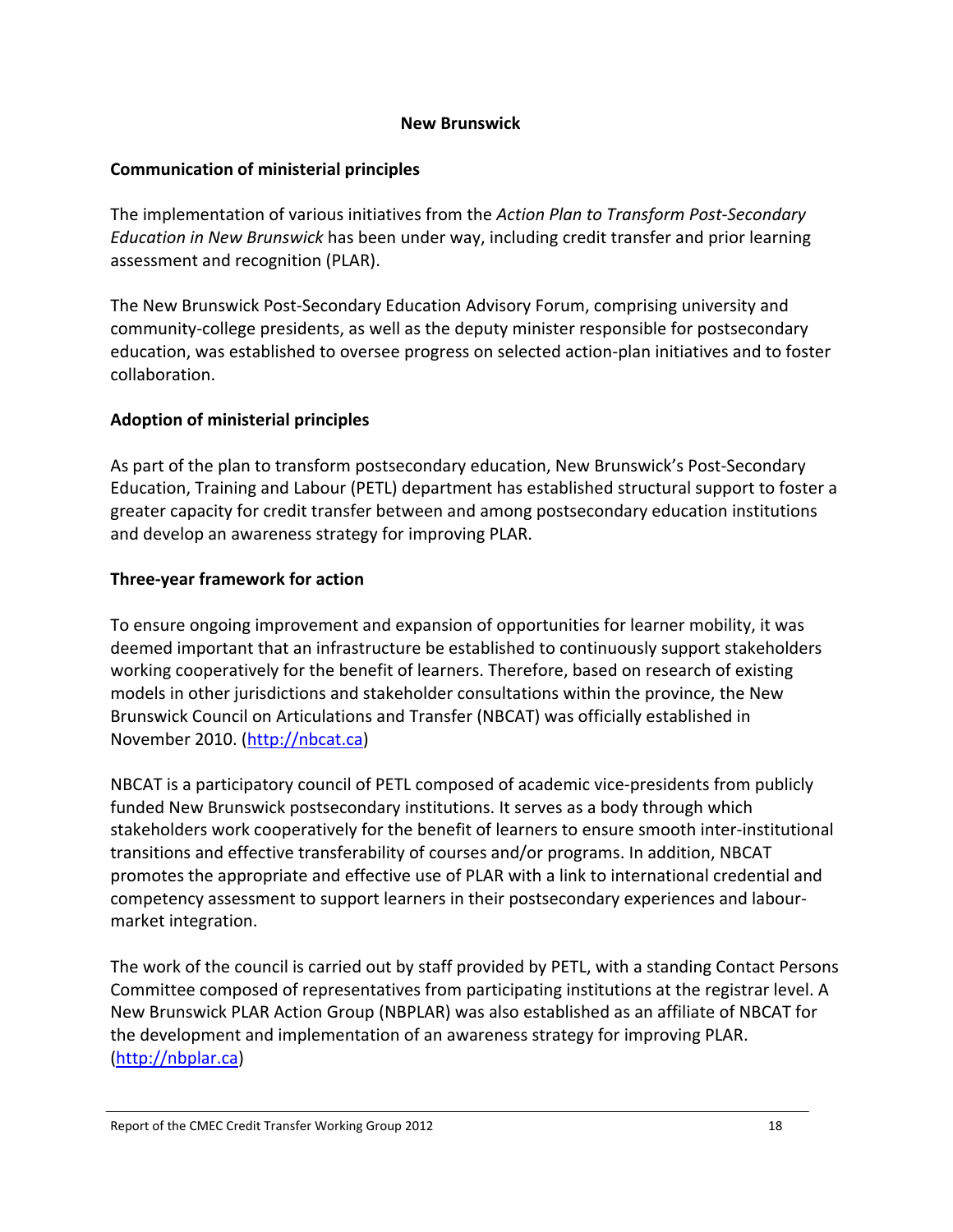#### **Important developments 2011‐2012**

One of the key results of NBCAT's collaborative work to date has been the development of a provincial portal for credit transfer. This on‐line product, an effective and efficient tool to simplify the credit‐transfer process, was officially launched on March 15, 2012. (http://portal.nbcat.ca)

Currently, the portal is targeted toward credit‐transfer information within and between New Brunswick institutions, but the longer‐term goal is to expand it incrementally to include those from outside the province.

There is continued work under way for articulation and transfer agreements in the fields of nursing, business, and engineering.

- 1) Nursing: A needs survey and a gap analysis were completed for both anglophone and francophone licensed practical nursing (LPN) and bachelor of nursing (BN) programs in New Brunswick [New Brunswick Community College (NBCC), University of New Brunswick (UNB), UNB Saint John (UNBSJ), *Collège communautaire du Nouveau‐ Brunswick (CCNB),* and *Université de Moncton (UdeM*)]. A report was completed and endorsed for support to move forward with the LPN‐BN recommended plan for an articulation agreement between NBCC and UNBSJ. *CCNB* has received PETL support to revamp its LPN curriculum to ensure a clear transfer pathway to *UdeM*'s newly revised BN program.
- 2) Business: A consultant was hired to do a thorough analysis with participating faculties and identify transfer opportunities and any gap‐bridging requirements. A final report was completed and, based on the results, it was found that there was sound pedagogical support for such agreements, with a recommendation to explore the possibility of a "Block of Common Credit Recognitions." An NBCAT working committee is presently exploring this avenue.
- 3) Engineering: A survey of computer‐science (CS)/information‐technology (IT) students and graduates identified an interest in pursuing their education should credit‐transfer options be made available. Based on the results of this survey, NBCAT has established an Engineering‐IT/CS working committee to explore all potential pathways.

Since the creation of NBCAT's standing NB PLAR Action Group, officially established in May 2010, there has been significant progress. New Brunswick stakeholders using PLAR methodologies in their delivery of services have formed the NBPLAR Action Group (NBPLAR). These stakeholders include organizations from postsecondary, social‐development, non‐profit, regulatory, and workplace sectors.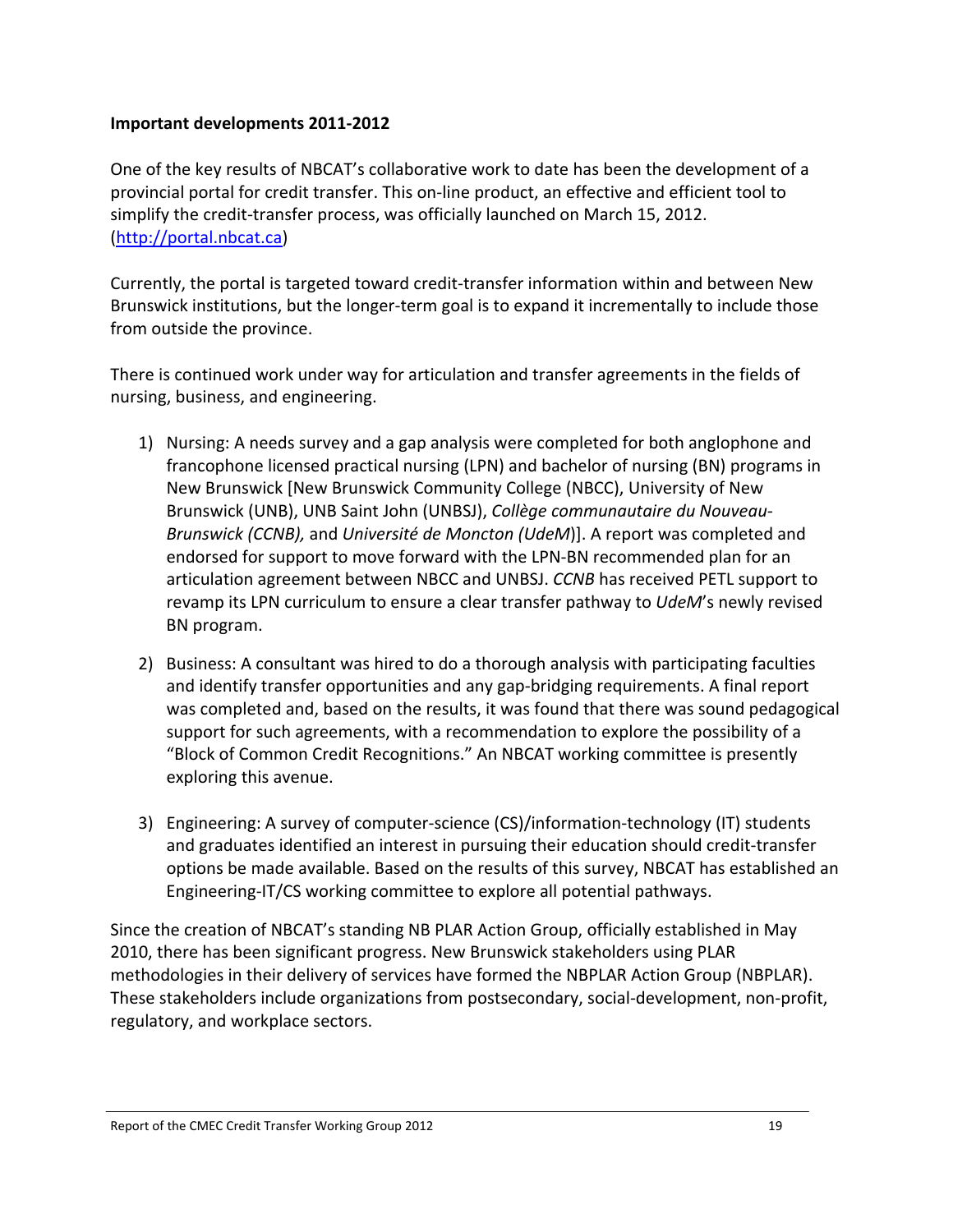To date, and within the next couple of years, there will be an increase in awareness, a better understanding, and common use of PLAR best practices and common tools in New Brunswick. Employers will better value the aptitudes of current and new workers, including Aboriginal people, people with disabilities, and newcomers, in order to rank them according to the true worth of their skills.

#### **Priority action areas**

The Atlantic credit‐transfer memorandum of understanding (MOU) signed in September 2009 is a commitment to ensure that students receive maximum benefits from postsecondary education. NBCAT is reflective of this commitment.

The establishment of NBCAT has had considerable impact on the development of ongoing communication and reliance among participating institutions and stakeholders province‐wide. It has significantly influenced the development of potential articulation agreements between the colleges and universities. In 2012‐13, NBCAT will be undertaking more activities and research that will help inform and shape policy and practice.

Acknowledging the importance of articulations and transfer and PLAR, New Brunswick will continue in the direction it has taken with the establishment of NBCAT to facilitate learners' access to postsecondary education through inter‐institutional transfer and the recognition of formal and informal learning experiences.

#### **Research**

In 2012‐2013, NBCAT will undertake continuous research that will help inform and shape policy and practice.

New Brunswick will continue to support and participate in the work of the Pan‐Canadian Consortium on Admissions and Transfer (PCCAT), with an ongoing interest in partnering and sharing best practices with other jurisdictions for quality assurance at the pan‐Canadian level.

#### **Working group**

We support the continuation of the CMEC Credit Transfer Working Group and will continue to work to enhance and develop credit‐transfer agreements in the province of New Brunswick.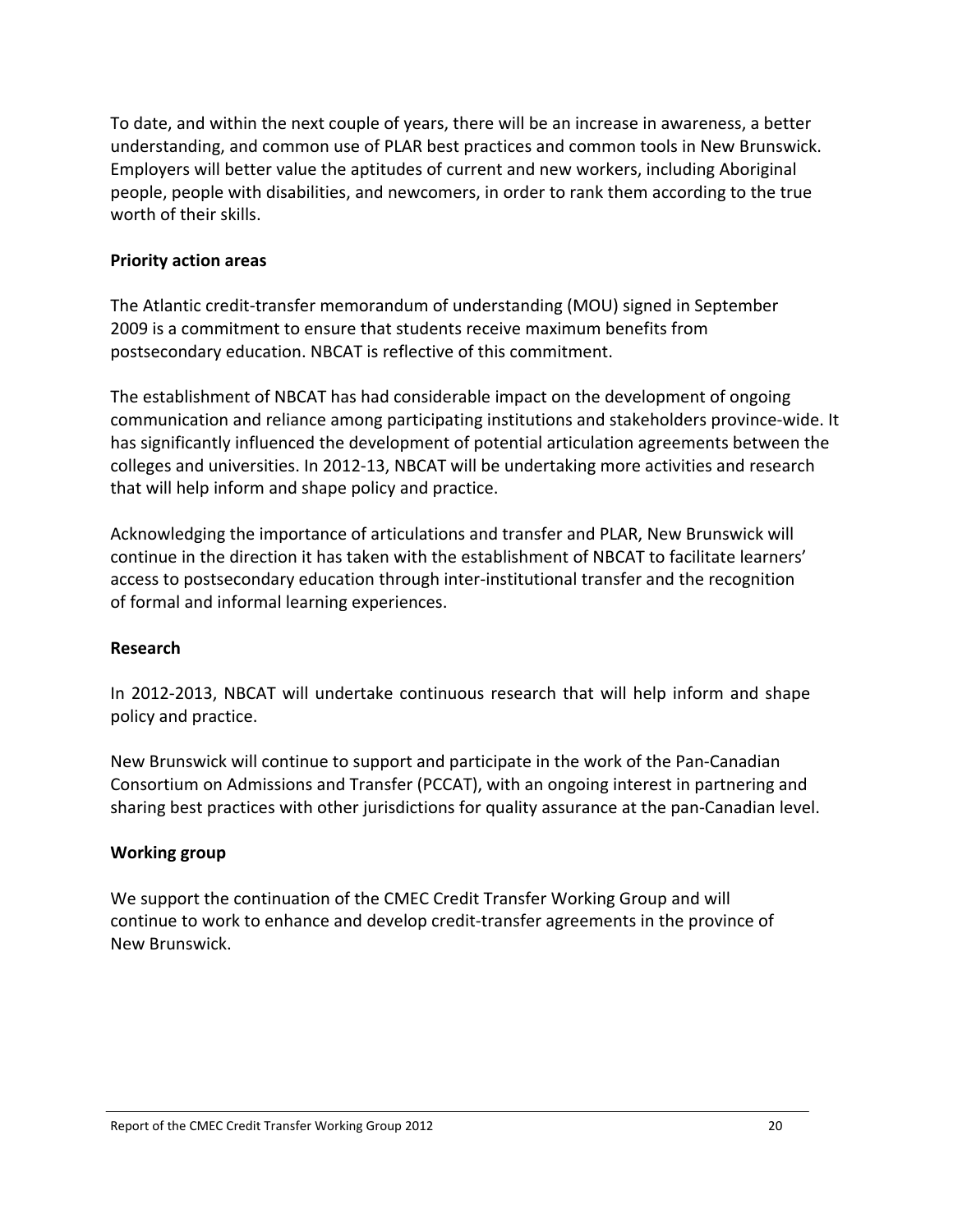#### **Newfoundland and Labrador**

# **Communication of ministerial principles**

Newfoundland and Labrador has a credit‐transfer mechanism between Memorial University and College of the North Atlantic (CNA) that has existed for more than 20 years. New agreements are signed between our public postsecondary institutions and those in other parts of Canada and around the world on a regular basis. One of the recent agreements at CNA is with Athabasca University for graduates of CNA's three‐year Medical Laboratory Sciences, Medical Radiography, and Respiratory Therapy diplomas. CNA students will be eligible for admission to Athabasca University's Bachelor of Health Administration (Post Diploma) program with 42 credits transferred.

The latest edition (2011‐2012) of the Transfer Guide for Newfoundland and Labrador is available on‐line at http://www.aes.gov.nl.ca/postsecondary/transferguide/index.html. The on‐line version also provides a searchable Online Course‐by‐Course Transfer Database, making it easier to access information. The 19<sup>th</sup> edition of the Transfer Guide is scheduled for release in print and on-line versions in spring 2013. The Transfer Guide provides students with an established course‐by‐course precedent guide as well as program/block credit‐transfer agreements. The guide also provides information about the public postsecondary system, institutional transfer policies, and programs and courses linked to high schools.

In 2009, Memorial University and CNA joined with other Atlantic colleges and universities in the signing of a memorandum of understanding through the Atlantic Provinces Community College Consortium (APCCC) to strengthen transferability and mobility within Atlantic Canada and to ensure that students receive maximum benefits from postsecondary education in the region. The memorandum of understanding was signed by 22 institutions in Atlantic Canada.

# **Adoption of ministerial principles**

Newfoundland and Labrador supports CMEC's *Ministerial Statement on Credit Transfer in Canada*, and has shared this statement of principles with Memorial University and College of the North Atlantic.

# **Three‐year framework for action**

In 2005, the government released *Foundations for Success: White Paper on Public Post‐ Secondary Education*. This policy document was commissioned as part of the government's continued commitment to provide affordable and accessible postsecondary education opportunities. This document has resulted in a number of areas of collaboration in the public postsecondary education system, focusing on shared program areas at Memorial University and CNA.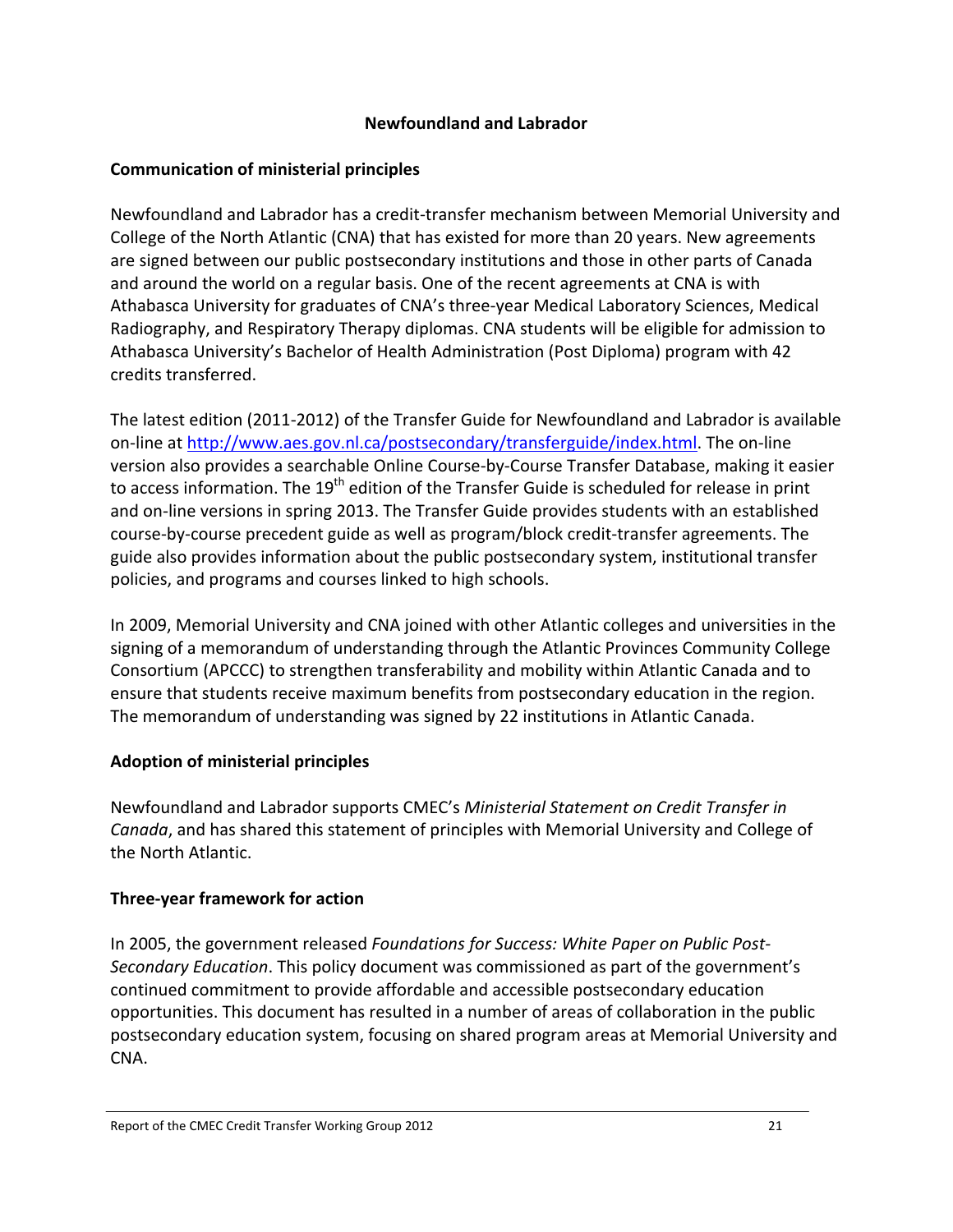In 2006, the government established the Skills Task Force. Its mandate was to identify skills gaps and their potential impact on the provincial economy, and to identify and develop strategies to address the needs of major projects. Its findings and recommendations were published the following year in *All The Skills to Succeed: Report of the Newfoundland and Labrador Skills Task Force.* This strategic direction has resulted in significant advances in postsecondary education in the province. The government regularly consults with all stakeholders in the implementation of the task force's recommendations. Throughout the spring of 2012, Newfoundland and Labrador held a number of apprenticeship forums across the province to follow up on the Skills Task Force; these forums included student, industry, postsecondary institution, and government representatives.

The Government of Newfoundland and Labrador established the Department of Advanced Education and Skills in fall 2011. Its mandate includes ensuring that the province has skilled workers and highly educated graduates to support a fast‐growing economy. The Department of Advanced Education and Skills has developed its 2011–2014 strategic plan, available on‐line at http://www.aes.gov.nl.ca/publications/strategicplans/advance\_education\_and\_skills\_strategic\_ plan.pdf.

#### **Priority action areas**

Priority action areas have been identified by the Department of Advanced Education and Skills as part of its strategic planning process, and the department continues to support Newfoundland and Labrador's postsecondary institutions' credit transfer and articulation activities.

#### **Research**

Research directions will be determined by the Department of Advanced Education and Skills as part of its strategic planning process, and research initiatives are continuing at postsecondary institutions. Memorial University and CNA have autonomy over their research directions and priorities.

#### **Working group**

Newfoundland and Labrador supports the continuation of the CMEC Credit Transfer Working Group because it provides a valuable forum for jurisdictions to work together toward enhancing credit‐transfer opportunities across Canada. Newfoundland and Labrador supports CMEC's efforts in promoting and supporting a pan‐Canadian approach to credit transfer and supports CMEC's continued collaboration with all stakeholders with an interest in credit‐transfer issues.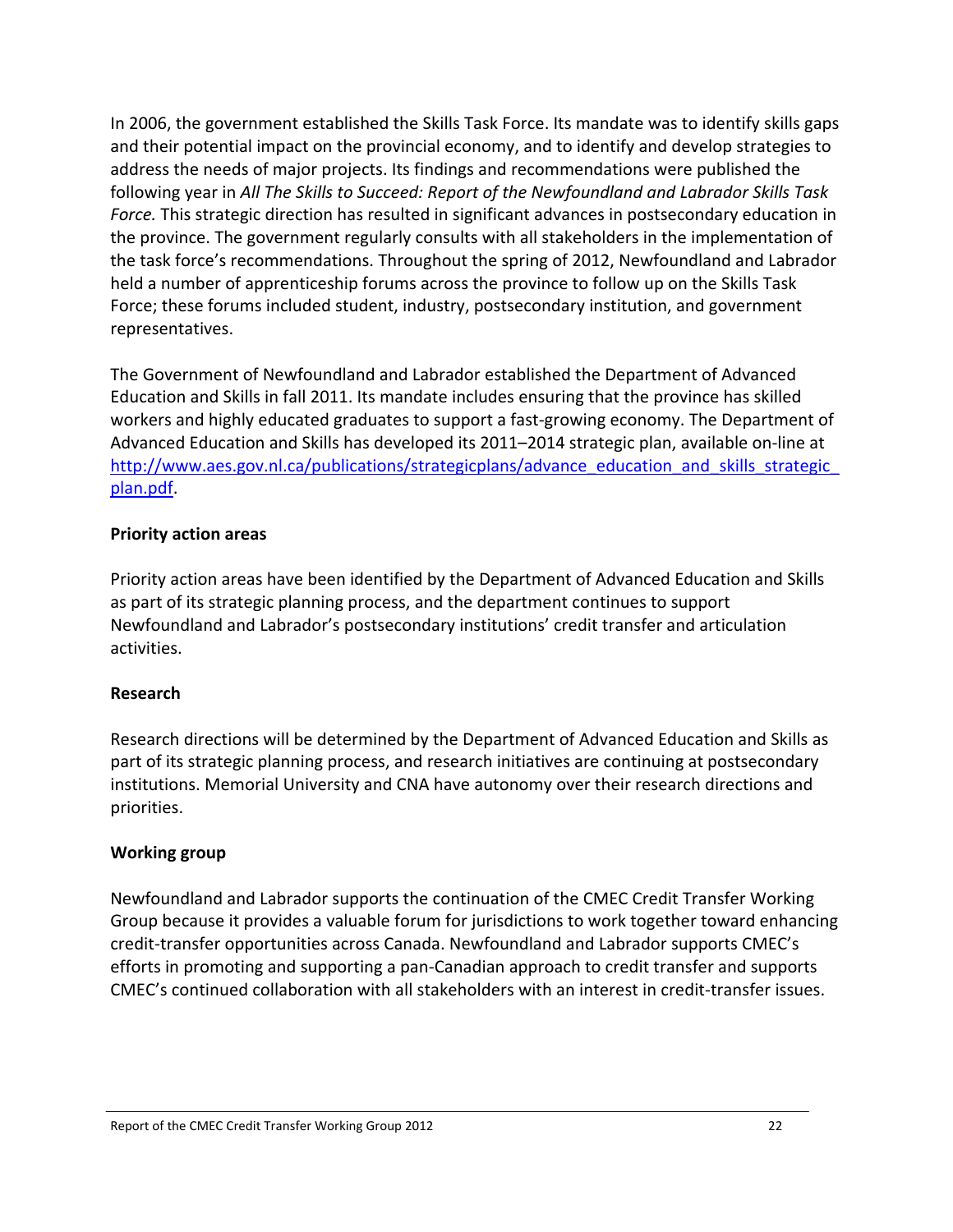# **Northwest Territories**

#### **Communication of ministerial principles**

Although the Department of Education, Culture and Employment supports the principles outlined in the Ministerial Statement on Credit Transfer in Canada, the ministerial principles have not been formally communicated or adopted.

# **Adoption of ministerial principles**

Aurora College, the only public postsecondary institution in Northwest Territories, is aware of the principles and agrees with their intent.

# **Three‐year framework for action**

Northwest Territories and Aurora College continue to work toward the goal of increased partnerships and credit‐transfer agreements with other jurisdictions. Aurora College will continue to articulate its programs as broadly as possible. The college is a member of the Alberta Council on Admissions and Transfer (ACAT) and attends pan‐Canadian articulation meetings through the Association of Canadian Community Colleges. Aurora College is a degree‐ granting institution and partners directly with other degree‐granting institutions to expand program delivery options. At an international level, the college works with member institutions of the University of the Arctic for transfer credits.

#### **Priority action areas**

Aurora College's general priority is to ensure that its students are able to transfer to other postsecondary institutions in a seamless manner. The college has an ongoing process of working on articulation agreements. The college's student population is similar to that of Yukon and Nunavut, but smaller in relation to that of other Canadian provinces. This makes it challenging to provide the range of programming possible in larger jurisdictions; partnerships and transfer agreements are thus essential to meet the needs of Northwest Territories residents and employers for postsecondary education.

# **Working group**

Northwest Territories supports the efforts of CMEC, the provinces and territories, and postsecondary institutions to enhance credit transfer within and among jurisdictions. A pan‐ Canadian credit transfer system would benefit everyone. The territorial jurisdictions would stand to benefit from a CMEC‐sponsored pan‐Canadian protocol on university‐ college transferability. Northwest Territories would benefit from CMEC's continuing efforts to undertake further research on the effectiveness and fairness of current systems of credit‐ transfer recognition.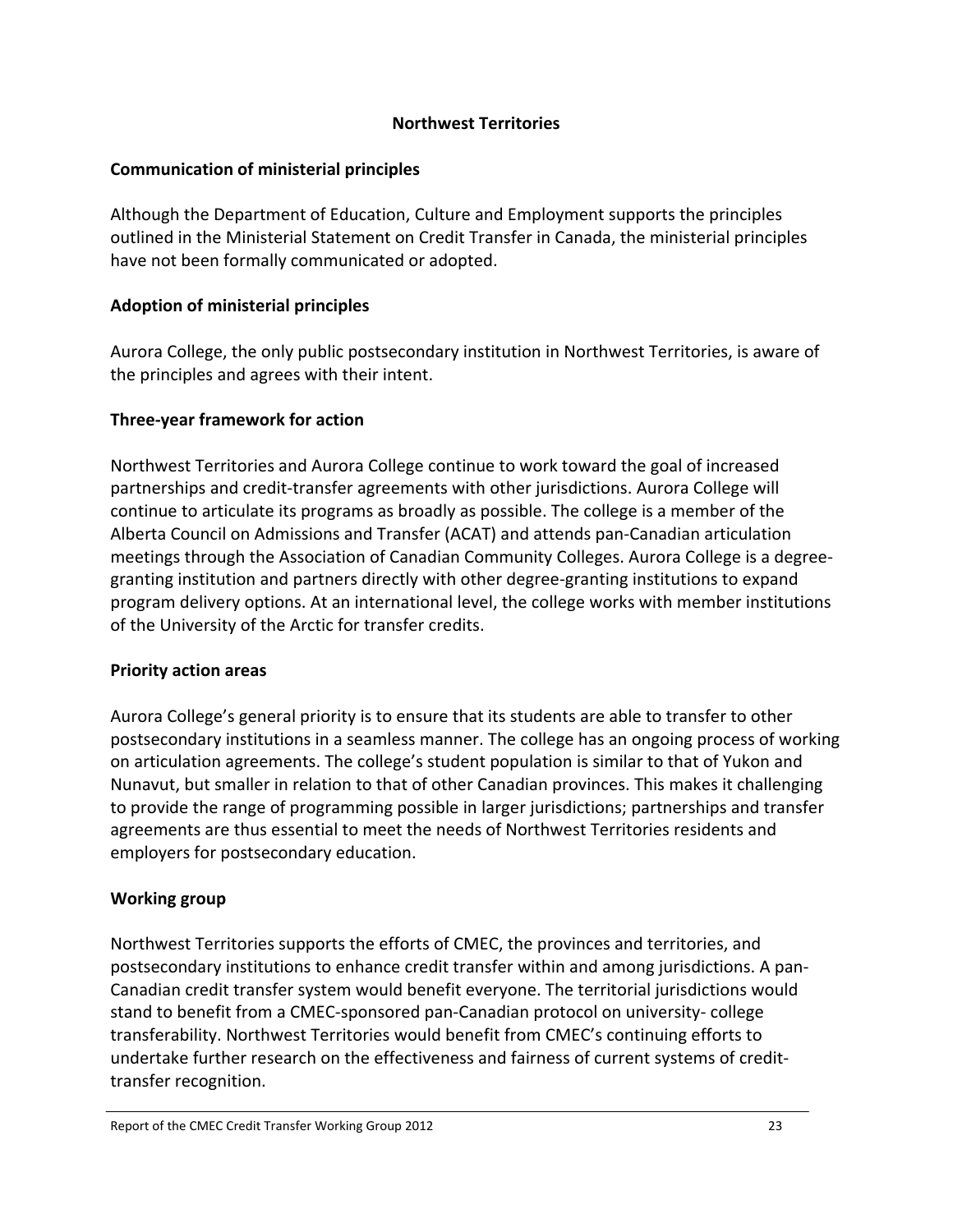#### **Nova Scotia**

#### **Communication of ministerial principles**

Public postsecondary institutions in Nova Scotia are aware of the CMEC Ministerial Statement on Credit Transfer in Canada.

# **Adoption of ministerial principles**

Nova Scotia supports the adoption of the principles outlined in the CMEC Ministerial Statement on Credit Transfer in Canada.

# **Three‐year framework for action**

All Nova Scotian universities and the Nova Scotia Community College continue to increase the number of institutions recognized (both college and university) and the number of credit equivalencies recognized and accepted. Some institutions have, and others are moving toward, an on‐line equivalency list for prospective students to consult. Others are developing articulation agreements with colleges with the intention of promoting the credits offered for graduates of the respective diploma programs within such institutions. The Nova Scotia Community College continues to follow the *Guide to Block Transfer Agreements* prepared by the Atlantic Provinces Community College Consortium (APCCC).

In June 2009, Atlantic-region community colleges and universities signed a memorandum of understanding (MOU) that allows students to have a more seamless educational experience and improve completion times by encouraging transfer agreements between and among public universities and community colleges in Atlantic Canada. The MOU is endorsed by the Association of Atlantic Universities (AAU) and APCCC and their member institutions. The MOU recognizes that member institutions are responsible for overall evaluation and programming, and will make these decisions based on their institutional standards. The MOU further recognizes that academic integrity is paramount to all institutions and must be protected and preserved. Both AAU and APCCC recognize the participation of Atlantic ministers of education and training in the establishment of the MOU. This support further solidifies the strong working relationship between universities and colleges and the four provincial governments. Nova Scotia supports any actions to increase credit‐transfer arrangements/agreements between the university and the community‐college systems and among institutions in this province and other jurisdictions.

#### **Priority action areas**

The New Brunswick‐Nova Scotia Partnership Agreement on Regulation and the Economy (PARE) signed by the premiers of New Brunswick and Nova Scotia in February 2009 recognizes the complete transferability of community‐college and university credits as an initiative to promote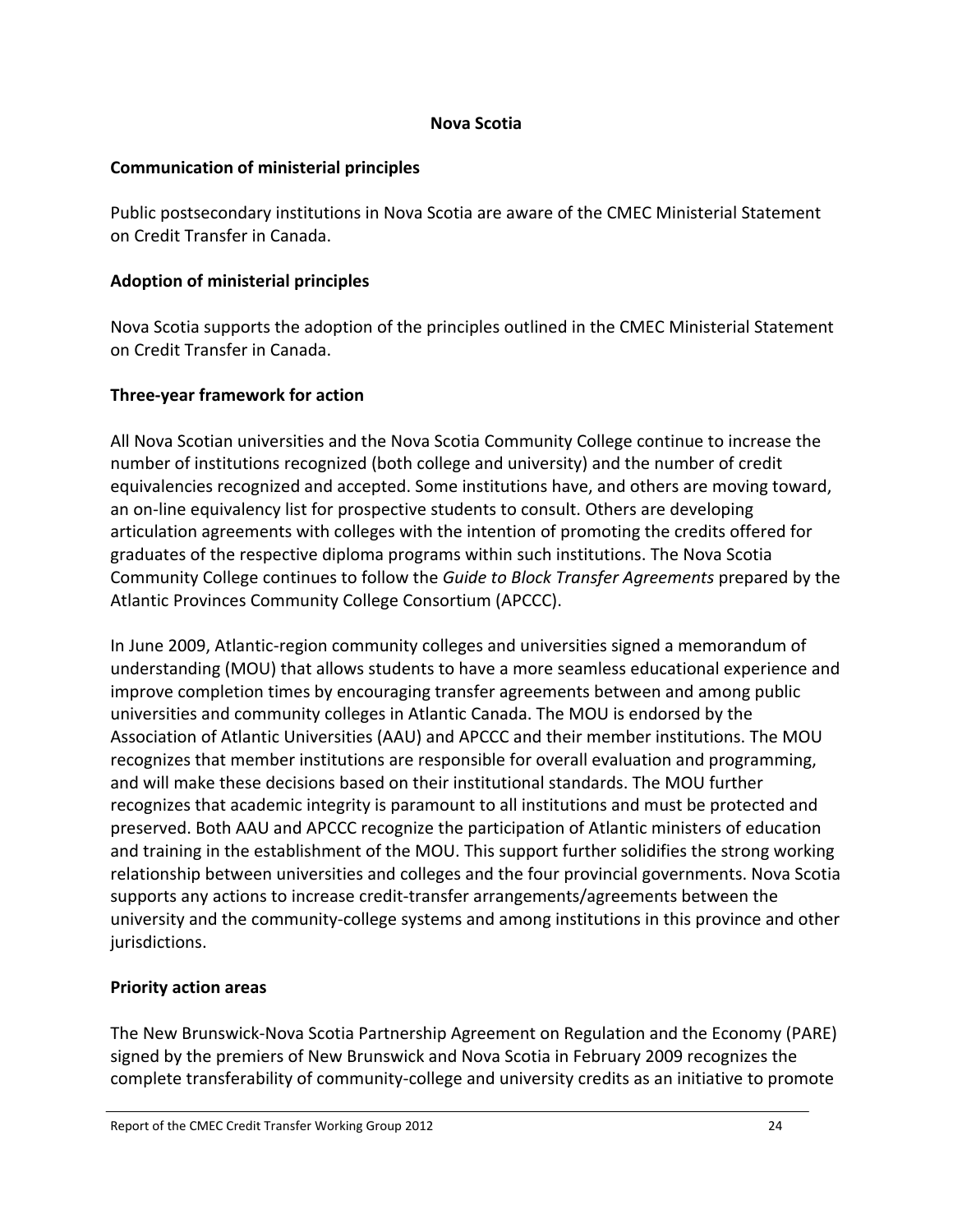between the two provinces. This agreement may expand to include partnerships with Prince Edward Island and with Newfoundland and Labrador. Credit‐transfer arrangements and articulated programs are expanding within the system and in the Maritime/Atlantic region. Opportunities for further initiatives are ongoing.

In the "Policy Options to Consider" section of the *Report on the University System in Nova Scotia* released in September 2010, it was cited that shared course access provides added value to students while offering the potential for increased specialization and decreased redundancy among institutions. While this occurs to a degree in Nova Scotia, greater cooperation could benefit students if it were to yield a more seamless process in terms of credit transfer. Issues such as recognition of prior learning, credit transfer, foreign credentials, and other innovations to enhance system integration and expand participation in higher education were part of discussions between the universities and the province in 2011 that led to the development of the *Memorandum of Understanding Between the Province of Nova Scotia and the Nova Scotia Universities: Excellence Through Partnership 2012‐13, 2013‐14 and 2014‐15*. Under this MOU, the parties agreed to develop and implement a work plan to achieve significant change in measures to improve credit transfer for Nova Scotia students.

#### **Working group**

Nova Scotia supports the continuation of the CMEC Credit Transfer Working Group. The working group is an excellent forum for jurisdictions to work together in efforts to enhance credit‐transfer opportunities across the country. Nova Scotia supports CMEC's activities that promote and support a pan‐Canadian approach to credit transfer. Nova Scotia will continue to participate in the Pan‐Canadian Consortium on Admissions and Transfer (PCCAT).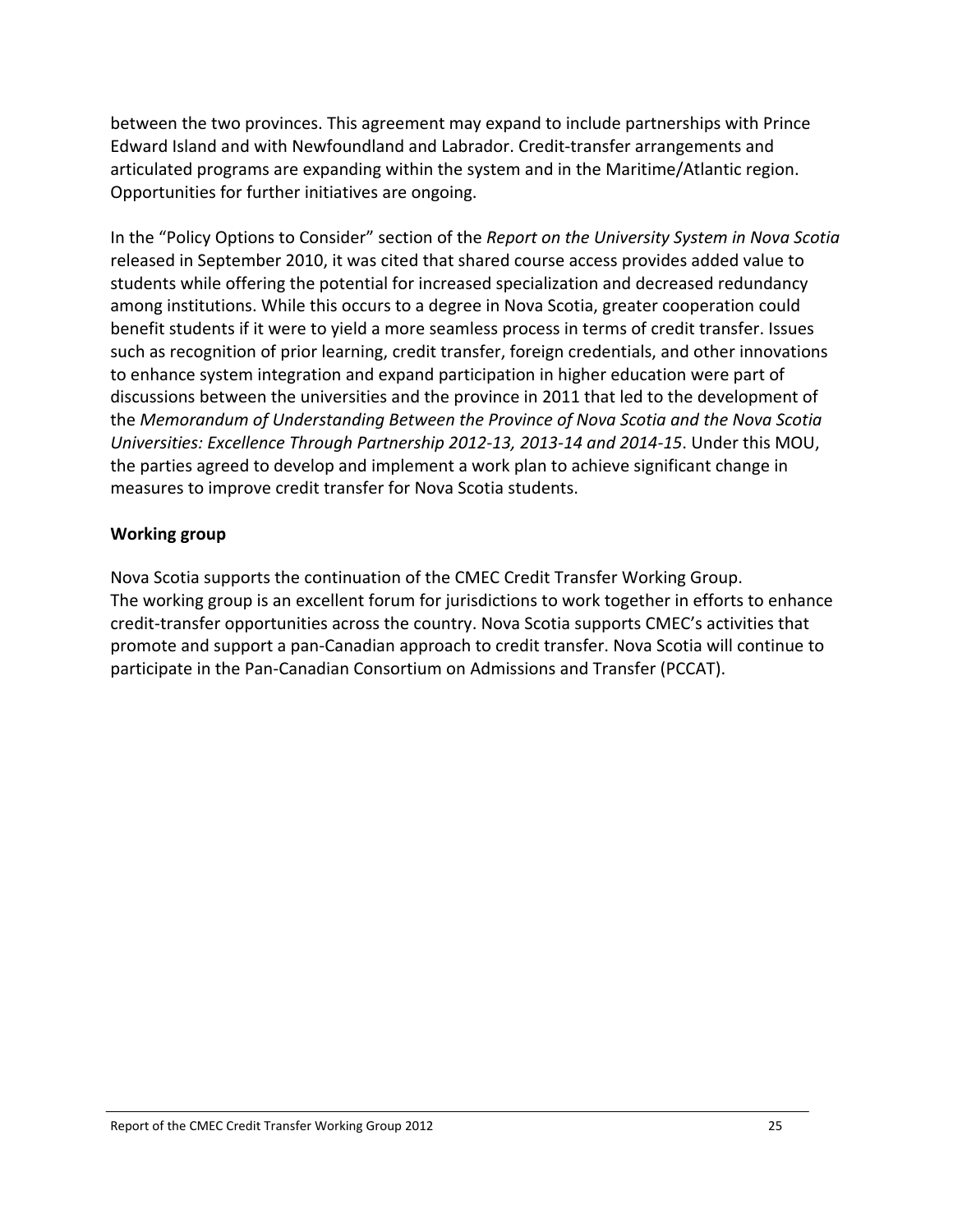#### **Nunavut**

#### **Communication of ministerial principles**

The work of implementing the Nunavut Adult Learning Strategy (NALS) is proceeding. The strategy was tabled in the legislature in November 2006 and jointly released with Nunavut Tunngavik Incorporated. The strategy contains principles and recommendations that focus on quality assurance and credit transfer. As part of the work, we are paying attention to ensure that Nunavut's strategies are consistent with the principles of CMEC. At this time, Nunavut does not have a credit‐transfer agency, although terms of reference have been prepared for a territorial coordinating body that will consider, among other issues, credit transfer.

# **Adoption of ministerial principles**

Nunavut, in its adult learning strategy, has adopted the basic Inuit societal values of Inuit Qaujimajatuqangit, as well as basic tenets arising from the ministerial principles; however, as there is no credit-transfer agency in the territory, the principles have not been completely adopted in Nunavut. Furthermore, certain objectives are foundational to the adult learning strategy and the development of a credit‐transfer approach. These objectives include: promoting greater cooperation and collaboration among agencies involved in education and training in Nunavut (e.g., developing partnerships that are consistent with the goals established for Nunavut's development) and fostering and promoting the active involvement of Inuit in developing Nunavut's economy. On April 1, 2013, the Department of Education will begin to implement a postsecondary education (PSE) designation policy. The policy is adapted from and complementary to the pan‐Canadian Designation Policy Framework and sets out the criteria that need to be met in order for programs to receive funding through the Financial Assistance for Nunavut Students (FANS) program.

#### **Three‐year framework for action**

Nunavut has identified many issues associated with the adult learning strategy. Strategies proposed to deal with those issues include developing a Nunavut program for prior learning assessment and recognition (PLAR), including a system of credit recognition and transfer, and introducing a mature high‐school‐graduation diploma, which would become the benchmark for entry into postsecondary and adult programs. Progress has been made in this area, and Nunavut's only postsecondary institution applies PLAR in assessment and recognition of some programs.

NALS identified multiple barriers to PSE as well as to vocational and apprenticeship training opportunities faced by Nunavummiut, chief among them being literacy levels as reported in the International Adult Literacy and Skills Survey. NALS recommended the implementation of PLAR to help increase access to PSE by addressing the literacy question, among others.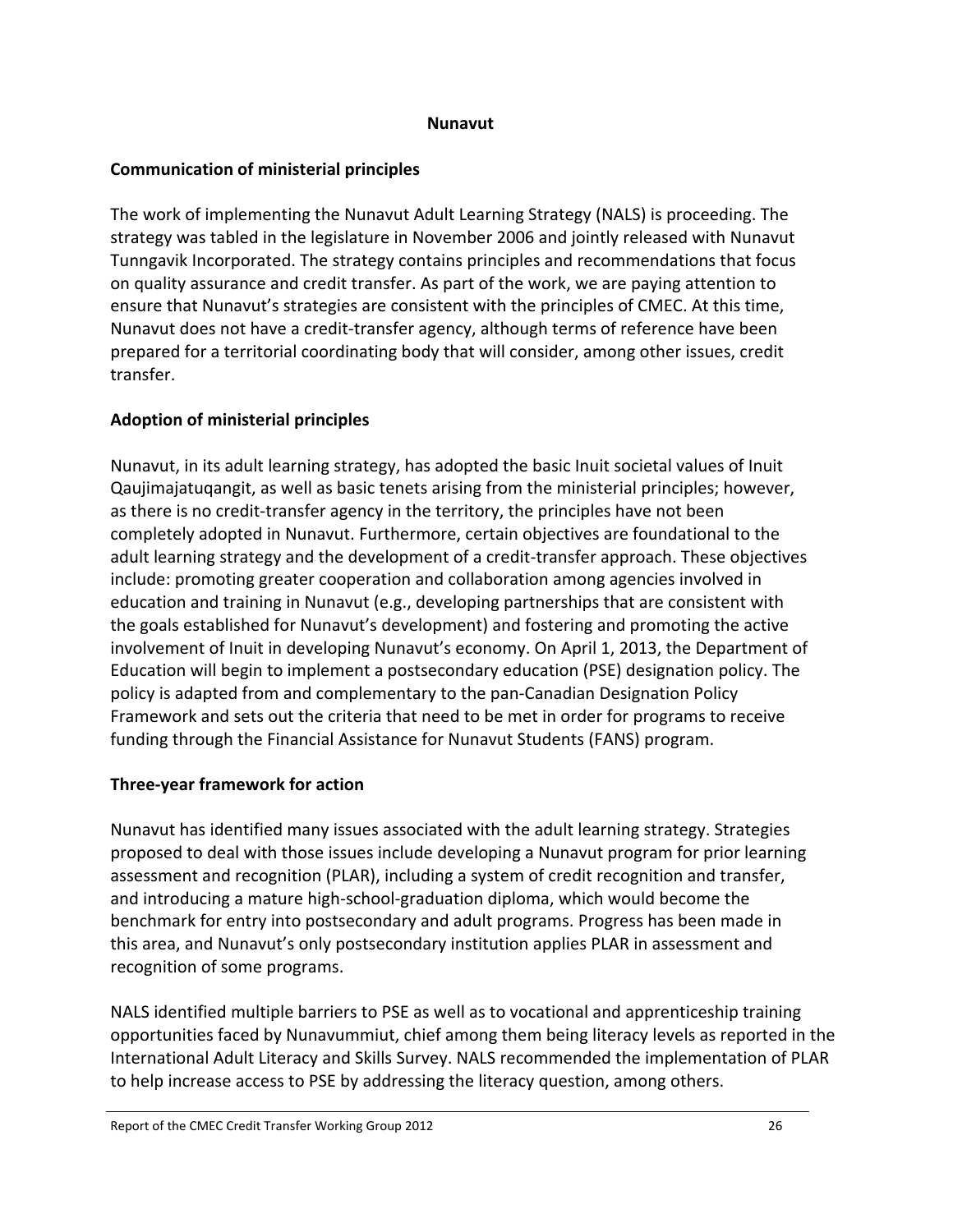So far, steps have been taken by the only postsecondary institution in Nunavut to implement PLAR. The Department of Education recognizes this as an important step and is engaged in the ongoing process. It is equally important to note that the Department of Education also recognizes the progress made in other program areas with similar aims, that is, to increase access to PSE — for example, the current project on mature student graduation. Collectively, these various measures address, in part, the recommendations of the NALS and the department's commitment to these outcomes in the longer term.

#### **Research**

Nunavut supports the research agenda for the working group, especially as we look toward developing our credit‐transfer agency/mechanism.

#### **Working group**

Nunavut supports the need for CMEC's Credit Transfer Working Group. A senior staff member from the adult learning sector will be identified as the working group member. Nunavut is working toward an integrated system that supports credit recognition and transfer.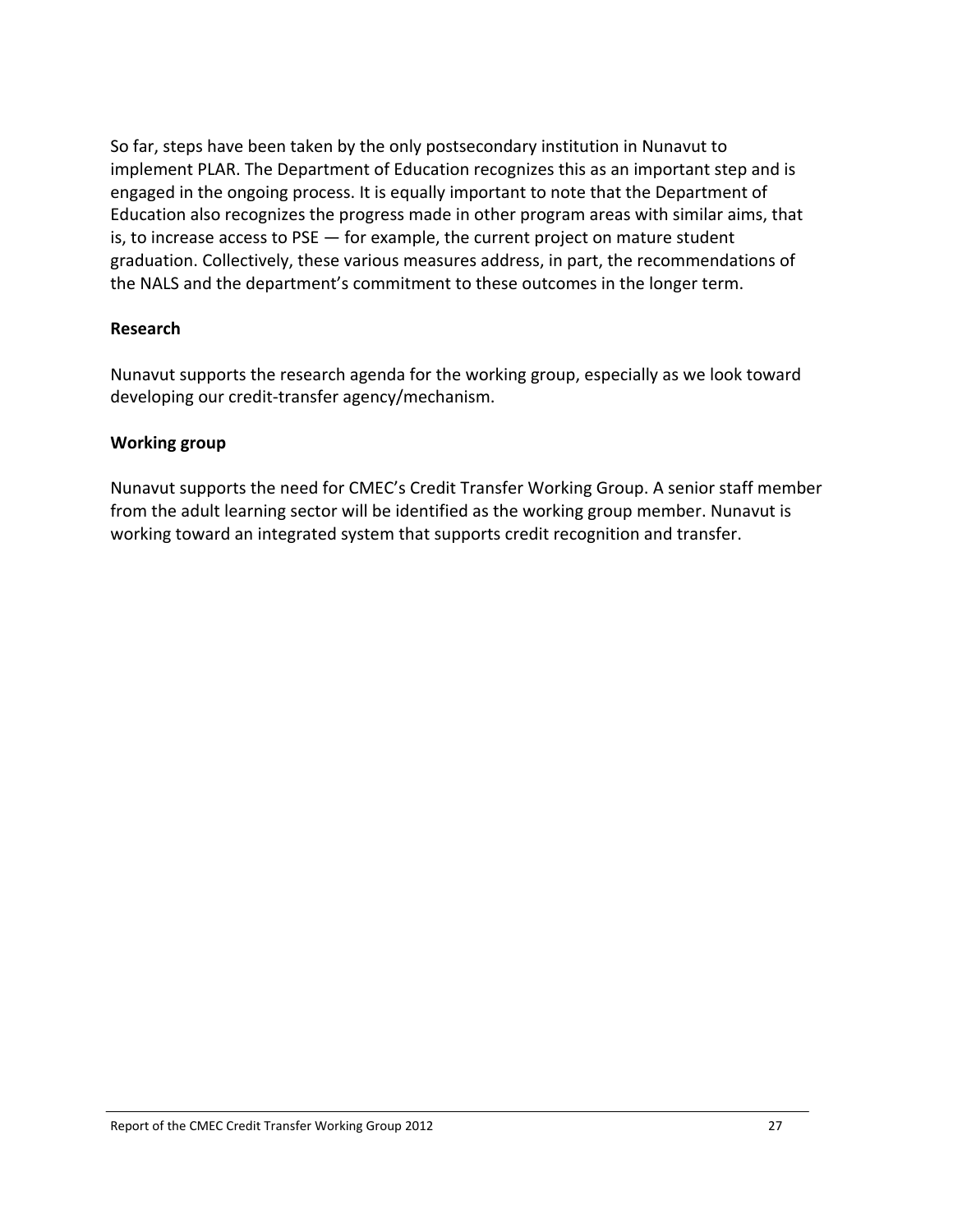#### **Ontario**

#### **Communication and adoption of ministerial principles**

This report is a summary of recent projects and activities undertaken by the Ontario Ministry of Training, Colleges and Universities (MTCU) and its credit‐transfer partners. This report is intended to inform the Council of Ministers of Education, Canada (CMEC) of the steps taken in Ontario to improve student mobility and credit transfer in accordance with the principles stipulated in CMEC's *Ministerial Statement on Credit Transfer in Canada* (2009).

# **Advances in transfer and articulation projects**

MTCU continues to support province‐wide projects to increase pathways between postsecondary credentials and institutions consistent with the new provincial credit‐ transfer system.

These include pilot projects and other innovative strategies designed to further college‐ university, university‐college, university‐university and college‐college collaboration and the establishment of a more seamless postsecondary education system in the province.

# **Status of transfer agreements**

- There are currently 489 credit-transfer pathways between postsecondary institutions in Ontario — 264 of which are multilateral and 225 are bilateral. This represents an increase of 160 pathways since 2009.
- Forty-six institutions are currently involved in one or more pathway agreements. This includes all publicly assisted colleges and universities and some other sending institutions.

Under the new credit‐transfer system, the government will continue to support the expansion of these agreements and pathways to create more transfer opportunities for students in demand areas.

#### **New credit‐transfer system**

In January 2011, the government announced a commitment of \$73.7 million over five years to help colleges and universities develop new credit‐transfer pathways and provide additional supports and better information to transfer students.

The ministry, through a steering committee and several working/task groups, has designed the new credit-transfer system, which features the following key components: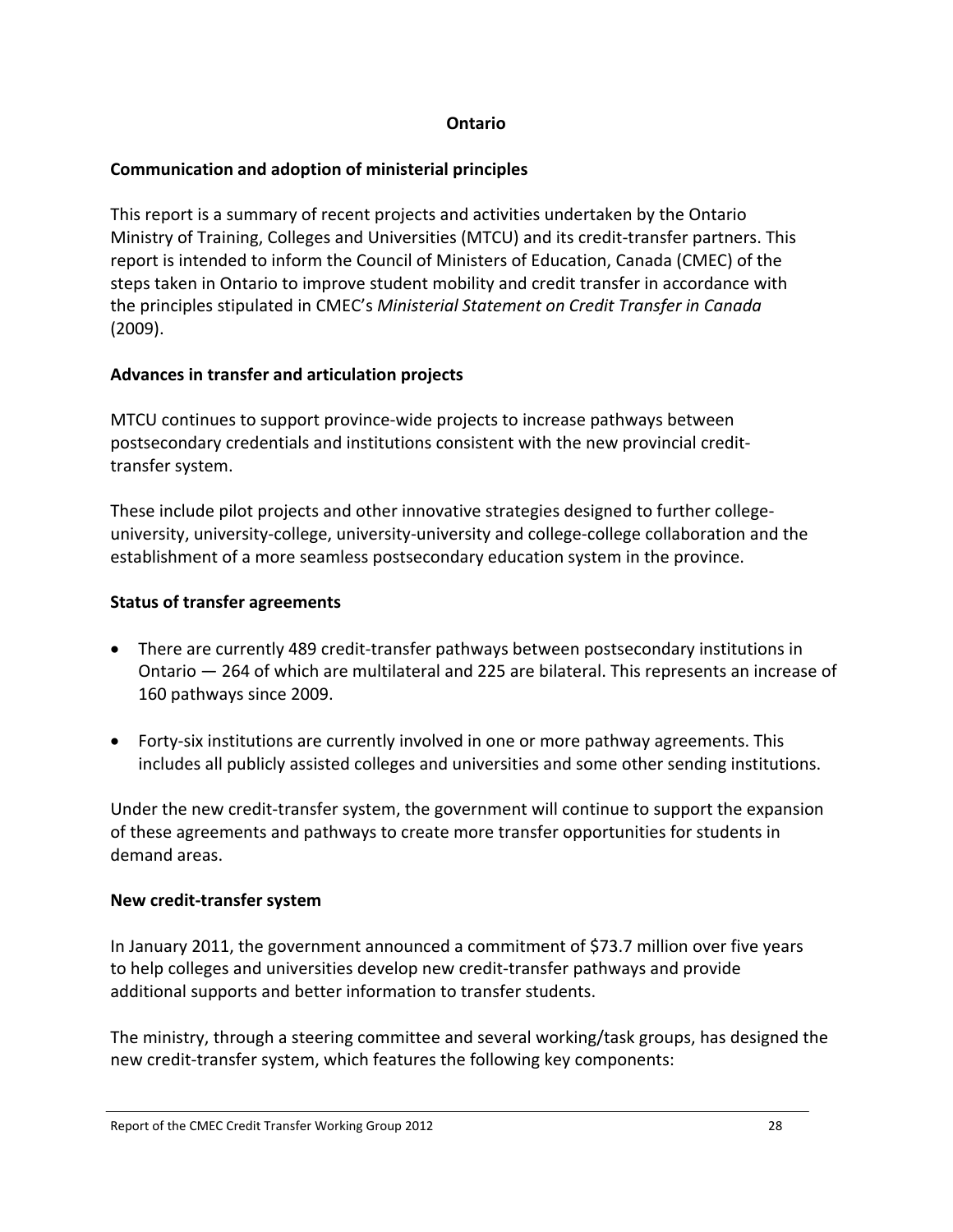- a policy framework to guide the implementation of the new credit‐transfer system;
- a new, student‐friendly credit‐transfer Web site, ONTransfer.ca**,** to provide transparent information on transfer opportunities for students;
- the Credit Transfer Innovation Fund to develop and expand credit‐transfer pathways for students in demand areas;
- institutional grants that provide new supports for transfe**r** students, such as transfer advisors and orientation programs**;** and
- the new Ontario Council on Articulation and Transfer (ONCAT), responsible for central coordination of the credit‐transfer system.

Initially, the province focused on expanding college‐to‐university transfers; this focus has been broadened to include university‐to‐university, college‐to‐college, university‐to‐college transfers, and pathways to and from apprenticeship.

# **Credit‐transfer accountability framework**

MTCU is currently working with stakeholders, including colleges, universities, the Council of Ontario Universities, Colleges Ontario, ONCAT, the Ontario University Application Centre, and the Ontario College Application Service, to finalize and implement an accountability framework**,** which includes:

- interim and fully developed performance measures;
- data elements required for research, funding, and policy purposes;
- audit requirements; and
- plans, timelines, and potential cost implications for implementing changes to institutional data systems to collect and report credit‐transfer activity.

The framework is being phased in and is expected to be fully implemented and collecting relevant and reliable data in 2015‐2016.

# **Ontario Council on Articulation and Transfer (ONCAT)**

In 2011, the Minister of Training, Colleges and Universities announced a new provincial transfer framework and the establishment of a new coordinating body, ONCAT, to replace the College University Consortium Council (CUCC).

ONCAT was established to facilitate and support academic collaboration and the development of transfer pathways among Ontario's publicly funded colleges and universities in order to optimize postsecondary options for students and reduce duplication of prior learning. ONCAT became fully operational on March 31, 2012.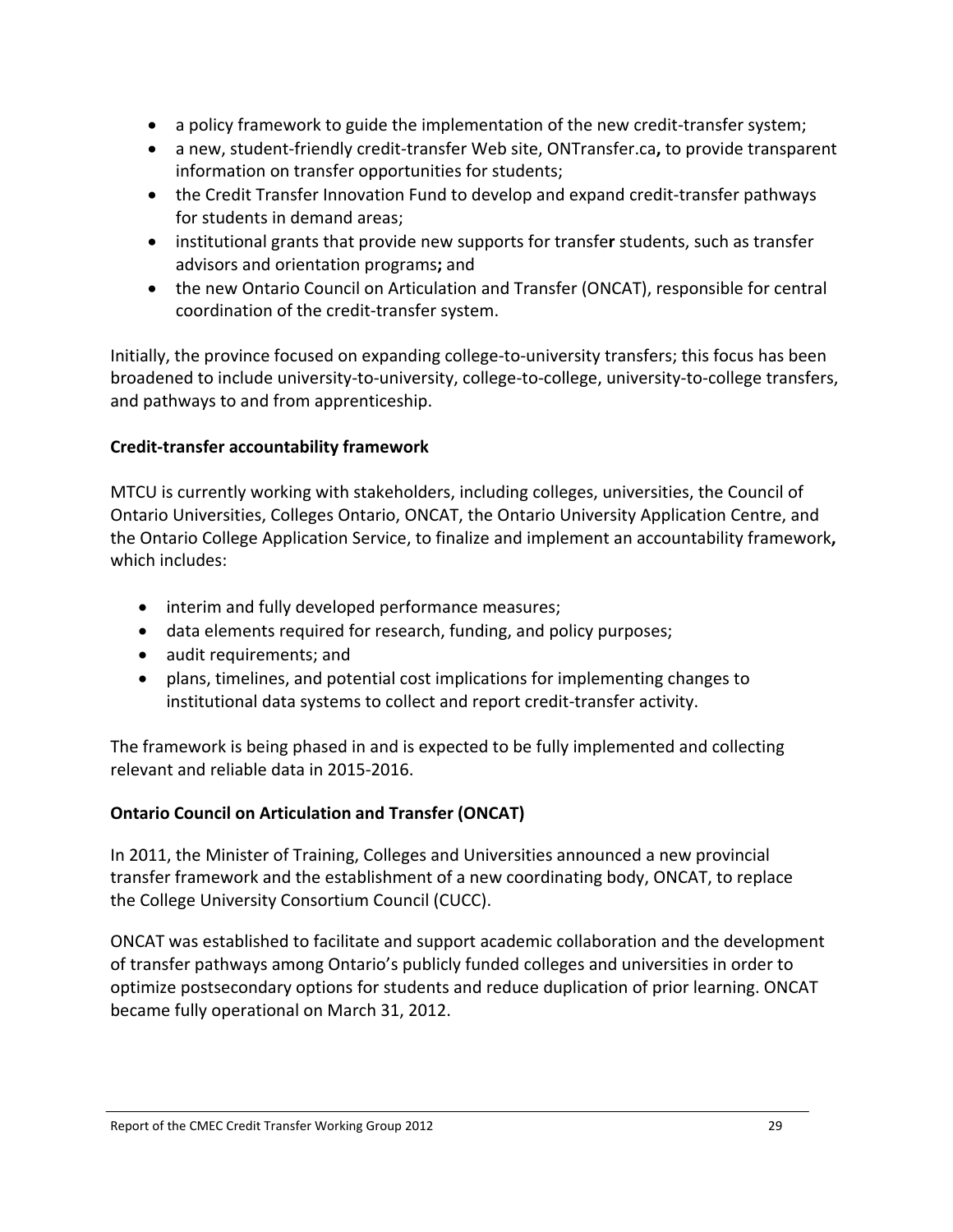The specific functions of ONCAT include:

- supporting innovation and growth in the number and types of student-transfer pathways and consistency across the province for students who transfer between Ontario institutions;
- conducting research;
- fostering the development of effective credit‐transfer policies, programs, and agreements based on research and best practices; and
- developing/maintaining ONTransfer, Ontario's new credit-transfer Web site.

ONCAT is funded by the government of Ontario, and its membership includes 44 publicly funded Ontario colleges and universities. It is governed by an 11‐member board of directors elected by members of the corporation. Dr. Maureen Callahan served as the Acting Executive Director of ONCAT until the appointment of Glenn Craney as its Founding Executive Director by the board of directors in October 2012.

# **Credit Transfer Innovation Fund**

A portion of the ministry's five‐year, \$73.7‐million investment in credit transfer is being directed to the Credit Transfer Innovation Fund (\$23.5 million) The Credit Transfer Innovation Fund, administered by ONCAT, funds the creation of transfer opportunities among Ontario institutions, particularly in high‐demand program areas.

In 2011‐12 and 2012‐13, ONCAT allocated approximately \$7 million in funding to Ontario institutions to support the development of over 55 innovation projects involving the vast majority of institutions. The funding supports the development of innovation projects that include:

- new pathways for students who want to move from college to university;
- new pathways for students who want to move to/from an apprenticeship (i.e., apprenticeship to college, college to apprenticeship);
- pathways for students who move from one college to another college within the same program; and
- pathways for students who move from a college diploma program to a college degree program.

ONCAT also provides funding for credit‐transfer‐related research at Ontario's PSE institutions. Research topics include:

- student success after transfer;
- student knowledge and experience of transfer;
- an exploration of mapping college learning outcomes to the European Credit Transfer and Accumulation System (ECTS) standards to facilitate international transfer;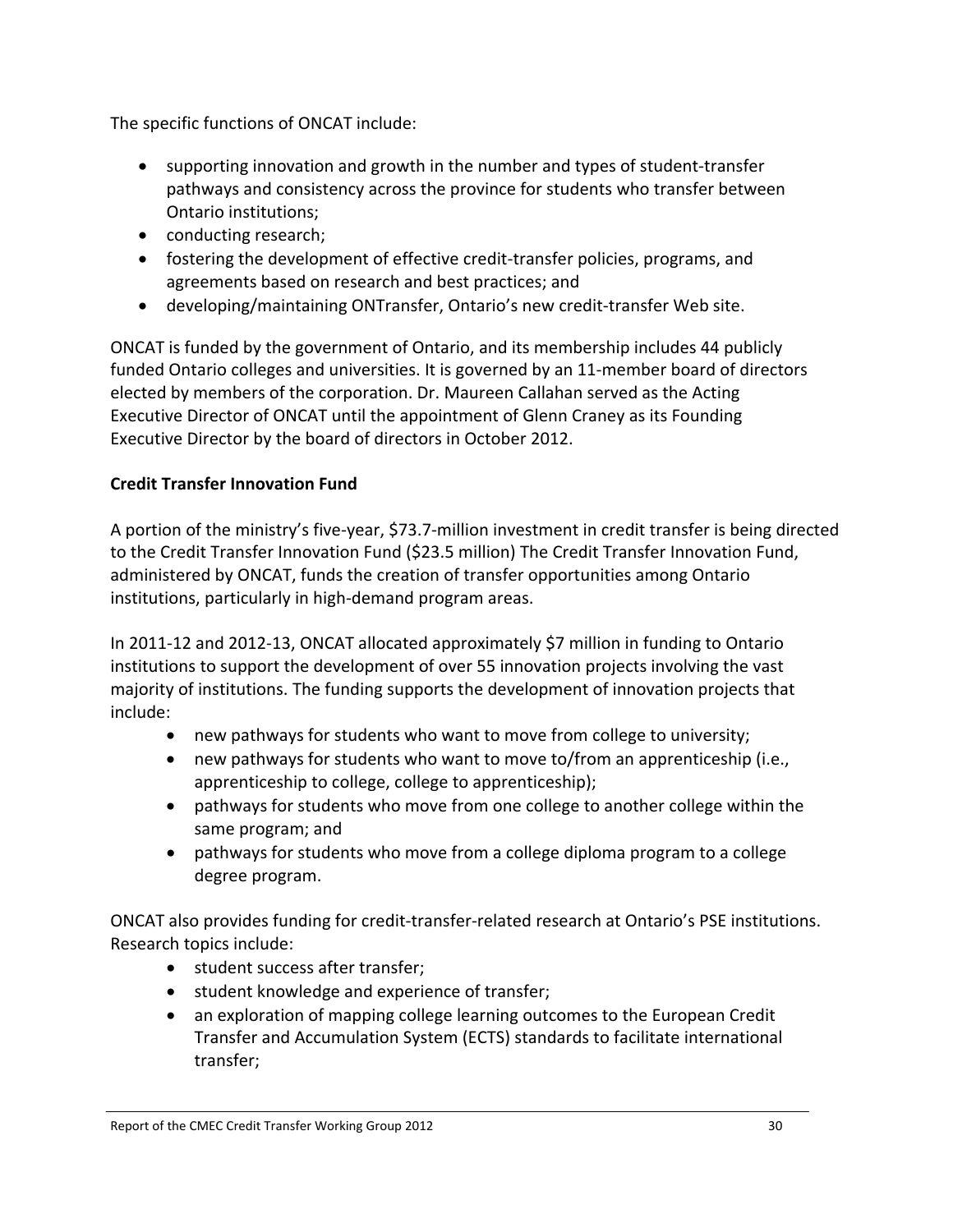- best practices in transfer student support; and
- transfer opportunities for Ontario students outside of Ontario.

#### **Credit‐transfer Web site – ONTransfer.ca**

A new, bilingual transfer Web site, *ONTransfer.ca*, was launched in September 2011 to improve transparency and access to information and features:

- a new, student-friendly look and feel;
- new and updated plain‐language content on how transfer works in Ontario, steps to transfer, frequently asked questions, and a glossary to explain common terminology in credit transfer;
- new links to valuable resources, including transfer advisors and institutional transfer policies;
- a new search function that allows users to search and compare transfer pathways; and
- information about the new council, ONCAT, including its mandate, membership, and governance.

Phase 2 of the credit‐transfer Web site is under way and includes:

- video tutorials to assist students using the transfer Web site and guide;
- developing a course-to-course equivalency database;
- developing functionality to allow users to save and access previous search results by logging in; and
- upgrading search functionality to provide more refined results.

#### **Credit‐transfer institutional grants**

Almost \$40 million in new supports is being provided to institutions to support students by:

- providing dedicated transfer advisors and orientation programs;
- increasing student participation in credit‐transfer assessment and pathways; and
- improving information systems for tracking/reporting on credit‐transfer activity and student success.

Two-year agreements for grants (2011-12, 2012-13) supporting transfer students are in place with all publicly assisted colleges and universities. New agreements will be established for 2013‐2014.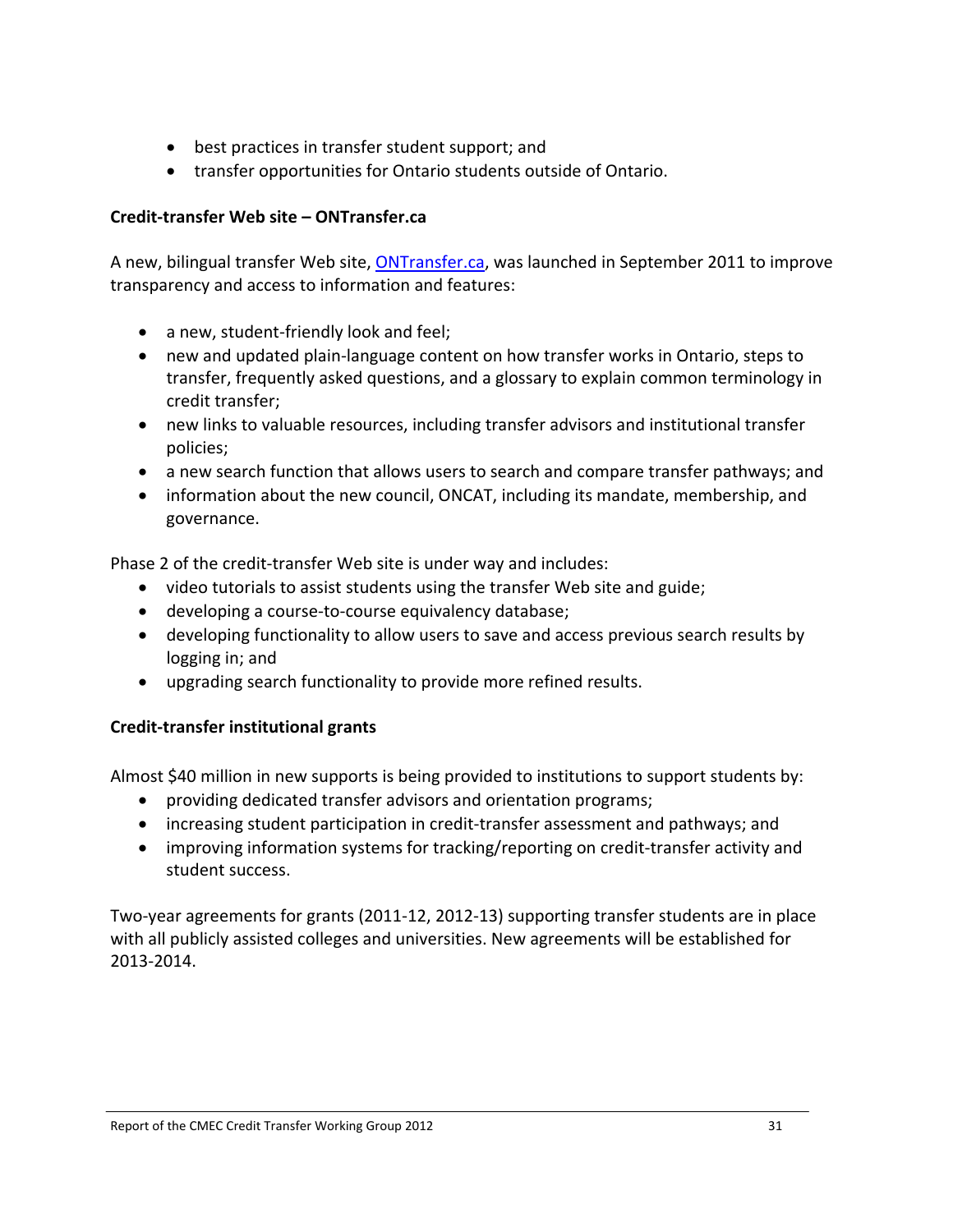#### **Postsecondary education consultations**

In June 2012, MTCU released a discussion paper, "Strengthening Ontario's Centres of Creativity, Innovation and Knowledge," to initiate sector consultation on transforming Ontario's postsecondary education system. The section entitled "Ideas to Drive Innovation and Strengthen Quality" includes content relating to credit transfer, credential compatibility, and student mobility.

In the summer and early fall of 2012, the ministry hosted nine round-table discussions with stakeholders throughout various regions of Ontario on the themes outlined in the discussion paper.

#### **Report from the Commission on the Reform of Ontario's Public Services**

The Commission's report, *Public Services for Ontarians: A Path To Sustainability and Excellence*, also called the Drummond Report, was released February 15, 2012, and included a recommendation to further develop a comprehensive and enforceable credit system for Ontario.

 Recommendation 7‐7: "Create a comprehensive, enforceable credit‐recognition system between and among universities and colleges. This is an absolutely essential feature of differentiation."

#### **Working group**

Ontario continues to fully participate in the CMEC Credit Transfer Working Group and the Pan‐Canadian Consortium for Admissions and Transfer (PCCAT).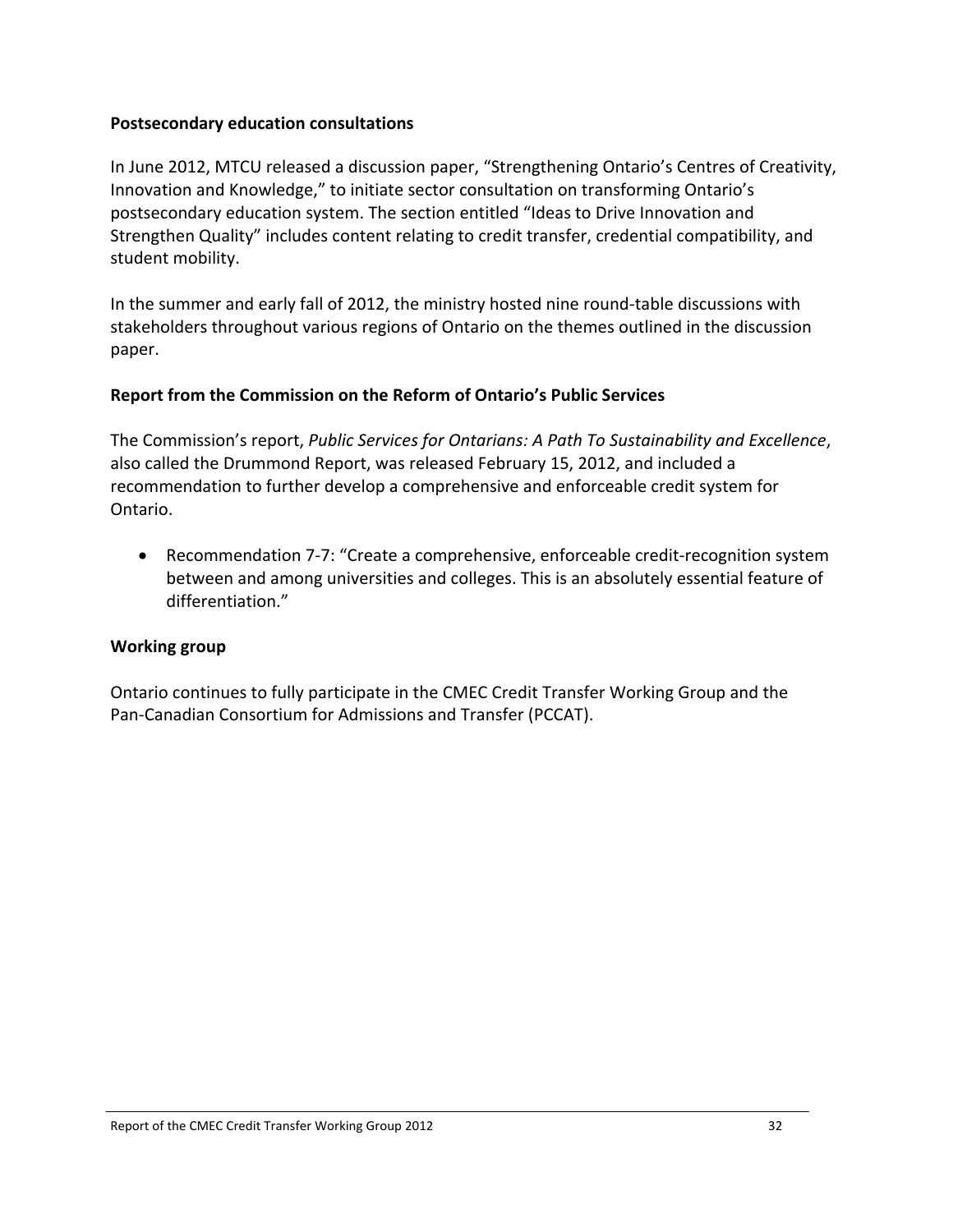#### **Prince Edward Island**

# **Communication of ministerial principles**

The ministerial principles have been distributed to the University of Prince Edward Island (UPEI) and Holland College (HC).

# **Adoption of ministerial principles**

Both provincial postsecondary institutions are aware of the principles and agree with the intent.

# **Three‐year framework for action**

We have ongoing meetings as a provincial working group to ensure that UPEI and HC continue to develop processes and procedures to enhance the service between them as well as with institutions across Canada and internationally.

# **Priority action areas**

UPEI and HC continue to work together to provide seamless transfer of students moving between the two institutions. Both institutions continue to provide transfer credits to students; in 2009–10, 30 per cent of HC transfer‐credit applications originated from students requesting transfer credit for UPEI courses. The next‐highest sending institution was HC itself, with 20 per cent of total transfer‐credit applications. UPEI has just released the *Got a Diploma? Get a Degree!* brochure, which lists all the diploma‐to‐degree pathways available to students with the accompanying transfer credits.

Currently, there are 30 articulation agreements between HC and UPEI. Since the last report, HC and UPEI have added a new articulation agreement in the following program:

HC Wildlife Conservation Technology – UPEI Bachelor of Wildlife Conservation

HC and UPEI continue to explore partnerships locally, nationally, and internationally, with articulation agreements and memoranda of understanding for a wide variety of programs with a wide variety of institutional partners. HC is exploring new possibilities with schools in New Zealand, Australia, and New England. UPEI is exploring, among other initiatives, new possibilities in Kenya, Korea, and China.

Both UPEI and HC are signatories to the MOU Between Atlantic Canadian Universities and Community Colleges For the Encouragement of Transfer Agreements (2009).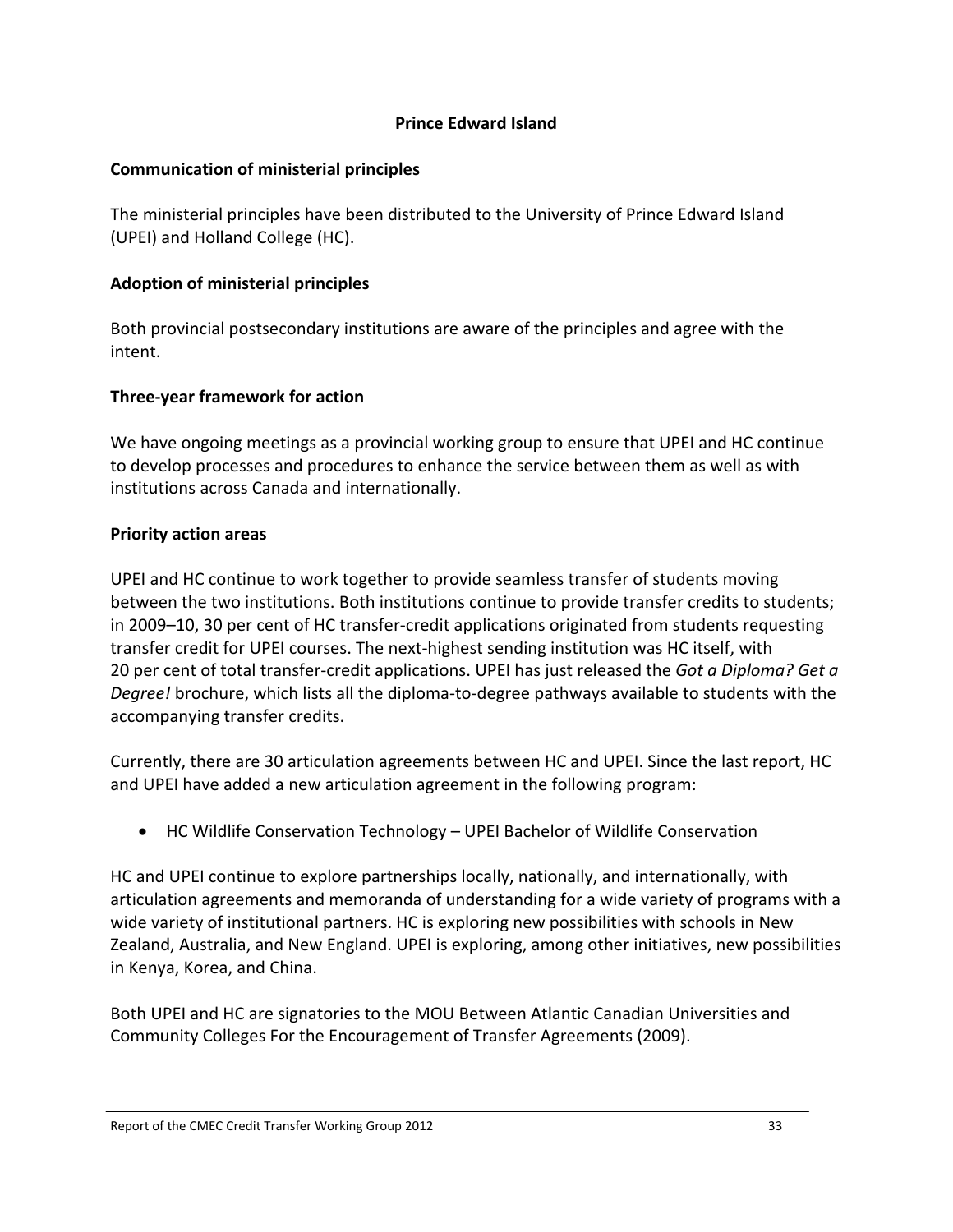# **Working group**

Prince Edward Island is represented on the CMEC Credit Transfer Working Group and is a member of the Pan‐Canadian Consortium on Admissions and Transfer. The working group meets on an ongoing basis.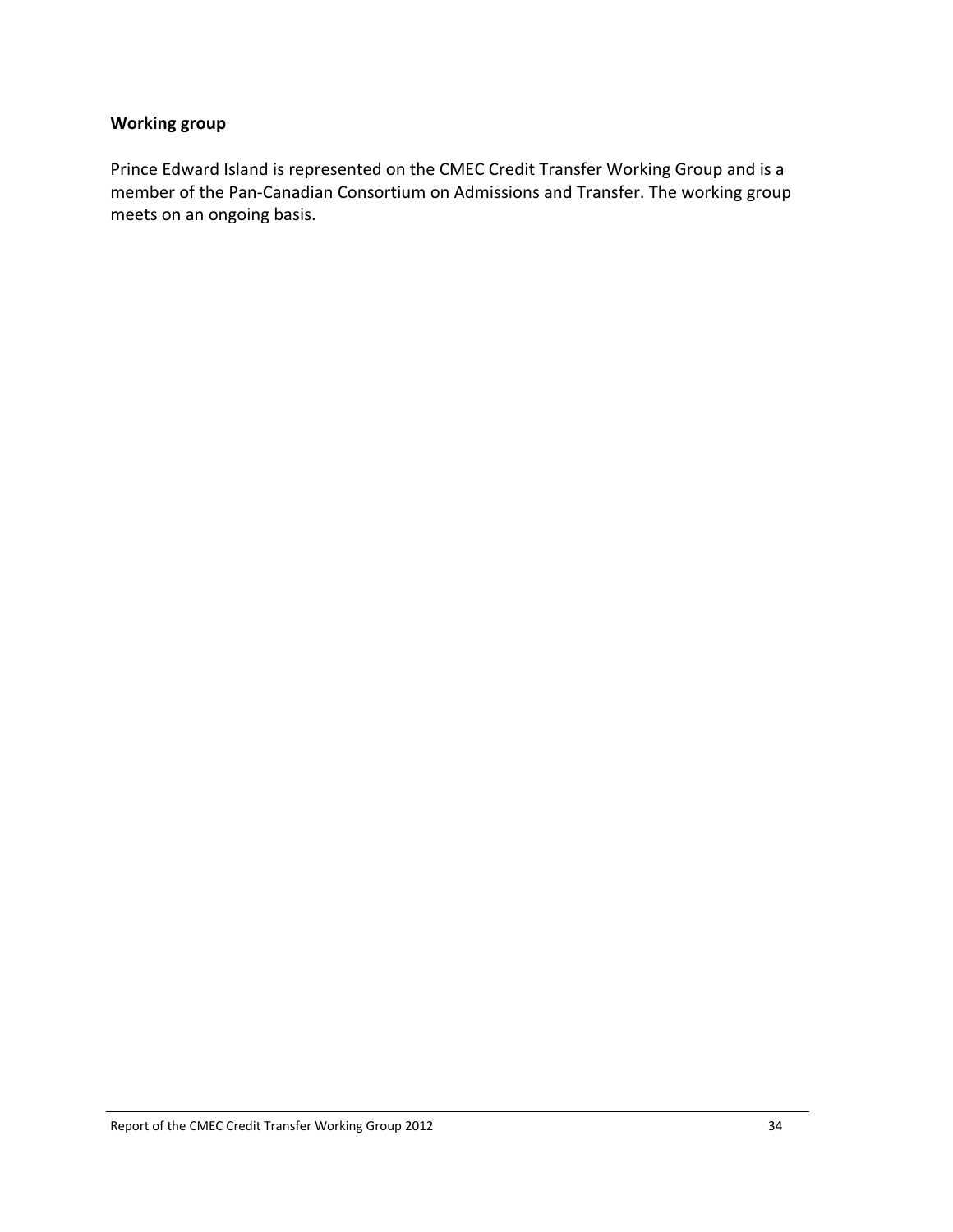#### **Quebec**

#### **Communication of ministerial principles**

In September 2012, the Government of Quebec created a ministry for advanced education, research, science and technology, the *ministère de l'Enseignement supérieur, de la Recherche, de la Science et de la Technologie*, which will henceforth assume responsibility for all postsecondary education.

Universities in Quebec have full jurisdiction over prior learning assessment and recognition (PLAR). This issue also comes under the purview of the *Comité de liaison de l'enseignement supérieur* [postsecondary‐education liaison committee], which brings together representatives from cégeps, universities, and the *ministère de l'Enseignement supérieur, de la Recherche, de la Science et de la Technologie*. The ministry has forwarded the *CMEC Ministerial Statement on Credit Transfer in Canada* (2009) to the members of this committee.

# **Adoption of ministerial principles**

Section 22 of the *College Education Regulations (General and Vocational Colleges Act)* governs prior learning assessment by cégeps. The *Commission d'évaluation de l'enseignement collégial* [college education evaluation committee] ensures that cégeps have and apply a prior‐learning‐assessment policy. Universities follow the Pan‐Canadian Protocol on the Transferability of University Credits and enjoy full autonomy with respect to prior learning assessment and recognition.

#### **Priority action areas**

Increasingly, cégeps and universities are developing pathways between technical programs and university undergraduate programs. While some universities recognize only three credits from a technical program, others recognize up to 36 credits for bachelor's programs, through the DEC‐BAC agreements. In 2007, 14 universities had agreements with between one and 42 colleges for the transfer of between three and 36 credits. Since then, the number of agreements between universities and colleges has continued to rise  $-$  one university now has approximately 100 DEC‐BAC agreements.

The ministry's strategy to internationalize postsecondary education has also given a boost to prior learning assessment and recognition. For example, the joint doctoral program established between France and Quebec in 1996 enables doctoral students to study for three terms at a foreign university and earn a joint Ph.D. Thus, universities recognize doctoral training received at a foreign institution. This type of agreement is being expanded to include universities in other countries, such as Germany, Belgium, and Switzerland.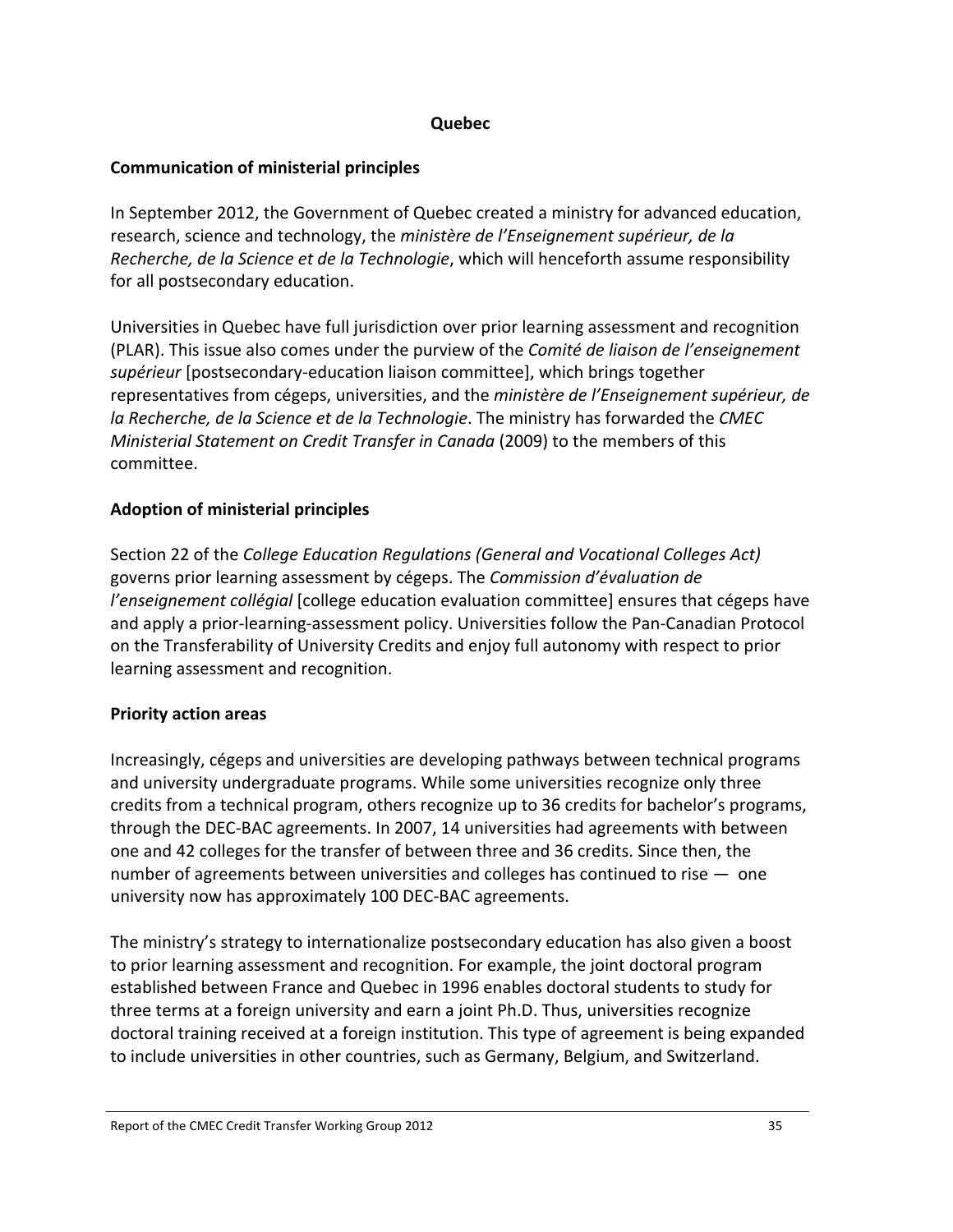The ministry's short‐stay grant program (\$10 million) allows students to pursue accredited training in their program of study at foreign universities or at universities elsewhere in Canada. In either case, students actively participate in choosing the institution. This requires Quebec universities to recognize credits issued by other institutions. The practice is based on each university's degree‐granting authority and rights.

Quebec has also facilitated agreements on labour mobility with France and with other Canadian provinces. These agreements do not cover credit transfer between institutions per se, but rather set standards for the recognition of academic credentials or training. If required, individuals seeking mobility can undertake additional training to acquire the full range of competencies required to practise a profession. Professional regulatory bodies are therefore involved in adopting and implementing these types of recognition standards.

Lastly, the Executive Summary of the *Action Plan for Prior Learning Assessment and Recognition in Canada*, released by the Halifax‐based Prior Learning Assessment Centre,13 mentions three issues within the broad area of prior learning assessment and recognition:

- credit transfer
- assessment of academic and professional credentials
- assessment and recognition of non-formal, informal, or experiential learning (which can include university credits or credentials)

Quebec believes that the third issue is quite separate from the first two, noting that the *Centre interdisciplinaire de recherche‐développement sur l'éducation permanente* [interdisciplinary centre for research/development on lifelong education] of the *Université du Québec à Montréal* participated in drafting the summary.

In 2012, the postsecondary education sector in Quebec was shaken up by a lengthy student protest movement related to tuition‐fee increases. While the priorities for action with respect to credit transfer remain unchanged, the Quebec government is organizing a summit on higher education in February 2013 to address collaboration between institutions, among other issues.

# **Working group**

The *ministère de l'Enseignement supérieur, de la Recherche, de la Science et de la Technologie* considers: 1) that the CMEC Credit Transfer Working Group has made substantial headway on the six principles of the *Ministerial Statement on Credit Transfer in Canada;* 2) that credit transfer between institutions is primarily under the jurisdiction of

http://www.priorlearning.ca/cms/wp-content/uploads/2010/04/200810PLAR-Report-ExecSumEN.pdf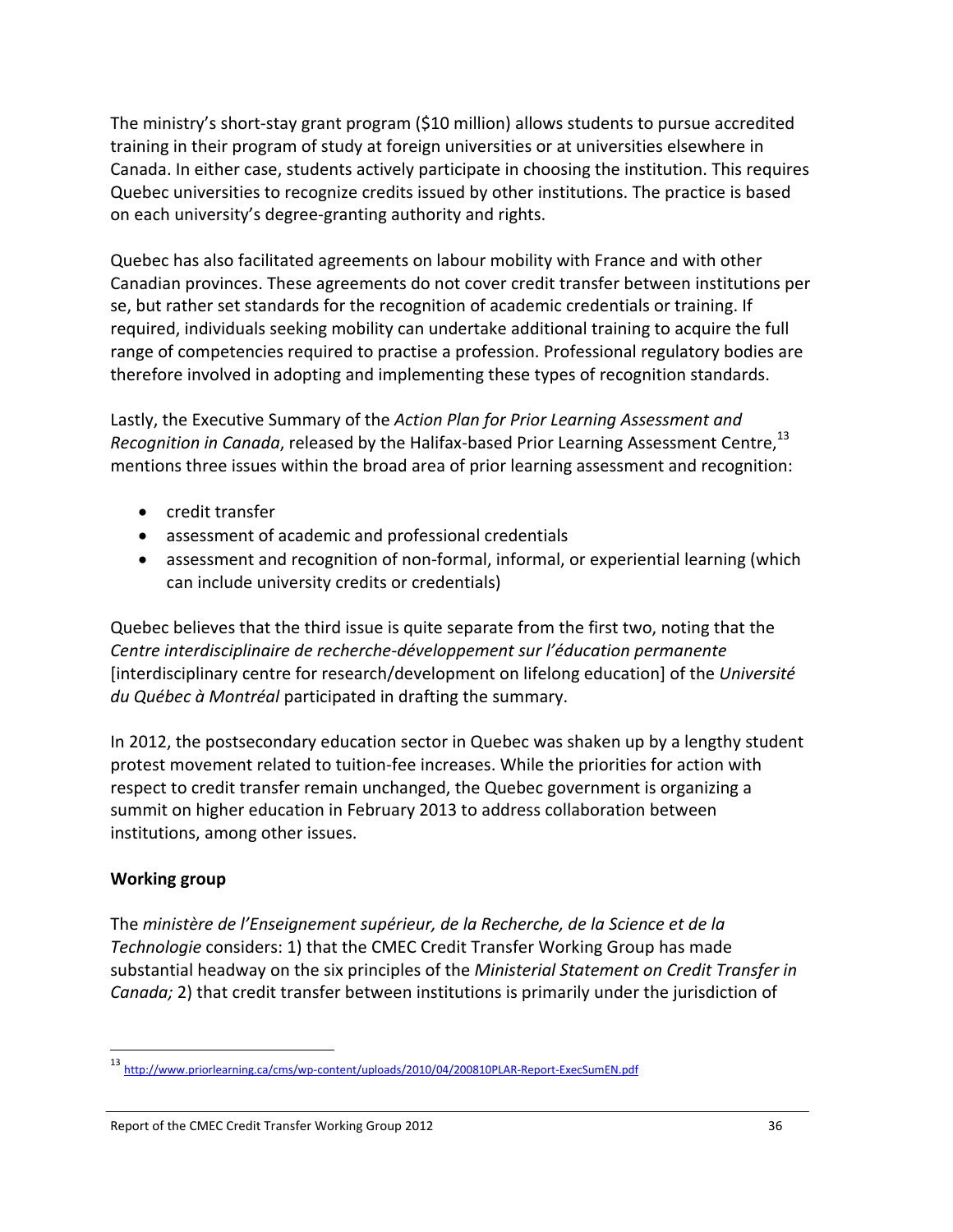postsecondary educational institutions; and 3) that the CMEC ministerial statement continues to provide effective guidance to stakeholders in the field.

However, issues related to the assessment and recognition of experiential learning are quite different from those related to credit transfer. If necessary, and if expanding the assessment and recognition of experiential learning is deemed a priority, it might be useful to look to the college sector, where experiential learning is a frequent theme. Strategically, it might be advantageous to set out the principles governing the recognition of experiential learning in a separate ministerial statement.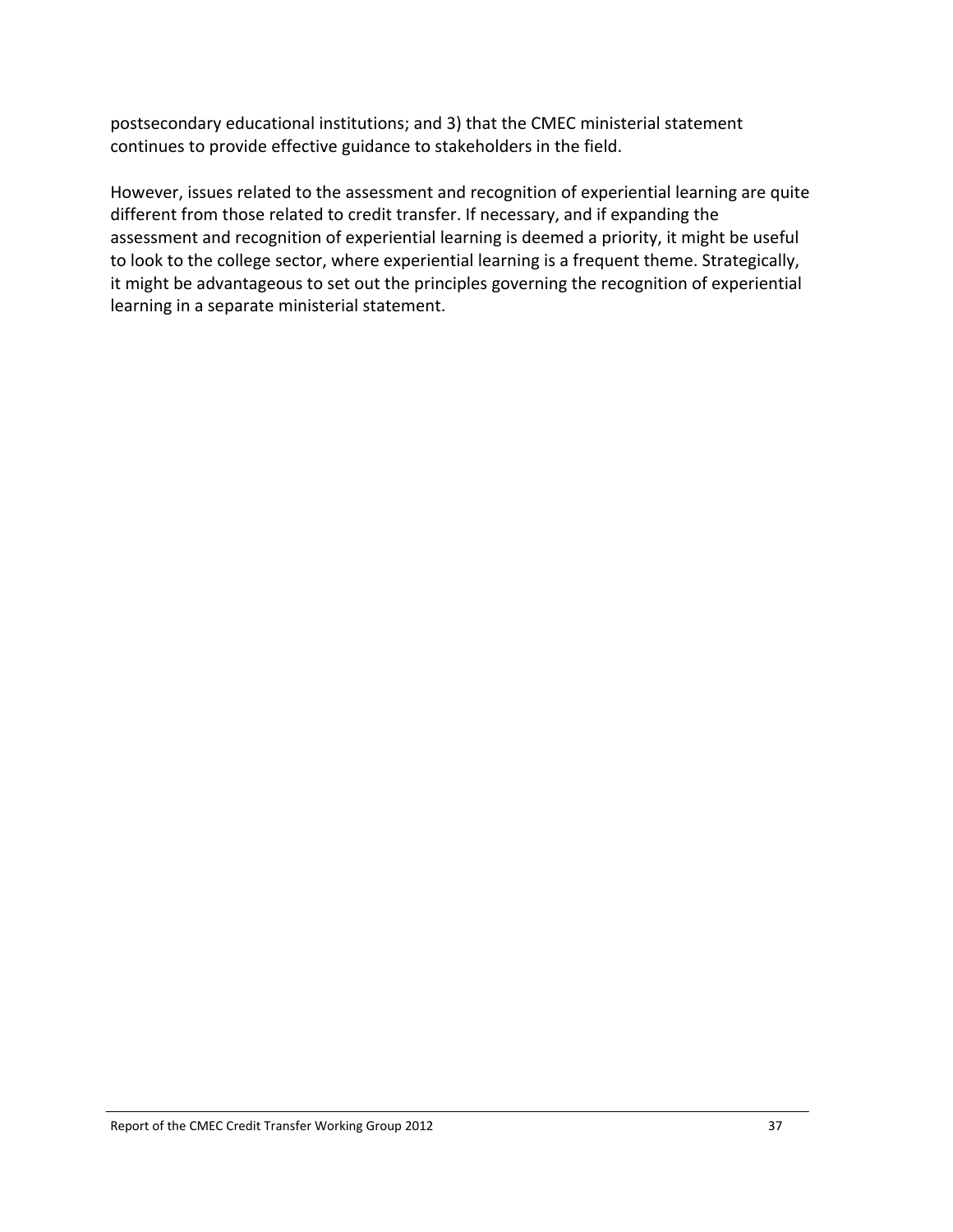#### **Saskatchewan**

#### **Communication of ministerial principles**

A description and link to the *CMEC Ministerial Statement on Credit Transfer in Canada* (2009) can be accessed from the Advanced Education Web site located at http://www.ae.gov.sk.ca/rpl/ct.

#### **Adoption of ministerial principles**

The Honourable Rob Norris, Minister of Advanced Education, Employment and Immigration, approved the amendments to the statement on August 6, 2009.

#### **Three‐year framework for action**

No formal three‐year credit‐transfer framework has been developed for Saskatchewan. The ministry continues to encourage provincial postsecondary institutions to consider how to enhance student mobility and work toward a more seamless credit‐transfer system. The following key action supports this goal:

 Between 2006 and 2010, the ministry invested \$1,270,534 to support projects on credit transfer and prior learning assessment and recognition (PLAR). For a summary of these projects, visit: http://www.ae.gov.sk.ca/rpl.

#### **Priority action areas**

Saskatchewan is in a reflective/planning phase and is looking to best practices in other jurisdictions for prospective strategies. The postsecondary system includes two universities, one technical institution, two Aboriginal institutions, and a number of federated/affiliated colleges.

Although the Saskatchewan Council for Admissions and Transfer (SaskCAT) has been dissolved, there is ongoing articulation of courses and programs among institutions. Saskatchewan expects to continue to participate in interprovincial initiatives such as the Pan‐Canadian Consortium on Admissions and Transfer (PCCAT) and the Western Canadian Consortium on Admissions and Transfer (WestCAT).

#### **Research**

In 2012, the University of Saskatchewan and the University of Regina participated in the PCCAT student‐mobility research project.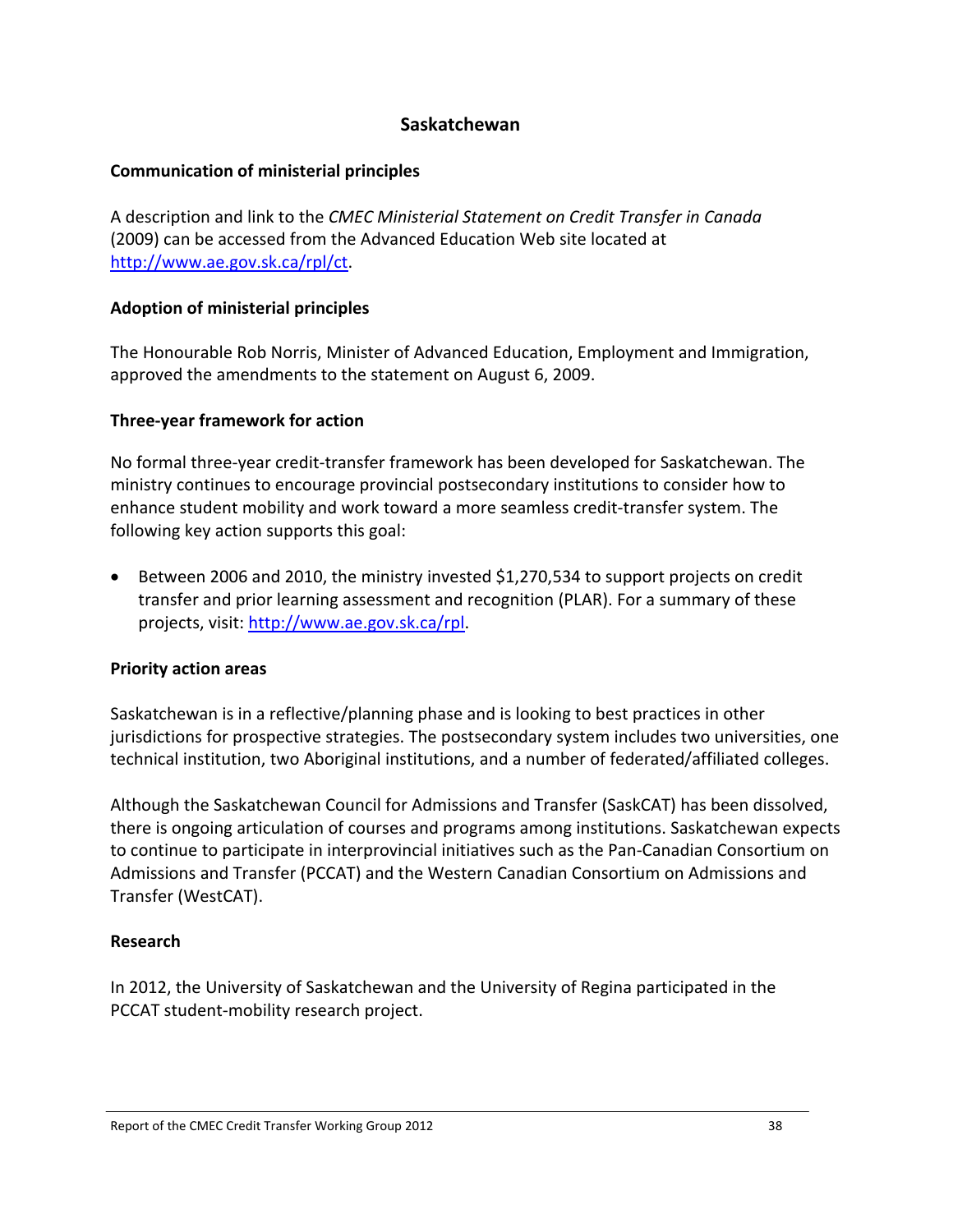# **Working group**

Saskatchewan supports the continuation of the CMEC Credit Transfer Working Group. From 2010 to 2012, Saskatchewan's representative chaired this working group.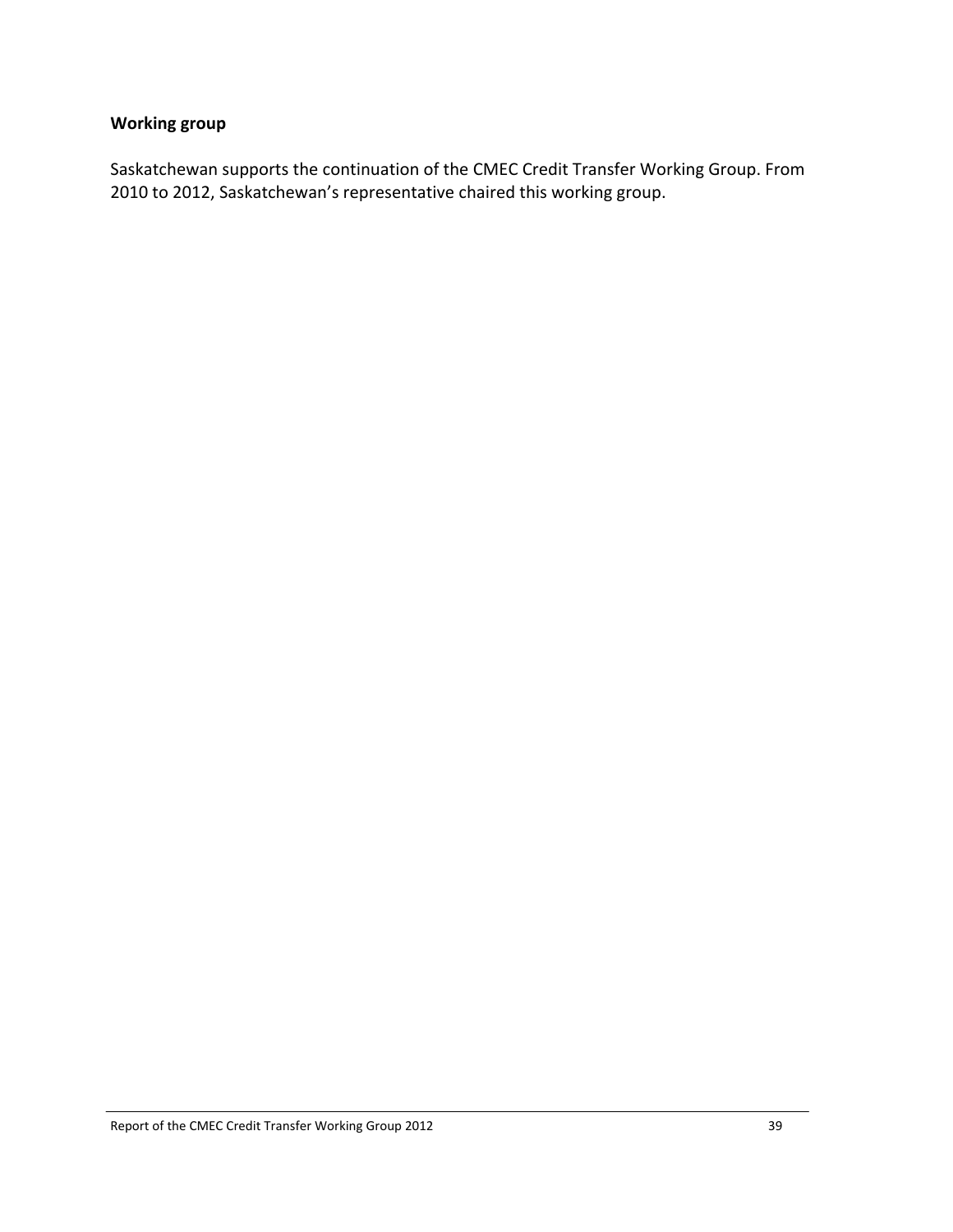#### **Yukon**

# **Communication of ministerial principles**

The ministerial principles were communicated to the postsecondary institution.

# **Adoption of ministerial principles**

The ministerial principles were adopted by the postsecondary institution.

# **Three‐year framework for action**

Yukon College will continue to articulate its programs as broadly as possible. The college will continue to participate as a member of the British Columbia Council on Admissions and Transfer (BCCAT), updating course and program transfer information. College faculty regularly attend British Columbia provincial postsecondary articulation meetings. The college is also an active member of the Association of Canadian Community Colleges.

# **Priority action areas**

Yukon College has recently become a member of the Alberta Council on Admissions and Transfers (ACAT), and priority will be placed on implementing transfer credit agreements with members of this council for both course and program transfer arrangements.

With respect to the Pan‐Canadian Consortium on Admissions and Transfers (PCCAT), Yukon College will continue to monitor developments concerning Canada‐wide student‐mobility policies and practices.

Other action areas for Yukon College include:

- developing and updating credit‐transfer database and equivalency table;
- reviewing the existing postsecondary education credit‐transfer system and, where necessary, implementing system improvements;
- updating and maintaining credit-transfer policies and programs on the portal web site;
- developing and updating information forms, brochures, and Web initiatives related to academic course transfers; and
- research on recruitment of high-quality college-transfer applicants.

Yukon has only one postsecondary institution, Yukon College. The main campus is located in the capital, Whitehorse. There are small satellite campuses in various communities throughout the territory offering access programs, career and job-readiness courses, parttime continuing education courses, and certificate, diploma, and degree courses in a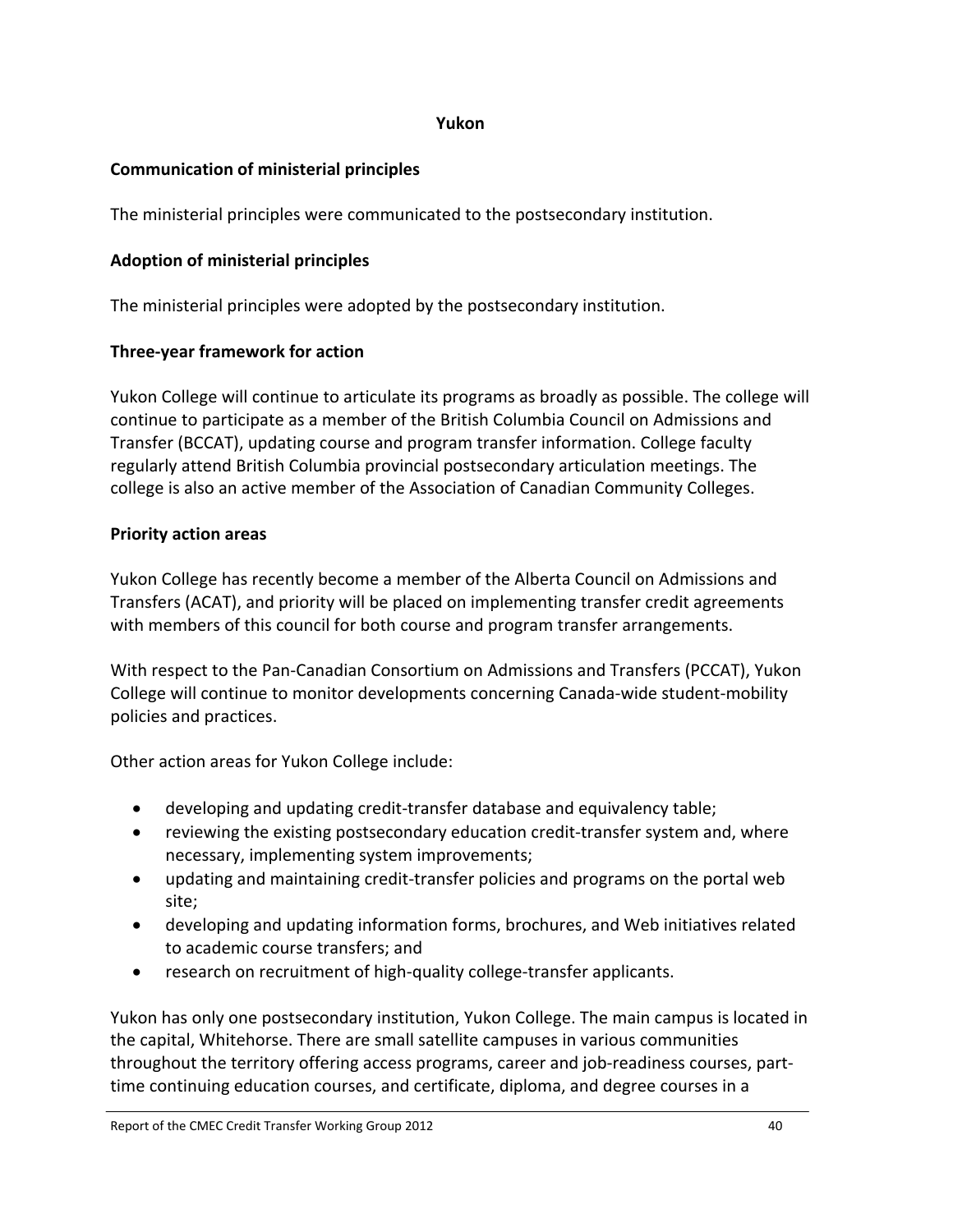classroom setting, remotely by video, and through Internet technology.

Yukon's abiding priority is ensuring that its students are able to transfer without difficulty to postsecondary institutions outside the territory. Establishing articulation agreements is an ongoing process for Yukon College.

# **Research**

The Yukon Research Centre is dedicated to Yukon‐based research on climate change adaptation and the development and commercialization of cold‐climate technologies that address the needs of northerners and their communities.

The centre, based at Yukon College, takes a multidisciplinary approach that combines applied and pure research, natural and social sciences, and traditional knowledge toward creating leading‐edge solutions for northern climate challenges.

# **Working group**

Yukon supports the continuation of the work being completed by the CMEC Credit Transfer Working Group and looks forward to continued participation.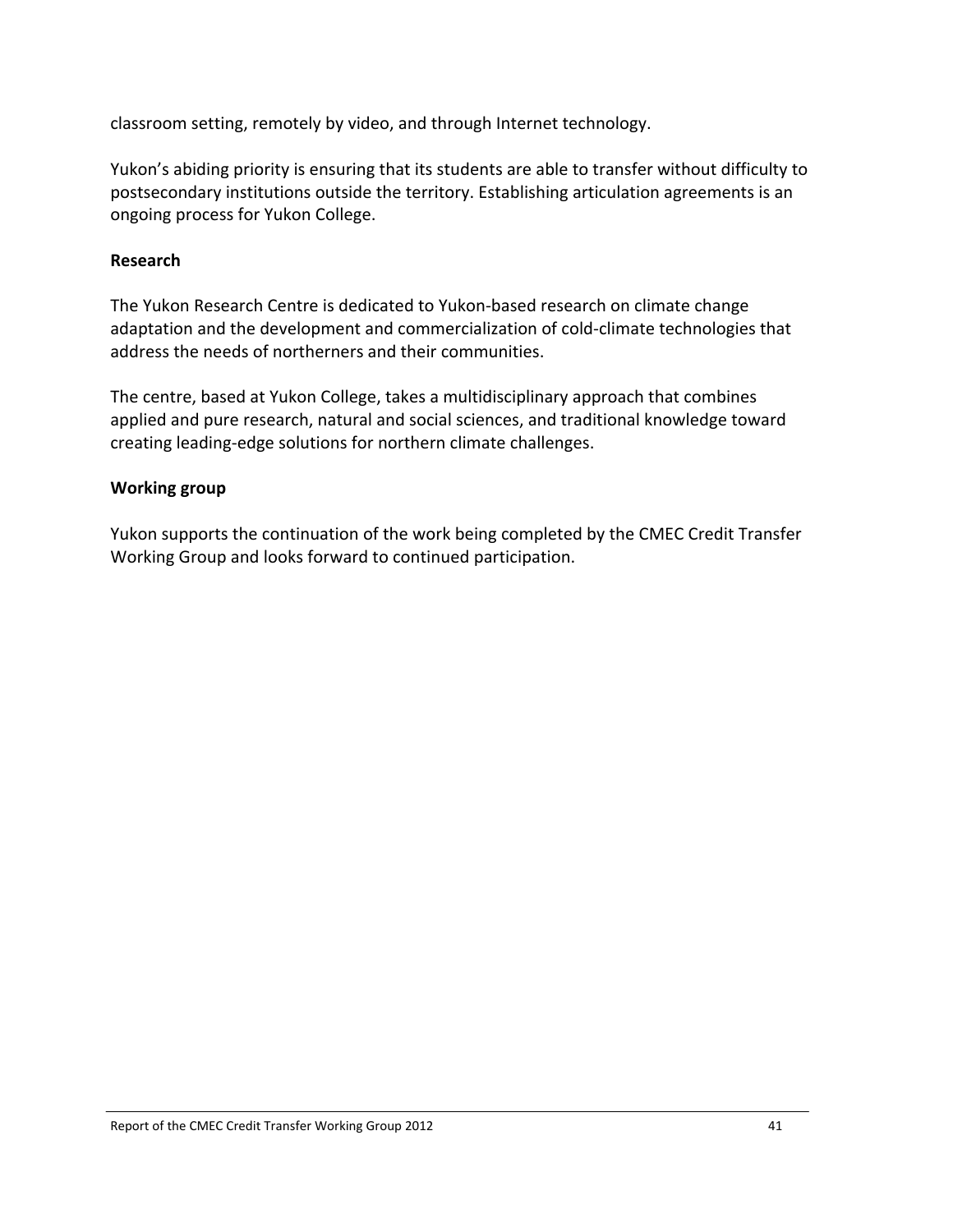#### **APPENDIX**

# **CMEC Ministerial Statement on Credit Transfer in Canada**

#### **Preamble**

The primary purpose for establishing credit transfer agreements among institutions of higher education is to increase opportunities for students to access postsecondary education by facilitating student mobility between institutions and sectors.

Students need reasonable assurance that they will be able to continue their studies at other postsecondary institutions to complete their educational plans and be able to obtain appropriate credit transfer for work previously completed.

In addition, by ensuring that learners receive appropriate recognition for learning already achieved, efficiencies in both time and money can be gained by students, institutions, and governments. The ability for learners at all stages of their lives and careers to easily move into, between, and out of postsecondary education is a key component in building a postsecondary education system that makes lifelong learning a reality.

Credit transfer agreements will vary between provinces and territories and may include a variety of approaches to recognizing previous academic achievement including, but not limited to, establishing course‐by‐course equivalencies, granting unassigned credit, agreeing to grant specified blocks of credit transfer for completed credentials, or the development of prior learning assessment and recognition processes.

The following statement of principles recognizes that credit transfer can occur between all different types of postsecondary institutions, public and private.

#### **Principles**

- 1. The effectiveness of transfer agreements in optimizing student mobility requires that students, prior to beginning their studies at another institution, have knowledge of, and current information about, available credit transfer opportunities and limitations. Institutions should be committed to providing current and reliable information about transfer of credit policies and the procedures to be followed to obtain credit transfer in a routine manner.
- 2. Students and institutions should be satisfied that transfer decisions are considered in a consistent manner. Postsecondary institutions should develop and maintain clearly stated policies and procedures for consideration of transfer of credit. Students should be able to obtain an institution's rationale for a refusal, and institutions should have clear procedures for students to appeal such decisions.